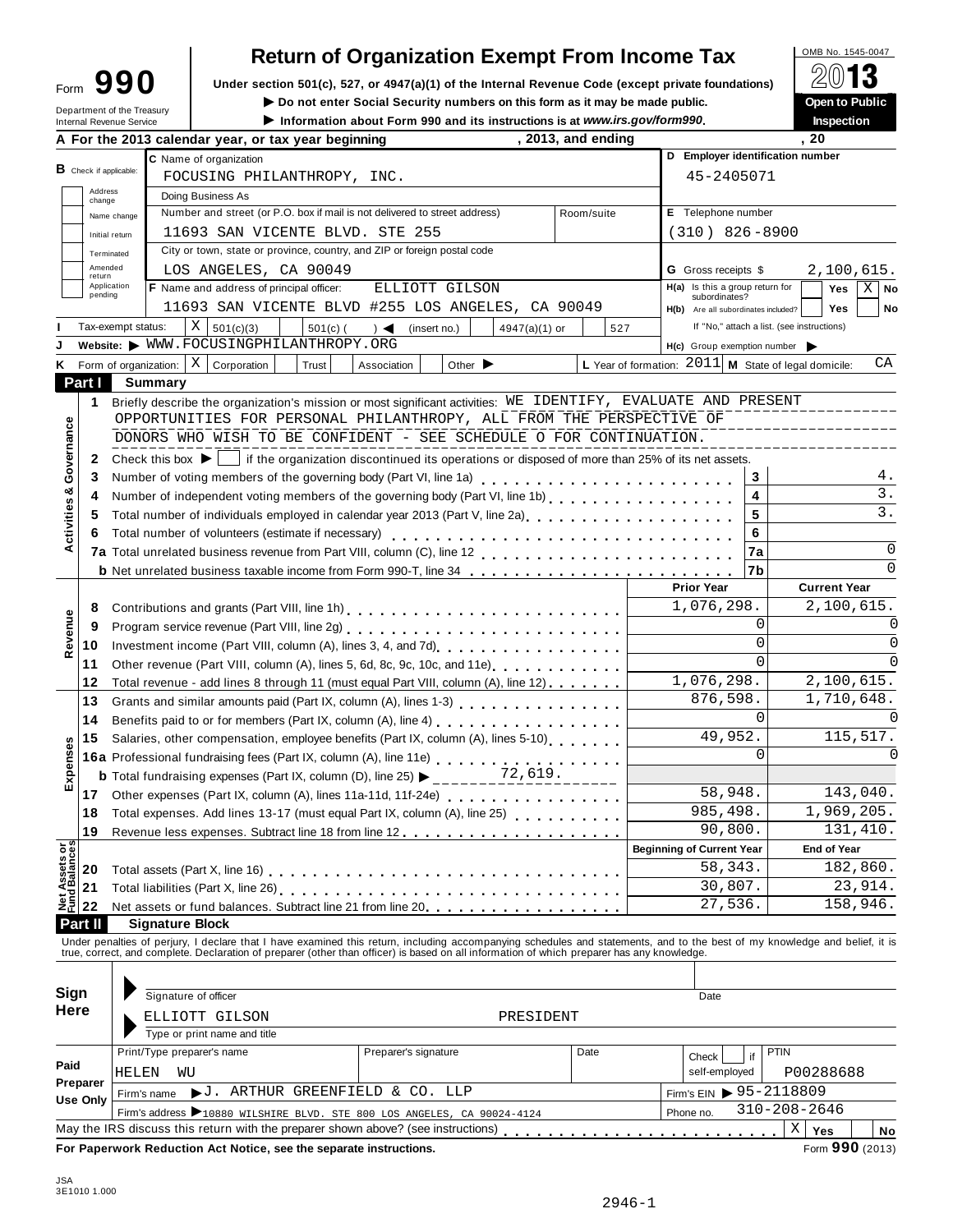|   | 45-2405071<br>FOCUSING PHILANTHROPY, INC.                                                                                                                                                                                                                                                                                                                                                            |
|---|------------------------------------------------------------------------------------------------------------------------------------------------------------------------------------------------------------------------------------------------------------------------------------------------------------------------------------------------------------------------------------------------------|
|   | Form 990 (2013)<br>Page 2<br><b>Part III</b>                                                                                                                                                                                                                                                                                                                                                         |
|   | <b>Statement of Program Service Accomplishments</b>                                                                                                                                                                                                                                                                                                                                                  |
| 1 | Briefly describe the organization's mission:                                                                                                                                                                                                                                                                                                                                                         |
|   | WE IDENTIFY, EVALUATE AND PRESENT OPPORTUNITIES FOR PERSONAL PHILANTHROPY, ALL FROM THE                                                                                                                                                                                                                                                                                                              |
|   | PERSPECTIVE OF DONORS WHO WISH TO BE CONFIDENT THAT FUNDS CONTRIBUTED ARE ACHIEVING THE                                                                                                                                                                                                                                                                                                              |
|   | GREATEST POSSIBLE IMPACT. WE SUPPORT ORGANIZATIONS AND PROGRAMS WHICH ADDRESS ONE OR MORE                                                                                                                                                                                                                                                                                                            |
|   | OF OUR THREE AREAS OF FOCUS: SEE SCHEDULE O FOR CONTINUATION.                                                                                                                                                                                                                                                                                                                                        |
|   | 2 Did the organization undertake any significant program services during the year which were not listed on the<br>$\mathbf{X}$<br>prior Form 990 or 990-EZ?<br><b>No</b><br>Yes                                                                                                                                                                                                                      |
|   | If "Yes," describe these new services on Schedule O.<br>3 Did the organization cease conducting, or make significant changes in how it conducts, any program<br>$\mathbf{X}$<br><b>No</b><br>services?<br>Yes                                                                                                                                                                                        |
|   | If "Yes," describe these changes on Schedule O.<br>4 Describe the organization's program service accomplishments for each of its three largest program services, as measured by<br>expenses. Section $501(c)(3)$ and $501(c)(4)$ organizations are required to report the amount of grants and allocations to others,<br>the total expenses, and revenue, if any, for each program service reported. |
|   | 4a (Code:<br>) (Expenses $$1,841,984$ . including grants of $$1,710,648$ . ) (Revenue $$$                                                                                                                                                                                                                                                                                                            |
|   | WE WORKED WITH VARIOUS NONPROFITS TO REFINE INITIATIVES (AND ASSOCIATED BUDGETS, TIMETABLES                                                                                                                                                                                                                                                                                                          |
|   | AND INTENDED OUTCOMES) WHICH WERE THEN PRESENTED AS GIVING OPPORTUNITIES, OFTEN THROUGH<br>COLLABORATIVE FUNDRAISING APPEALS.                                                                                                                                                                                                                                                                        |
|   | WE MONITORED OUR BENEFICIARY ORGANIZATIONS AND PROGRAMS ON A CONTINUOUS BASIS. AMONG A                                                                                                                                                                                                                                                                                                               |
|   | RANGE OF OTHER INTERACTIONS AND ANALYSES, OUR MONITORING INVOLVED FIELD VISITS TO PROGRAM                                                                                                                                                                                                                                                                                                            |
|   | SITES OF EACH DOMESTICALLY-ORIENTED NONPROFIT WE SUPPORT, AS WELL AS EXTENDED INTERNATIONAL                                                                                                                                                                                                                                                                                                          |
|   | TRIPS TO CENTRAL AMERICA, SOUTH ASIA AND THE UNITED KINGDOM DURING THE YEAR TO OBSERVE                                                                                                                                                                                                                                                                                                               |
|   | PROGRAM ACTIVITY AND MEET WITH NON-PROFIT LEADERS. THIS EXTENSIVE AND CONTINUOUS MONITORING                                                                                                                                                                                                                                                                                                          |
|   | ENABLES US TO EXERCISE JUDGMENT REGARDING WHAT PROGRAMS TO SUPPORT.                                                                                                                                                                                                                                                                                                                                  |
|   |                                                                                                                                                                                                                                                                                                                                                                                                      |
|   |                                                                                                                                                                                                                                                                                                                                                                                                      |
|   | including grants of \$<br>) (Revenue \$<br>4b (Code:<br>) (Expenses \$                                                                                                                                                                                                                                                                                                                               |
|   |                                                                                                                                                                                                                                                                                                                                                                                                      |
|   |                                                                                                                                                                                                                                                                                                                                                                                                      |
|   |                                                                                                                                                                                                                                                                                                                                                                                                      |
|   |                                                                                                                                                                                                                                                                                                                                                                                                      |
|   |                                                                                                                                                                                                                                                                                                                                                                                                      |
|   |                                                                                                                                                                                                                                                                                                                                                                                                      |
|   |                                                                                                                                                                                                                                                                                                                                                                                                      |
|   |                                                                                                                                                                                                                                                                                                                                                                                                      |
|   |                                                                                                                                                                                                                                                                                                                                                                                                      |
|   |                                                                                                                                                                                                                                                                                                                                                                                                      |
|   |                                                                                                                                                                                                                                                                                                                                                                                                      |
|   | including grants of \$<br>4c (Code:<br>) (Expenses \$<br>) (Revenue \$                                                                                                                                                                                                                                                                                                                               |
|   |                                                                                                                                                                                                                                                                                                                                                                                                      |
|   |                                                                                                                                                                                                                                                                                                                                                                                                      |
|   |                                                                                                                                                                                                                                                                                                                                                                                                      |
|   |                                                                                                                                                                                                                                                                                                                                                                                                      |
|   |                                                                                                                                                                                                                                                                                                                                                                                                      |
|   |                                                                                                                                                                                                                                                                                                                                                                                                      |
|   |                                                                                                                                                                                                                                                                                                                                                                                                      |
|   |                                                                                                                                                                                                                                                                                                                                                                                                      |
|   |                                                                                                                                                                                                                                                                                                                                                                                                      |
|   |                                                                                                                                                                                                                                                                                                                                                                                                      |
|   |                                                                                                                                                                                                                                                                                                                                                                                                      |
|   |                                                                                                                                                                                                                                                                                                                                                                                                      |
|   |                                                                                                                                                                                                                                                                                                                                                                                                      |
|   | 4d Other program services (Describe in Schedule O.)<br>(Expenses \$<br>including grants of \$                                                                                                                                                                                                                                                                                                        |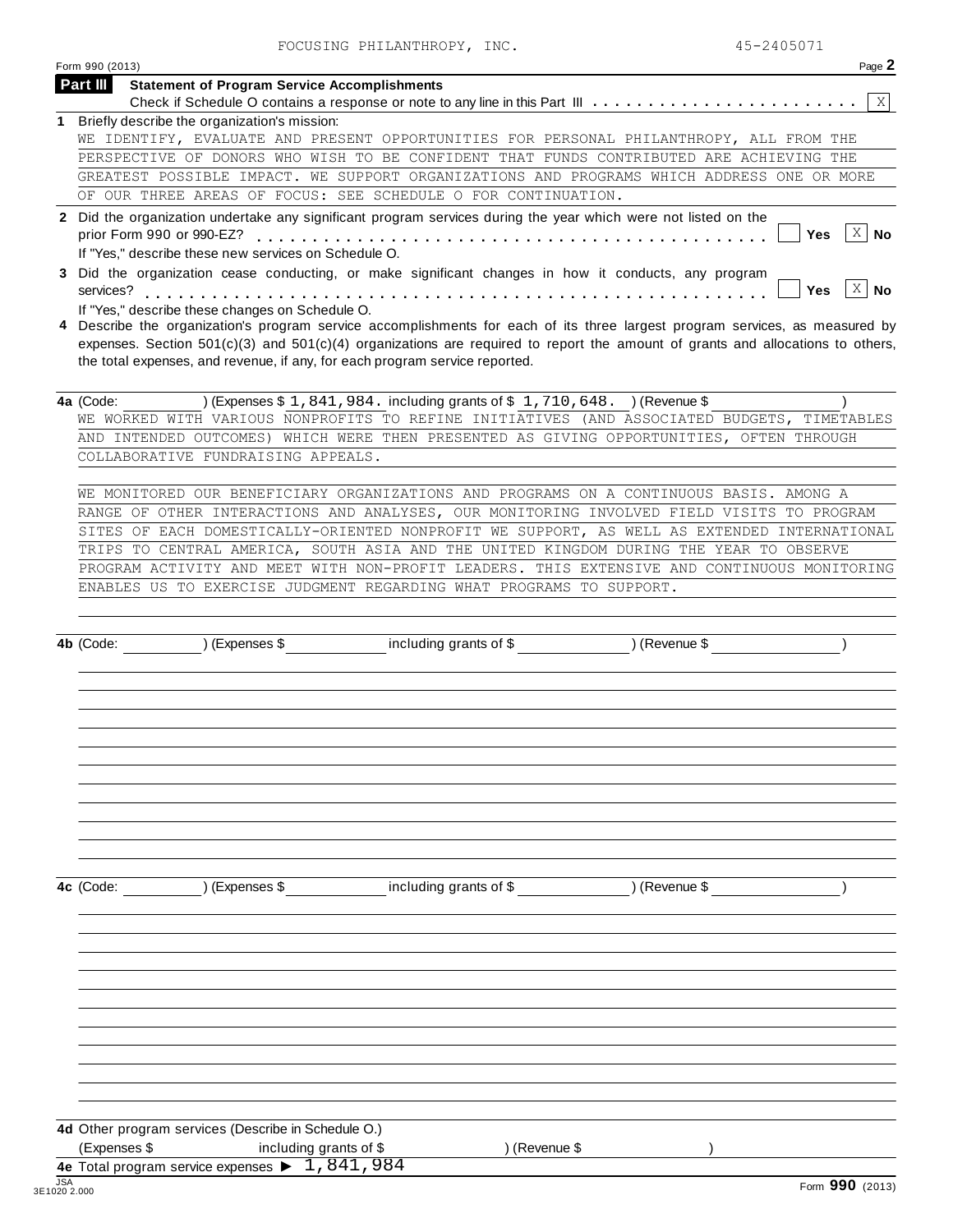|    | 45-2405071<br>FOCUSING PHILANTHROPY, INC.                                                                                           |                 |              |        |  |  |  |  |  |
|----|-------------------------------------------------------------------------------------------------------------------------------------|-----------------|--------------|--------|--|--|--|--|--|
|    | Form 990 (2013)                                                                                                                     |                 |              | Page 3 |  |  |  |  |  |
|    | <b>Checklist of Required Schedules</b><br><b>Part IV</b>                                                                            |                 | Yes          |        |  |  |  |  |  |
|    |                                                                                                                                     |                 |              | No     |  |  |  |  |  |
| 1  | Is the organization described in section $501(c)(3)$ or $4947(a)(1)$ (other than a private foundation)? If "Yes,"                   |                 |              |        |  |  |  |  |  |
|    |                                                                                                                                     | 1               | Χ<br>$\rm X$ |        |  |  |  |  |  |
| 2  | Is the organization required to complete Schedule B, Schedule of Contributors (see instructions)?                                   | $\mathbf{2}$    |              |        |  |  |  |  |  |
| 3  | Did the organization engage in direct or indirect political campaign activities on behalf of or in opposition to                    |                 |              |        |  |  |  |  |  |
|    | candidates for public office? If "Yes," complete Schedule C, Part I.                                                                | 3               |              | Χ      |  |  |  |  |  |
| 4  | Section 501(c)(3) organizations. Did the organization engage in lobbying activities, or have a section 501(h)                       |                 |              |        |  |  |  |  |  |
|    |                                                                                                                                     | 4               |              | Χ      |  |  |  |  |  |
| 5  | Is the organization a section $501(c)(4)$ , $501(c)(5)$ , or $501(c)(6)$ organization that receives membership dues,                |                 |              |        |  |  |  |  |  |
|    | assessments, or similar amounts as defined in Revenue Procedure 98-19? If "Yes," complete Schedule C,                               |                 |              |        |  |  |  |  |  |
|    |                                                                                                                                     | 5               |              | Χ      |  |  |  |  |  |
| 6  | Did the organization maintain any donor advised funds or any similar funds or accounts for which donors                             |                 |              |        |  |  |  |  |  |
|    | have the right to provide advice on the distribution or investment of amounts in such funds or accounts? If                         |                 |              |        |  |  |  |  |  |
|    |                                                                                                                                     | 6               |              | Χ      |  |  |  |  |  |
|    |                                                                                                                                     |                 |              |        |  |  |  |  |  |
| 7  | Did the organization receive or hold a conservation easement, including easements to preserve open space,                           |                 |              | Χ      |  |  |  |  |  |
|    | the environment, historic land areas, or historic structures? If "Yes," complete Schedule D, Part II.                               | 7               |              |        |  |  |  |  |  |
| 8  | Did the organization maintain collections of works of art, historical treasures, or other similar assets? If "Yes,"                 |                 |              |        |  |  |  |  |  |
|    |                                                                                                                                     | 8               |              | Χ      |  |  |  |  |  |
| 9  | Did the organization report an amount in Part X, line 21, for escrow or custodial account liability; serve as a                     |                 |              |        |  |  |  |  |  |
|    | custodian for amounts not listed in Part X; or provide credit counseling, debt management, credit repair, or                        |                 |              |        |  |  |  |  |  |
|    |                                                                                                                                     | 9               |              | Χ      |  |  |  |  |  |
| 10 | Did the organization, directly or through a related organization, hold assets in temporarily restricted                             |                 |              |        |  |  |  |  |  |
|    | endowments, permanent endowments, or quasi-endowments? If "Yes," complete Schedule D, Part V                                        | 10              |              | Χ      |  |  |  |  |  |
| 11 | If the organization's answer to any of the following questions is "Yes," then complete Schedule D, Parts VI,                        |                 |              |        |  |  |  |  |  |
|    | VII, VIII, IX, or X as applicable.                                                                                                  |                 |              |        |  |  |  |  |  |
|    | a Did the organization report an amount for land, buildings, and equipment in Part X, line 10? If "Yes,"                            |                 |              |        |  |  |  |  |  |
|    |                                                                                                                                     | 11a             | Χ            |        |  |  |  |  |  |
|    |                                                                                                                                     |                 |              |        |  |  |  |  |  |
|    | <b>b</b> Did the organization report an amount for investments-other securities in Part X, line 12 that is 5% or more               |                 |              | Χ      |  |  |  |  |  |
|    | of its total assets reported in Part X, line 16? If "Yes," complete Schedule D, Part VII                                            | 11 <sub>b</sub> |              |        |  |  |  |  |  |
|    | c Did the organization report an amount for investments-program related in Part X, line 13 that is 5% or more                       |                 |              |        |  |  |  |  |  |
|    | of its total assets reported in Part X, line 16? If "Yes," complete Schedule D, Part VIII                                           | 11c             |              | Χ      |  |  |  |  |  |
|    | d Did the organization report an amount for other assets in Part X, line 15 that is 5% or more of its total assets                  |                 |              |        |  |  |  |  |  |
|    | reported in Part X, line 16? If "Yes," complete Schedule D, Part IX                                                                 | 11d             |              | X      |  |  |  |  |  |
|    | e Did the organization report an amount for other liabilities in Part X, line 25? If "Yes," complete Schedule D, Part X             | 11e             | Χ            |        |  |  |  |  |  |
|    | f Did the organization's separate or consolidated financial statements for the tax year include a footnote that addresses           |                 |              |        |  |  |  |  |  |
|    | the organization's liability for uncertain tax positions under FIN 48 (ASC 740)? If "Yes," complete Schedule D, Part X              | 11f             |              | Χ      |  |  |  |  |  |
|    | 12a Did the organization obtain separate, independent audited financial statements for the tax year? If "Yes,"                      |                 |              |        |  |  |  |  |  |
|    |                                                                                                                                     | 12a             | Χ            |        |  |  |  |  |  |
|    | <b>b</b> Was the organization included in consolidated, independent audited financial statements for the tax year? If "Yes," and if |                 |              |        |  |  |  |  |  |
|    | the organization answered "No" to line 12a, then completing Schedule D, Parts XI and XII is optional                                | 12b             |              | Χ      |  |  |  |  |  |
|    |                                                                                                                                     | 13              |              | Χ      |  |  |  |  |  |
| 13 | Is the organization a school described in section $170(b)(1)(A)(ii)?$ If "Yes," complete Schedule E                                 | 14a             |              | Χ      |  |  |  |  |  |
|    | 14 a Did the organization maintain an office, employees, or agents outside of the United States?                                    |                 |              |        |  |  |  |  |  |
|    | <b>b</b> Did the organization have aggregate revenues or expenses of more than \$10,000 from grantmaking,                           |                 |              |        |  |  |  |  |  |
|    | fundraising, business, investment, and program service activities outside the United States, or aggregate                           |                 |              |        |  |  |  |  |  |
|    | foreign investments valued at \$100,000 or more? If "Yes," complete Schedule F, Parts I and IV.                                     | 14b             |              | Χ      |  |  |  |  |  |
| 15 | Did the organization report on Part IX, column (A), line 3, more than \$5,000 of grants or other assistance to or                   | 15              |              | Χ      |  |  |  |  |  |
|    |                                                                                                                                     |                 |              |        |  |  |  |  |  |
| 16 | Did the organization report on Part IX, column (A), line 3, more than \$5,000 of aggregate grants or other                          |                 |              |        |  |  |  |  |  |
|    | assistance to or for foreign individuals? If "Yes," complete Schedule F, Parts III and IV                                           | 16              |              | Χ      |  |  |  |  |  |
| 17 | Did the organization report a total of more than \$15,000 of expenses for professional fundraising services on                      |                 |              |        |  |  |  |  |  |
|    | Part IX, column (A), lines 6 and 11e? If "Yes," complete Schedule G, Part I (see instructions)<br>.                                 | 17              |              | Χ      |  |  |  |  |  |
| 18 | Did the organization report more than \$15,000 total of fundraising event gross income and contributions on                         |                 |              |        |  |  |  |  |  |
|    |                                                                                                                                     |                 |              | Χ      |  |  |  |  |  |
|    |                                                                                                                                     | 18              |              |        |  |  |  |  |  |
| 19 | Did the organization report more than \$15,000 of gross income from gaming activities on Part VIII, line 9a?                        |                 |              |        |  |  |  |  |  |
|    |                                                                                                                                     | 19              |              | Χ      |  |  |  |  |  |
|    | 20 a Did the organization operate one or more hospital facilities? If "Yes," complete Schedule H                                    | 20a             |              | Χ      |  |  |  |  |  |
|    | <b>b</b> If "Yes" to line 20a, did the organization attach a copy of its audited financial statements to this return?               | 20 <sub>b</sub> |              |        |  |  |  |  |  |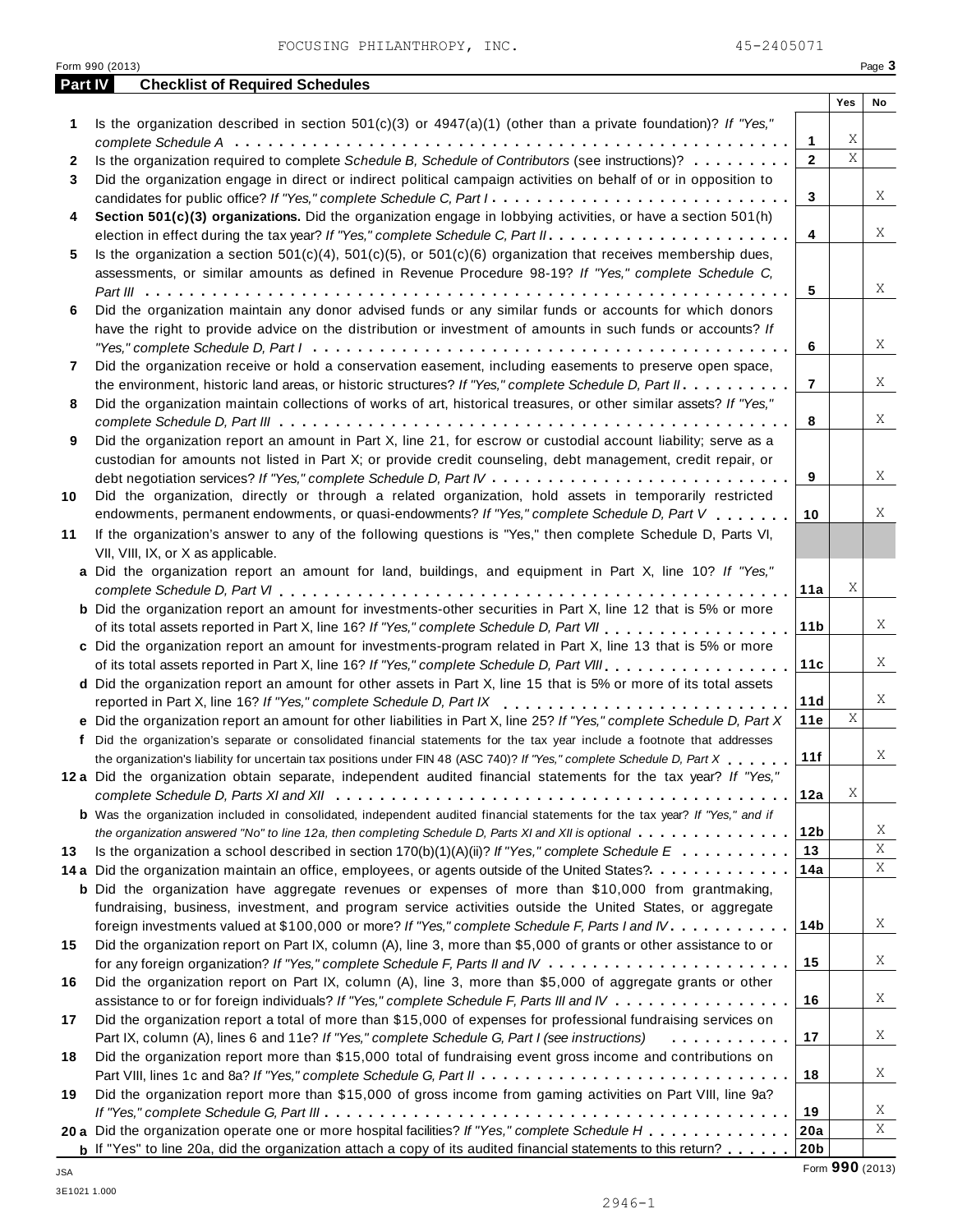|                | 45-2405071<br>FOCUSING PHILANTHROPY, INC.                                                                        |                 |     |        |
|----------------|------------------------------------------------------------------------------------------------------------------|-----------------|-----|--------|
| <b>Part IV</b> | Form 990 (2013)<br><b>Checklist of Required Schedules (continued)</b>                                            |                 |     | Page 4 |
|                |                                                                                                                  |                 | Yes | No     |
| 21             | Did the organization report more than \$5,000 of grants or other assistance to any domestic organization or      |                 |     |        |
|                | government on Part IX, column (A), line 1? If "Yes," complete Schedule I, Parts I and II                         | 21              | Χ   |        |
| 22             | Did the organization report more than \$5,000 of grants or other assistance to individuals in the United States  |                 |     |        |
|                |                                                                                                                  | 22              |     | Χ      |
| 23             | Did the organization answer "Yes" to Part VII, Section A, line 3, 4, or 5 about compensation of the              |                 |     |        |
|                | organization's current and former officers, directors, trustees, key employees, and highest compensated          |                 |     |        |
|                |                                                                                                                  | 23              |     | Χ      |
|                | 24 a Did the organization have a tax-exempt bond issue with an outstanding principal amount of more than         |                 |     |        |
|                | \$100,000 as of the last day of the year, that was issued after December 31, 2002? If "Yes," answer lines 24b    |                 |     |        |
|                |                                                                                                                  | 24a             |     | Χ      |
| b              | Did the organization invest any proceeds of tax-exempt bonds beyond a temporary period exception?                | 24 <sub>b</sub> |     |        |
| c              | Did the organization maintain an escrow account other than a refunding escrow at any time during the year        |                 |     |        |
|                |                                                                                                                  | 24c             |     |        |
| d              | Did the organization act as an "on behalf of" issuer for bonds outstanding at any time during the year?          | 24d             |     |        |
| 25 a           | Section $501(c)(3)$ and $501(c)(4)$ organizations. Did the organization engage in an excess benefit transaction  |                 |     |        |
|                | with a disqualified person during the year? If "Yes," complete Schedule L, Part I.                               | 25a             |     | Χ      |
|                | Is the organization aware that it engaged in an excess benefit transaction with a disqualified person in a prior |                 |     |        |
| b              | year, and that the transaction has not been reported on any of the organization's prior Forms 990 or 990-EZ?     |                 |     |        |
|                |                                                                                                                  | 25 <sub>b</sub> |     | Χ      |
|                |                                                                                                                  |                 |     |        |
| 26             | Did the organization report any amount on Part X, line 5, 6, or 22 for receivables from or payable to any        |                 |     |        |
|                | current or former officers, directors, trustees, key employees, highest compensated employees, or                |                 |     | Χ      |
|                |                                                                                                                  | 26              |     |        |
| 27             | Did the organization provide a grant or other assistance to an officer, director, trustee, key employee,         |                 |     |        |
|                | substantial contributor or employee thereof, a grant selection committee member, or to a 35% controlled          |                 |     | Χ      |
|                | entity or family member of any of these persons? If "Yes," complete Schedule L, Part III.                        | 27              |     |        |
| 28             | Was the organization a party to a business transaction with one of the following parties (see Schedule L,        |                 |     |        |
|                | Part IV instructions for applicable filing thresholds, conditions, and exceptions):                              |                 |     |        |
| a              | A current or former officer, director, trustee, or key employee? If "Yes," complete Schedule L, Part IV          | 28a             |     | Χ      |
| b              | A family member of a current or former officer, director, trustee, or key employee? If "Yes," complete           |                 |     |        |
|                |                                                                                                                  | 28b             |     | Χ      |
| c              | An entity of which a current or former officer, director, trustee, or key employee (or a family member thereof)  |                 |     |        |
|                | was an officer, director, trustee, or direct or indirect owner? If "Yes," complete Schedule L, Part IV.          | 28c             |     | Χ      |
| 29             | Did the organization receive more than \$25,000 in non-cash contributions? If "Yes," complete Schedule M         | 29              |     | X      |
| 30             | Did the organization receive contributions of art, historical treasures, or other similar assets, or qualified   |                 |     |        |
|                |                                                                                                                  | 30              |     | Χ      |
| 31             | Did the organization liquidate, terminate, or dissolve and cease operations? If "Yes," complete Schedule N,      |                 |     |        |
|                |                                                                                                                  | 31              |     | Χ      |
| 32             | Did the organization sell, exchange, dispose of, or transfer more than 25% of its net assets? If "Yes,"          |                 |     |        |
|                |                                                                                                                  | 32              |     | X      |
| 33             | Did the organization own 100% of an entity disregarded as separate from the organization under Regulations       |                 |     |        |
|                | sections 301.7701-2 and 301.7701-3? If "Yes," complete Schedule R, Part                                          | 33              |     | Χ      |
| 34             | Was the organization related to any tax-exempt or taxable entity? If "Yes," complete Schedule R, Part II, III,   |                 |     |        |
|                |                                                                                                                  | 34              |     | Χ      |
| 35 a           | Did the organization have a controlled entity within the meaning of section 512(b)(13)?                          | 35a             |     | X      |
| b              | If "Yes" to line 35a, did the organization receive any payment from or engage in any transaction with a          |                 |     |        |
|                | controlled entity within the meaning of section 512(b)(13)? If "Yes," complete Schedule R, Part V, line 2        | 35 <sub>b</sub> |     |        |
| 36             | Section 501(c)(3) organizations. Did the organization make any transfers to an exempt non-charitable             |                 |     |        |
|                |                                                                                                                  | 36              |     | X      |
| 37             | Did the organization conduct more than 5% of its activities through an entity that is not a related organization |                 |     |        |
|                | and that is treated as a partnership for federal income tax purposes? If "Yes," complete Schedule R,             |                 |     |        |
|                |                                                                                                                  | 37              |     | Χ      |
| 38             | Did the organization complete Schedule O and provide explanations in Schedule O for Part VI, lines 11b and       |                 |     |        |
|                |                                                                                                                  | 38              | Χ   |        |
|                |                                                                                                                  |                 |     |        |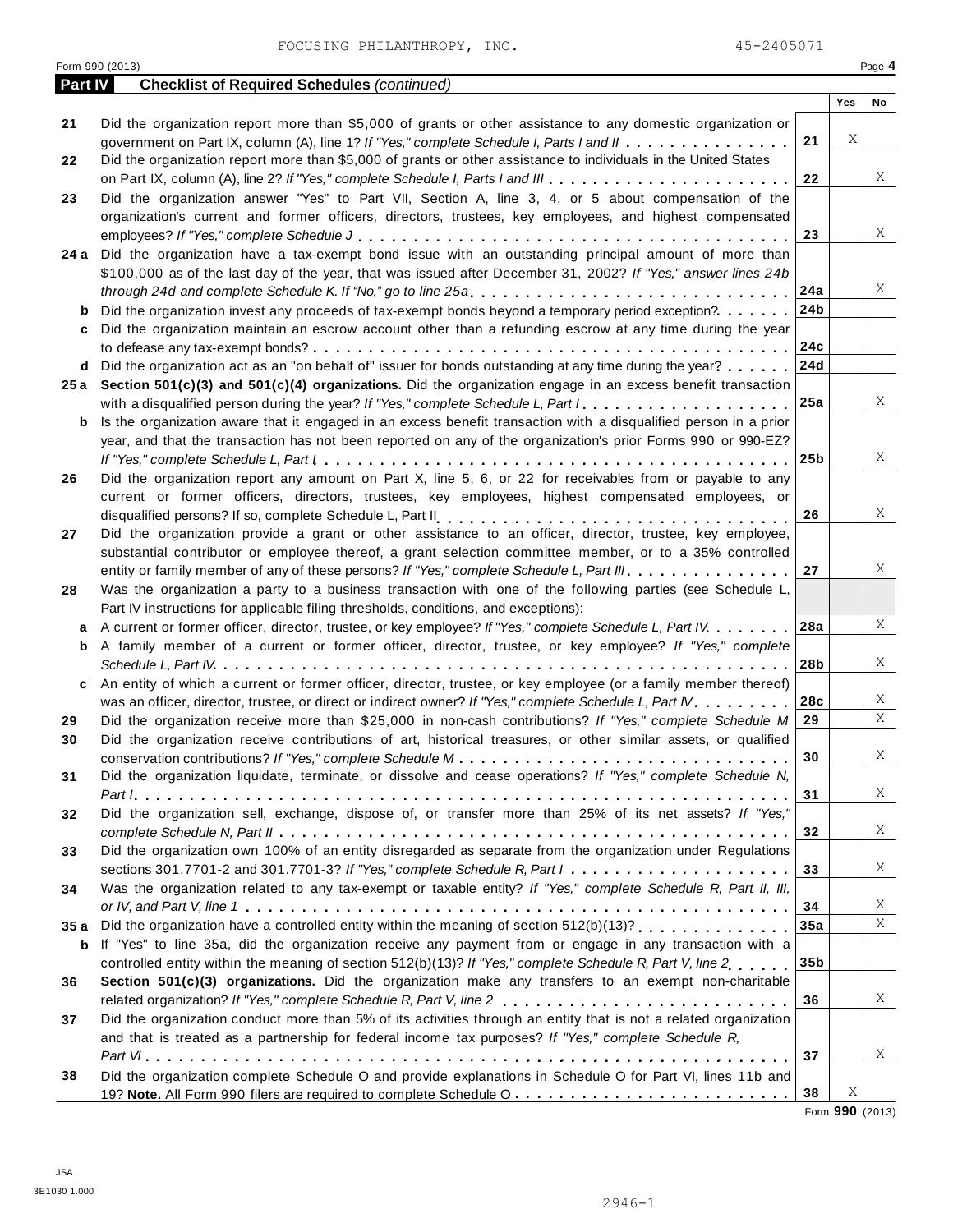|               | Form 990 (2013)                                                                                                                                                                                                                       |                      |     | Page 5 |
|---------------|---------------------------------------------------------------------------------------------------------------------------------------------------------------------------------------------------------------------------------------|----------------------|-----|--------|
| <b>Part V</b> | <b>Statements Regarding Other IRS Filings and Tax Compliance</b>                                                                                                                                                                      |                      |     |        |
|               | Check if Schedule O contains a response or note to any line in this Part V                                                                                                                                                            |                      |     |        |
|               |                                                                                                                                                                                                                                       |                      | Yes | No     |
|               | 1a<br>1a Enter the number reported in Box 3 of Form 1096. Enter -0- if not applicable                                                                                                                                                 |                      |     |        |
|               | <b>b</b> Enter the number of Forms W-2G included in line 1a. Enter -0- if not applicable<br>1b                                                                                                                                        |                      |     |        |
|               | c Did the organization comply with backup withholding rules for reportable payments to vendors and                                                                                                                                    | 1с                   |     |        |
|               | 2a Enter the number of employees reported on Form W-3, Transmittal of Wage and Tax                                                                                                                                                    |                      |     |        |
|               | Statements, filed for the calendar year ending with or within the year covered by this return $\Box$ 2a                                                                                                                               |                      |     |        |
|               | <b>b</b> If at least one is reported on line 2a, did the organization file all required federal employment tax returns?                                                                                                               | 2b                   | Χ   |        |
|               | Note. If the sum of lines 1a and 2a is greater than 250, you may be required to e-file (see instructions)                                                                                                                             |                      |     |        |
|               | 3a Did the organization have unrelated business gross income of \$1,000 or more during the year?                                                                                                                                      | 3a                   |     | Χ      |
|               | <b>b</b> If "Yes," has it filed a Form 990-T for this year? If "No" to line 3b, provide an explanation in Schedule O                                                                                                                  | 3 <sub>b</sub>       |     |        |
|               | 4a At any time during the calendar year, did the organization have an interest in, or a signature or other authority                                                                                                                  |                      |     |        |
|               | over, a financial account in a foreign country (such as a bank account, securities account, or other financial                                                                                                                        |                      |     |        |
|               |                                                                                                                                                                                                                                       | 4a                   |     | Χ      |
|               | <b>b</b> If "Yes," enter the name of the foreign country:                                                                                                                                                                             |                      |     |        |
|               | See instructions for filing requirements for Form TD F 90-22.1, Report of Foreign Bank and Financial Accounts.                                                                                                                        |                      |     | Χ      |
|               | 5a Was the organization a party to a prohibited tax shelter transaction at any time during the tax year?<br><b>b</b> Did any taxable party notify the organization that it was or is a party to a prohibited tax shelter transaction? | 5a<br>5 <sub>b</sub> |     | X      |
|               |                                                                                                                                                                                                                                       | 5c                   |     |        |
|               | 6a Does the organization have annual gross receipts that are normally greater than \$100,000, and did the                                                                                                                             |                      |     |        |
|               |                                                                                                                                                                                                                                       | 6a                   |     | Χ      |
|               | b If "Yes," did the organization include with every solicitation an express statement that such contributions or                                                                                                                      |                      |     |        |
|               |                                                                                                                                                                                                                                       | 6b                   |     |        |
|               | 7 Organizations that may receive deductible contributions under section 170(c).                                                                                                                                                       |                      |     |        |
|               | a Did the organization receive a payment in excess of \$75 made partly as a contribution and partly for goods                                                                                                                         |                      |     |        |
|               |                                                                                                                                                                                                                                       | 7а                   |     | Χ      |
|               | <b>b</b> If "Yes," did the organization notify the donor of the value of the goods or services provided?                                                                                                                              | 7b                   |     |        |
|               | c Did the organization sell, exchange, or otherwise dispose of tangible personal property for which it was                                                                                                                            |                      |     |        |
|               |                                                                                                                                                                                                                                       | 7с                   |     | Χ      |
|               | 7d<br>d If "Yes," indicate the number of Forms 8282 filed during the year                                                                                                                                                             | 7е                   |     | Χ      |
|               | e Did the organization receive any funds, directly or indirectly, to pay premiums on a personal benefit contract?<br>f Did the organization, during the year, pay premiums, directly or indirectly, on a personal benefit contract?   | 7f                   |     | Χ      |
|               | g If the organization received a contribution of qualified intellectual property, did the organization file Form 8899 as required?                                                                                                    | 7g                   |     |        |
|               | h If the organization received a contribution of cars, boats, airplanes, or other vehicles, did the organization file a Form 1098-C?                                                                                                  | 7h                   |     |        |
| 8             | Sponsoring organizations maintaining donor advised funds and section 509(a)(3) supporting                                                                                                                                             |                      |     |        |
|               | organizations. Did the supporting organization, or a donor advised fund maintained by a sponsoring                                                                                                                                    |                      |     |        |
|               |                                                                                                                                                                                                                                       | 8                    |     |        |
| 9             | Sponsoring organizations maintaining donor advised funds.                                                                                                                                                                             |                      |     |        |
|               |                                                                                                                                                                                                                                       | 9a                   |     |        |
|               | <b>b</b> Did the organization make a distribution to a donor, donor advisor, or related person?                                                                                                                                       | 9b                   |     |        |
| 10            | Section 501(c)(7) organizations. Enter:                                                                                                                                                                                               |                      |     |        |
|               | 10a<br>a Initiation fees and capital contributions included on Part VIII, line 12                                                                                                                                                     |                      |     |        |
|               | 10 <sub>b</sub><br><b>b</b> Gross receipts, included on Form 990, Part VIII, line 12, for public use of club facilities                                                                                                               |                      |     |        |
| 11            | Section 501(c)(12) organizations. Enter:<br>11a                                                                                                                                                                                       |                      |     |        |
| a             | Gross income from members or shareholders<br><b>b</b> Gross income from other sources (Do not net amounts due or paid to other sources                                                                                                |                      |     |        |
|               | 11b                                                                                                                                                                                                                                   |                      |     |        |
|               | 12a Section 4947(a)(1) non-exempt charitable trusts. Is the organization filing Form 990 in lieu of Form 1041?                                                                                                                        | 12a                  |     |        |
|               | <b>b</b> If "Yes," enter the amount of tax-exempt interest received or accrued during the year 12b                                                                                                                                    |                      |     |        |
| 13            | Section 501(c)(29) qualified nonprofit health insurance issuers.                                                                                                                                                                      |                      |     |        |
|               | a Is the organization licensed to issue qualified health plans in more than one state?                                                                                                                                                | 13a                  |     |        |
|               | Note. See the instructions for additional information the organization must report on Schedule O.                                                                                                                                     |                      |     |        |
|               | <b>b</b> Enter the amount of reserves the organization is required to maintain by the states in which                                                                                                                                 |                      |     |        |
|               | 13 <sub>b</sub>                                                                                                                                                                                                                       |                      |     |        |
|               |                                                                                                                                                                                                                                       |                      |     |        |
|               |                                                                                                                                                                                                                                       |                      |     |        |
|               | 14a Did the organization receive any payments for indoor tanning services during the tax year?<br><b>b</b> If "Yes," has it filed a Form 720 to report these payments? If "No," provide an explanation in Schedule $0 \ldots \ldots$  | 14a<br>14b           |     | Χ      |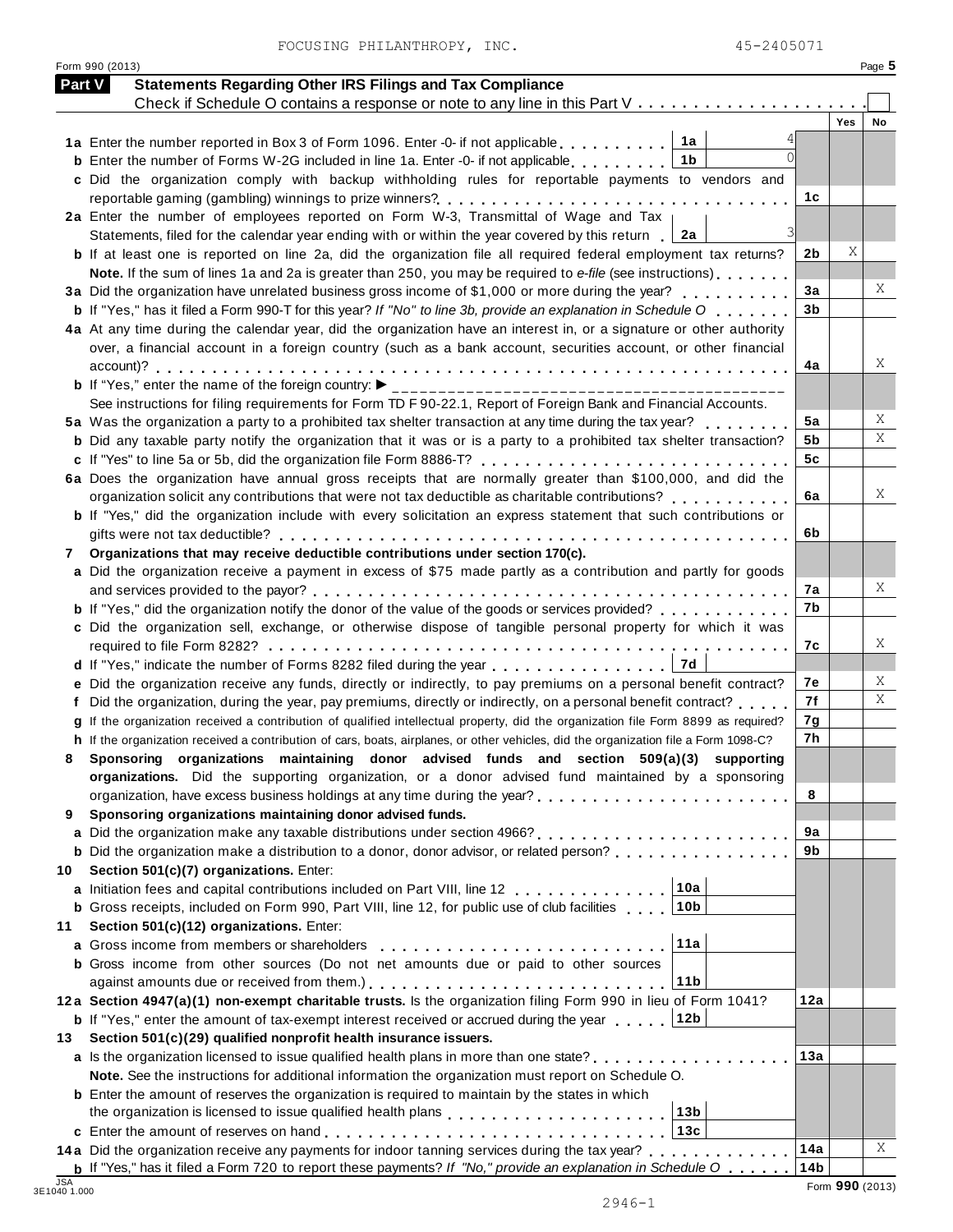|              | 45-2405071<br>FOCUSING PHILANTHROPY, INC.<br>Form 990 (2013)                                                                                                                                                                                                                            |                 |     | Page $6$    |
|--------------|-----------------------------------------------------------------------------------------------------------------------------------------------------------------------------------------------------------------------------------------------------------------------------------------|-----------------|-----|-------------|
|              | <b>Part VI</b><br>Governance, Management, and Disclosure For each "Yes" response to lines 2 through 7b below, and for a "No"                                                                                                                                                            |                 |     |             |
|              | response to line 8a, 8b, or 10b below, describe the circumstances, processes, or changes in Schedule O. See instructions.                                                                                                                                                               |                 |     |             |
|              |                                                                                                                                                                                                                                                                                         |                 |     | $\mathbf X$ |
|              | <b>Section A. Governing Body and Management</b>                                                                                                                                                                                                                                         |                 | Yes | No          |
|              |                                                                                                                                                                                                                                                                                         |                 |     |             |
|              | 1a<br>1a Enter the number of voting members of the governing body at the end of the tax year                                                                                                                                                                                            |                 |     |             |
|              | If there are material differences in voting rights among members of the governing body, or if the governing                                                                                                                                                                             |                 |     |             |
|              | body delegated broad authority to an executive committee or similar committee, explain in Schedule O.<br>1b                                                                                                                                                                             |                 |     |             |
| b            | Enter the number of voting members included in line 1a, above, who are independent                                                                                                                                                                                                      |                 |     |             |
| $\mathbf{2}$ | Did any officer, director, trustee, or key employee have a family relationship or a business relationship with                                                                                                                                                                          | 2               | Χ   |             |
|              |                                                                                                                                                                                                                                                                                         |                 |     |             |
| 3            | Did the organization delegate control over management duties customarily performed by or under the direct<br>supervision of officers, directors, or trustees, or key employees to a management company or other person?                                                                 | 3               |     | Χ           |
| 4            | Did the organization make any significant changes to its governing documents since the prior Form 990 was filed?                                                                                                                                                                        | 4               |     | X           |
| 5            | Did the organization become aware during the year of a significant diversion of the organization's assets?                                                                                                                                                                              | 5               |     | X           |
| 6            |                                                                                                                                                                                                                                                                                         | 6               |     | Χ           |
| 7a           | Did the organization have members, stockholders, or other persons who had the power to elect or appoint                                                                                                                                                                                 |                 |     |             |
|              |                                                                                                                                                                                                                                                                                         | 7а              |     | Χ           |
|              | <b>b</b> Are any governance decisions of the organization reserved to (or subject to approval by) members,                                                                                                                                                                              |                 |     |             |
|              |                                                                                                                                                                                                                                                                                         | 7b              |     | Χ           |
| 8            | Did the organization contemporaneously document the meetings held or written actions undertaken during                                                                                                                                                                                  |                 |     |             |
|              | the year by the following:                                                                                                                                                                                                                                                              |                 |     |             |
| a            |                                                                                                                                                                                                                                                                                         | 8a              | X   |             |
| b            |                                                                                                                                                                                                                                                                                         | 8b              | Χ   |             |
| 9            | Is there any officer, director, trustee, or key employee listed in Part VII, Section A, who cannot be reached at                                                                                                                                                                        |                 |     |             |
|              | the organization's mailing address? If "Yes," provide the names and addresses in Schedule O                                                                                                                                                                                             | 9               |     | Χ           |
|              | Section B. Policies (This Section B requests information about policies not required by the Internal Revenue Code.)                                                                                                                                                                     |                 |     |             |
|              |                                                                                                                                                                                                                                                                                         |                 | Yes | No          |
|              |                                                                                                                                                                                                                                                                                         | 10a             |     | Χ           |
|              | <b>b</b> If "Yes," did the organization have written policies and procedures governing the activities of such chapters,                                                                                                                                                                 |                 |     |             |
|              | affiliates, and branches to ensure their operations are consistent with the organization's exempt purposes?                                                                                                                                                                             | 10 <sub>b</sub> |     |             |
|              | 11a Has the organization provided a complete copy of this Form 990 to all members of its governing body before filing the form?                                                                                                                                                         | 11a             |     | Χ           |
|              | <b>b</b> Describe in Schedule O the process, if any, used by the organization to review this Form 990.                                                                                                                                                                                  |                 |     | Χ           |
|              | 12a Did the organization have a written conflict of interest policy? If "No," go to line 13                                                                                                                                                                                             | 12a             |     |             |
|              | <b>b</b> Were officers, directors, or trustees, and key employees required to disclose annually interests that could give                                                                                                                                                               |                 |     |             |
|              |                                                                                                                                                                                                                                                                                         | 12 <sub>b</sub> |     |             |
| c            | Did the organization regularly and consistently monitor and enforce compliance with the policy? If "Yes,"                                                                                                                                                                               |                 |     |             |
|              |                                                                                                                                                                                                                                                                                         | 12c<br>13       |     | Χ           |
| 13           | Did the organization have a written whistleblower policy?                                                                                                                                                                                                                               | 14              |     | X           |
| 14           | Did the organization have a written document retention and destruction policy?                                                                                                                                                                                                          |                 |     |             |
| 15           | Did the process for determining compensation of the following persons include a review and approval by                                                                                                                                                                                  |                 |     |             |
| a            | independent persons, comparability data, and contemporaneous substantiation of the deliberation and decision?                                                                                                                                                                           | 15a             |     | Χ           |
| b            |                                                                                                                                                                                                                                                                                         | 15 <sub>b</sub> |     | X           |
|              | If "Yes" to line 15a or 15b, describe the process in Schedule O (see instructions).                                                                                                                                                                                                     |                 |     |             |
|              | 16a Did the organization invest in, contribute assets to, or participate in a joint venture or similar arrangement                                                                                                                                                                      |                 |     |             |
|              |                                                                                                                                                                                                                                                                                         | 16a             |     | Χ           |
|              | If "Yes," did the organization follow a written policy or procedure requiring the organization to evaluate its                                                                                                                                                                          |                 |     |             |
|              | participation in joint venture arrangements under applicable federal tax law, and take steps to safeguard the                                                                                                                                                                           |                 |     |             |
| b            |                                                                                                                                                                                                                                                                                         | 16 <sub>b</sub> |     |             |
|              |                                                                                                                                                                                                                                                                                         |                 |     |             |
|              | <b>Section C. Disclosure</b>                                                                                                                                                                                                                                                            |                 |     |             |
|              |                                                                                                                                                                                                                                                                                         |                 |     |             |
| 17<br>18     | List the states with which a copy of this Form 990 is required to be filed $\blacktriangleright$ <sub>---</sub><br>__________________________________<br>Section 6104 requires an organization to make its Forms 1023 (or 1024 if applicable), 990, and 990-T (Section 501(c)(3)s only) |                 |     |             |
|              | available for public inspection. Indicate how you made these available. Check all that apply.<br>Own website<br>$ X $ Upon request                                                                                                                                                      |                 |     |             |

**20** State the name, physical address, and telephone number of the person who possesses the books and records of the<br>**organization:** DELLIOTT GILSON 11693 SAN VICENTE BLVD #255 LOS ANGELES, CA 90049 310-826-8900 JSA Form **990** (2013)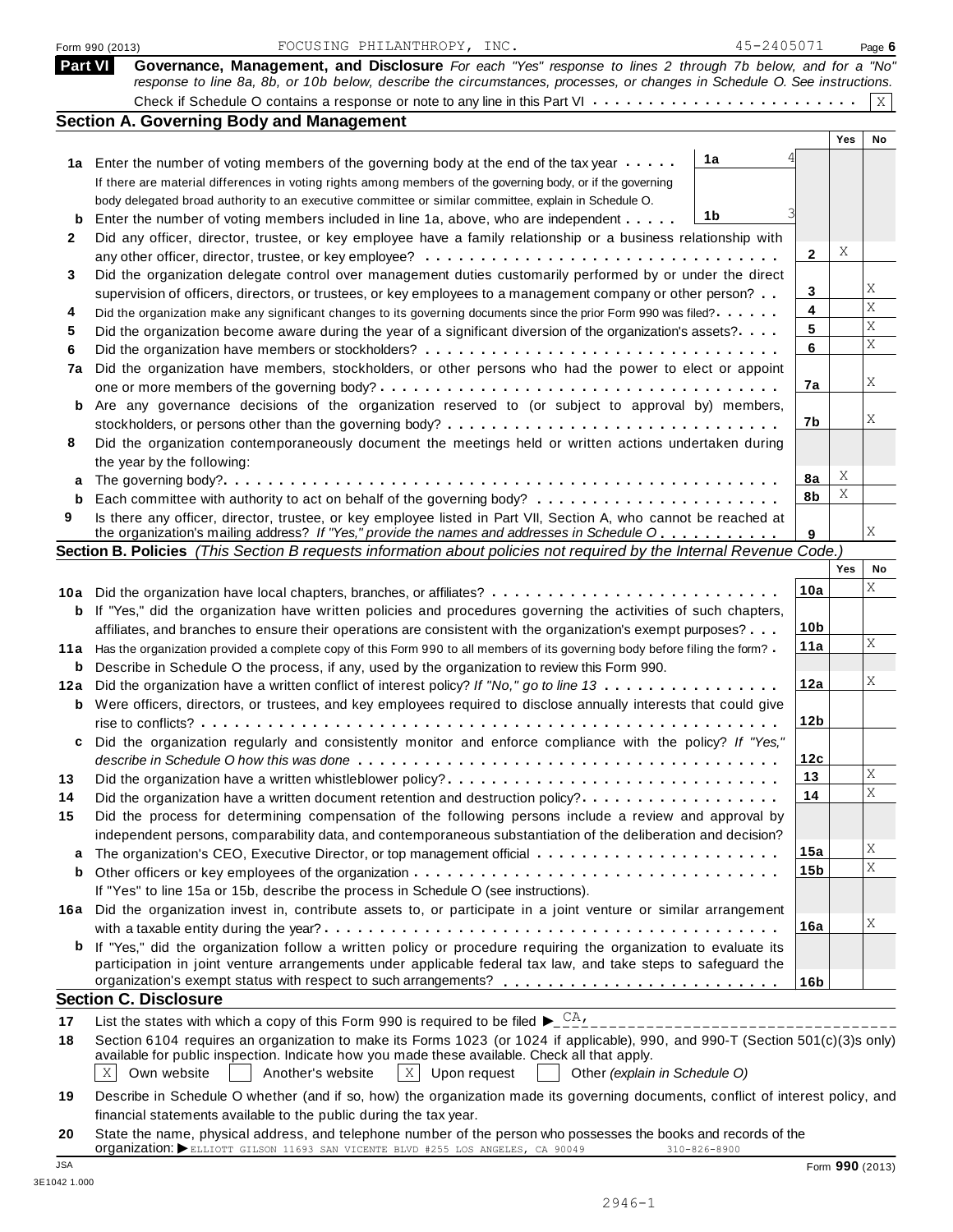|--|

| Form 990 (2013)          |                                                                                                                                    | FOCUSING PHILANTHROPY, INC. |  |  | 45-2405071 | Page 7 |
|--------------------------|------------------------------------------------------------------------------------------------------------------------------------|-----------------------------|--|--|------------|--------|
| <b>Part VII</b>          | Compensation of Officers, Directors, Trustees, Key Employees, Highest Compensated Employees, and<br><b>Independent Contractors</b> |                             |  |  |            |        |
|                          |                                                                                                                                    |                             |  |  |            |        |
| <b>Section A.</b>        | Officers, Directors, Trustees, Key Employees, and Highest Compensated Employees                                                    |                             |  |  |            |        |
| organization's tax year. | 1a Complete this table for all persons required to be listed. Report compensation for the calendar year ending with or within the  |                             |  |  |            |        |

anization's lax year.<br>● List all of the organization's **current** officers, directors, trustees (whether individuals or organizations), regardless of amount of<br>nnensation Enter -0- in columns (D) (E) and (E) if no compensa compensation. Enter -0- in columns (D), (E), and (F) if no compensation was paid.

• List all of the organization's **current** key employees, if any. See instructions for definition of "key employee."<br>● List the experimentals five expect highest expressed explores (other than an efficer director t

• List all of the organization's **current** key employees, if any. See instructions for definition of key employee.<br>• List the organization's five **current** highest compensated employees (other than an officer, director, tr who received reportable compensation (Box 5 of Form W-2 and/or Box 7 of Form 1099-MISC) of more than \$100,000 from the

organization and any related organizations.<br>• List all of the organization's **former** officers, key employees, and highest compensated employees who received more than<br>\$1.00.000 of reportable componention from the erganiza \$100,000 of reportable compensation from the organization and any related organizations.

% List all of the organization's **former directors or trustees** that received, in the capacity as a former director or trustee of the organization, more than \$10,000 of reportable compensation from the organization and any related organizations.

List persons in the following order: individual trustees or directors; institutional trustees; officers; key employees; highest compensated employees; and former such persons.

Check this box if neither the organization nor any related organization compensated any current officer, director, or trustee.

 $\overline{\phantom{a}}$ 

| (A)<br>Name and Title                   | (B)<br>Average<br>hours per<br>Week (list any<br>hours for<br>related |                                     |                       | Officer | (C)<br>Position | (do not check more than one<br>box, unless person is both an<br>officer and a director/trustee) | Former | (D)<br>Reportable<br>compensation<br>from<br>the<br>organization | (E)<br>Reportable<br>compensation from<br>related<br>organizations<br>(W-2/1099-MISC) | (F)<br>Estimated<br>amount of<br>other<br>compensation<br>from the |
|-----------------------------------------|-----------------------------------------------------------------------|-------------------------------------|-----------------------|---------|-----------------|-------------------------------------------------------------------------------------------------|--------|------------------------------------------------------------------|---------------------------------------------------------------------------------------|--------------------------------------------------------------------|
|                                         | organizations<br>below dotted<br>line)                                | Individual trustee<br>  or director | Institutional trustee |         | Key employee    | Highest compensated<br>employee                                                                 |        | (W-2/1099-MISC)                                                  |                                                                                       | organization<br>and related<br>organizations                       |
| (1) ELLIOTT GILSON                      | 40.00                                                                 |                                     |                       |         |                 |                                                                                                 |        |                                                                  |                                                                                       |                                                                    |
| PRESIDENT/DIRECTOR                      |                                                                       | X                                   |                       | X       |                 |                                                                                                 |        | 53,775.                                                          | $\Omega$                                                                              | $\circ$                                                            |
| (2) LAWRENCE GILSON                     | 20.00                                                                 |                                     |                       |         |                 |                                                                                                 |        |                                                                  |                                                                                       |                                                                    |
| CHAIRMAN/DIRECTOR                       |                                                                       | X                                   |                       |         |                 |                                                                                                 |        | $\Omega$                                                         | $\Omega$                                                                              | $\Omega$                                                           |
| (3) JOHN WEISSENBACH<br><b>DIRECTOR</b> | 1.00                                                                  | Χ                                   |                       |         |                 |                                                                                                 |        | $\Omega$                                                         | $\Omega$                                                                              | $\Omega$                                                           |
| <b>(4)</b> DIANA LIDOW                  | 1.00                                                                  |                                     |                       |         |                 |                                                                                                 |        |                                                                  |                                                                                       |                                                                    |
| <b>DIRECTOR</b>                         |                                                                       | Χ                                   |                       |         |                 |                                                                                                 |        | $\Omega$                                                         | $\Omega$                                                                              | $\bigcap$                                                          |
| (5)CATHERINE PEDERSEN                   | 30.00                                                                 |                                     |                       |         |                 |                                                                                                 |        |                                                                  |                                                                                       |                                                                    |
| SECRETARY, TREASURER                    |                                                                       |                                     |                       | X       |                 |                                                                                                 |        | 45,989.                                                          | ſ                                                                                     | $\circ$                                                            |
| (6)KELLY HEWITT                         | 40.00                                                                 |                                     |                       |         |                 |                                                                                                 |        |                                                                  |                                                                                       |                                                                    |
| EXECUTIVE VICE PRESIDENT                |                                                                       |                                     |                       | X       |                 |                                                                                                 |        | 50,409.                                                          | $\Omega$                                                                              | $\Omega$                                                           |
| (7)                                     |                                                                       |                                     |                       |         |                 |                                                                                                 |        |                                                                  |                                                                                       |                                                                    |
| $(8)$ _ _ _ _ _ _ _ _ _ _ _ _ _ _ _ _   |                                                                       |                                     |                       |         |                 |                                                                                                 |        |                                                                  |                                                                                       |                                                                    |
| _ (9)________________                   |                                                                       |                                     |                       |         |                 |                                                                                                 |        |                                                                  |                                                                                       |                                                                    |
| (10)                                    |                                                                       |                                     |                       |         |                 |                                                                                                 |        |                                                                  |                                                                                       |                                                                    |
| (11)                                    |                                                                       |                                     |                       |         |                 |                                                                                                 |        |                                                                  |                                                                                       |                                                                    |
| (12)                                    |                                                                       |                                     |                       |         |                 |                                                                                                 |        |                                                                  |                                                                                       |                                                                    |
| (13)                                    |                                                                       |                                     |                       |         |                 |                                                                                                 |        |                                                                  |                                                                                       |                                                                    |
| (14)                                    |                                                                       |                                     |                       |         |                 |                                                                                                 |        |                                                                  |                                                                                       |                                                                    |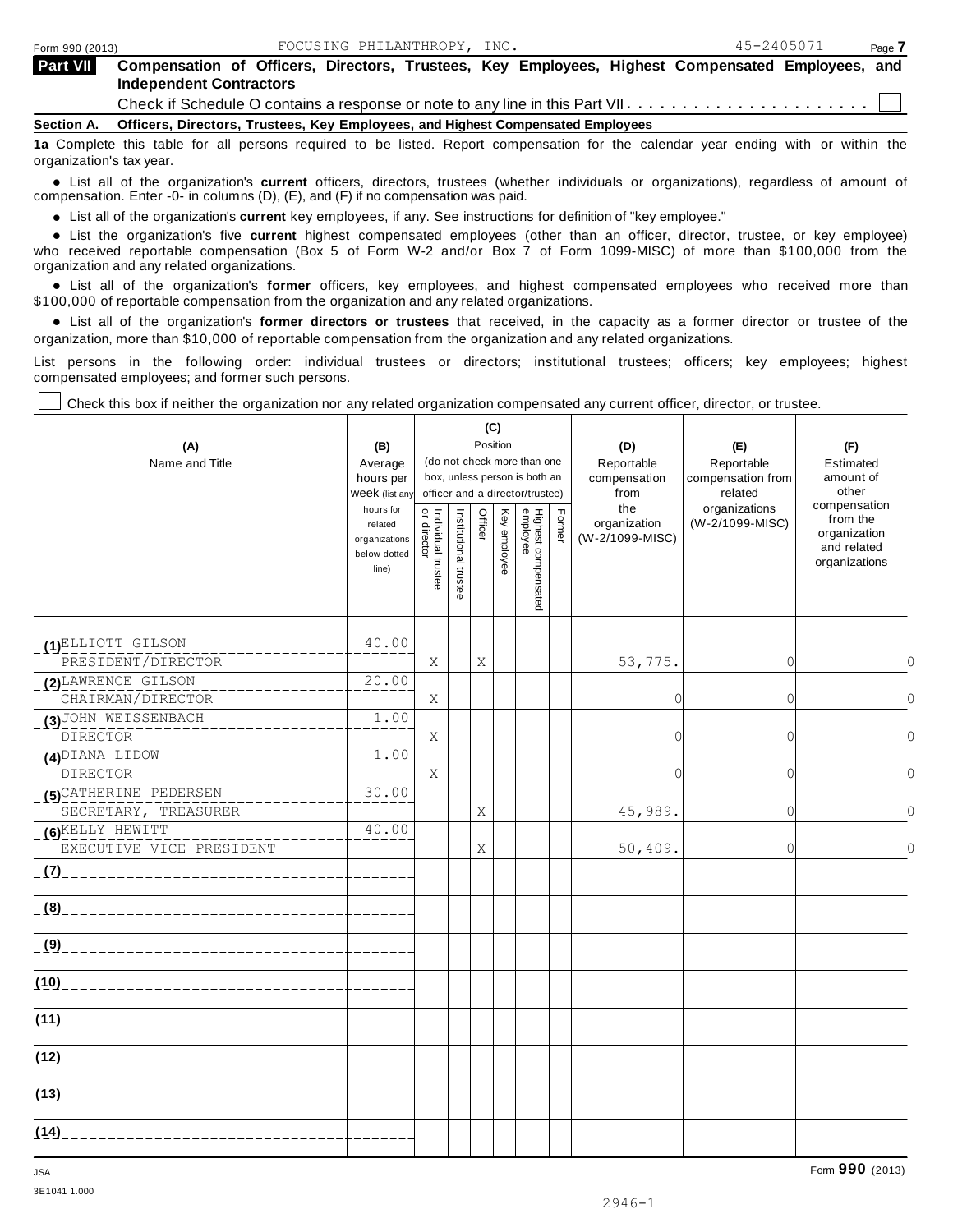| Part VII<br>Section A. Officers, Directors, Trustees, Key Employees, and Highest Compensated Employees (continued)                                                                                                                                                                                            |                                                            |                                   |                       |                 |              |                                                                                                 |        |                                                  |                                                                    | Page 8                                                   |
|---------------------------------------------------------------------------------------------------------------------------------------------------------------------------------------------------------------------------------------------------------------------------------------------------------------|------------------------------------------------------------|-----------------------------------|-----------------------|-----------------|--------------|-------------------------------------------------------------------------------------------------|--------|--------------------------------------------------|--------------------------------------------------------------------|----------------------------------------------------------|
| (A)<br>Name and title                                                                                                                                                                                                                                                                                         | (B)<br>Average<br>hours per<br>week (list any<br>hours for |                                   |                       | (C)<br>Position |              | (do not check more than one<br>box, unless person is both an<br>officer and a director/trustee) |        | (D)<br>Reportable<br>compensation<br>from<br>the | (E)<br>Reportable<br>compensation from<br>related<br>organizations | (F)<br>Estimated<br>amount of<br>other<br>compensation   |
|                                                                                                                                                                                                                                                                                                               | related<br>organizations<br>below dotted<br>line)          | Individual trustee<br>or director | Institutional trustee | Officer         | Key employee | Highest compensated<br>employee                                                                 | Former | organization<br>(W-2/1099-MISC)                  | (W-2/1099-MISC)                                                    | from the<br>organization<br>and related<br>organizations |
|                                                                                                                                                                                                                                                                                                               |                                                            |                                   |                       |                 |              |                                                                                                 |        |                                                  |                                                                    |                                                          |
|                                                                                                                                                                                                                                                                                                               |                                                            |                                   |                       |                 |              |                                                                                                 |        |                                                  |                                                                    |                                                          |
|                                                                                                                                                                                                                                                                                                               |                                                            |                                   |                       |                 |              |                                                                                                 |        |                                                  |                                                                    |                                                          |
|                                                                                                                                                                                                                                                                                                               |                                                            |                                   |                       |                 |              |                                                                                                 |        |                                                  |                                                                    |                                                          |
|                                                                                                                                                                                                                                                                                                               |                                                            |                                   |                       |                 |              |                                                                                                 |        |                                                  |                                                                    |                                                          |
|                                                                                                                                                                                                                                                                                                               |                                                            |                                   |                       |                 |              |                                                                                                 |        |                                                  |                                                                    |                                                          |
|                                                                                                                                                                                                                                                                                                               |                                                            |                                   |                       |                 |              |                                                                                                 |        |                                                  |                                                                    |                                                          |
|                                                                                                                                                                                                                                                                                                               |                                                            |                                   |                       |                 |              |                                                                                                 |        |                                                  |                                                                    |                                                          |
|                                                                                                                                                                                                                                                                                                               |                                                            |                                   |                       |                 |              |                                                                                                 |        |                                                  |                                                                    |                                                          |
|                                                                                                                                                                                                                                                                                                               |                                                            |                                   |                       |                 |              |                                                                                                 |        |                                                  |                                                                    |                                                          |
|                                                                                                                                                                                                                                                                                                               |                                                            |                                   |                       |                 |              |                                                                                                 |        |                                                  |                                                                    |                                                          |
| 1b Sub-total<br>c Total from continuation sheets to Part VII, Section A<br>d Total (add lines 1b and 1c) $\ldots \ldots \ldots \ldots \ldots \ldots \ldots \ldots \ldots \ldots \ldots$                                                                                                                       |                                                            |                                   |                       |                 |              |                                                                                                 | ▶      | 150, 173.<br>$\Omega$<br>150,173.                | 0<br>Ω<br>Ω                                                        | 0<br>$\Omega$<br>$\Omega$                                |
| 2 Total number of individuals (including but not limited to those listed above) who received more than \$100,000 of<br>reportable compensation from the organization ▶                                                                                                                                        |                                                            |                                   | $\Omega$              |                 |              |                                                                                                 |        |                                                  |                                                                    |                                                          |
| Did the organization list any former officer, director, or trustee, key employee, or highest compensated                                                                                                                                                                                                      |                                                            |                                   |                       |                 |              |                                                                                                 |        |                                                  |                                                                    | Yes<br><b>No</b><br>Χ<br>3                               |
| employee on line 1a? If "Yes," complete Schedule J for such individual<br>For any individual listed on line 1a, is the sum of reportable compensation and other compensation from the<br>4<br>organization and related organizations greater than \$150,000? If "Yes," complete Schedule J for such<br>Χ<br>4 |                                                            |                                   |                       |                 |              |                                                                                                 |        |                                                  |                                                                    |                                                          |
| Did any person listed on line 1a receive or accrue compensation from any unrelated organization or individual<br>for services rendered to the organization? If "Yes," complete Schedule J for such person                                                                                                     |                                                            |                                   |                       |                 |              |                                                                                                 |        |                                                  |                                                                    | Χ<br>5                                                   |
| <b>Section B. Independent Contractors</b><br>Complete this table for your five highest compensated independent contractors that received more than \$100,000 of<br>1<br>compensation from the organization. Report compensation for the calendar year ending with or within the organization's tax<br>year.   |                                                            |                                   |                       |                 |              |                                                                                                 |        |                                                  |                                                                    |                                                          |
| (A)<br>Name and business address                                                                                                                                                                                                                                                                              |                                                            |                                   |                       |                 |              |                                                                                                 |        | (B)<br>Description of services                   |                                                                    | (C)<br>Compensation                                      |
|                                                                                                                                                                                                                                                                                                               |                                                            |                                   |                       |                 |              |                                                                                                 |        |                                                  |                                                                    |                                                          |
|                                                                                                                                                                                                                                                                                                               |                                                            |                                   |                       |                 |              |                                                                                                 |        |                                                  |                                                                    |                                                          |
| Total number of independent contractors (including but not limited to those listed above) who received                                                                                                                                                                                                        |                                                            |                                   |                       |                 |              |                                                                                                 |        |                                                  |                                                                    |                                                          |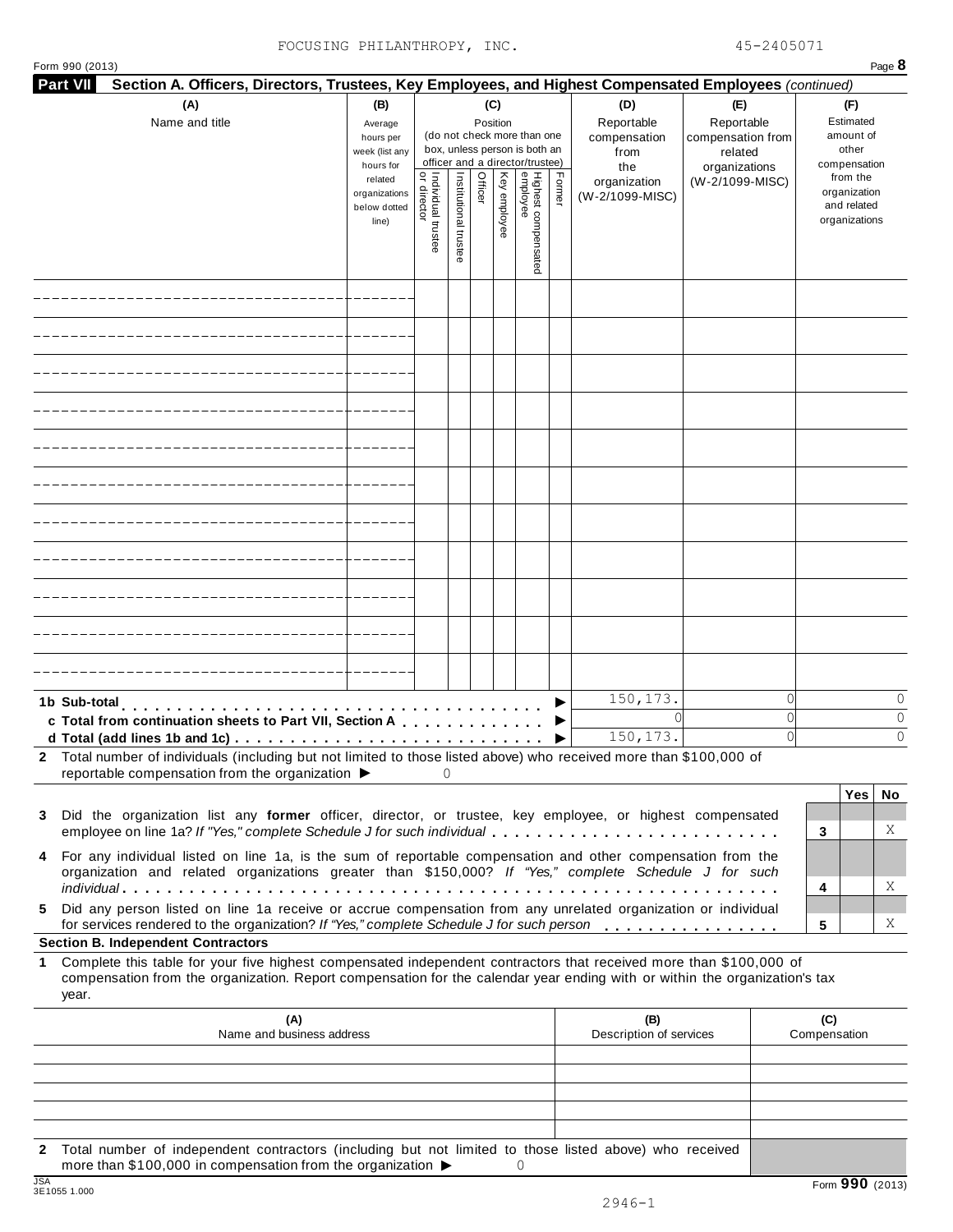|  | Form 990 (2013) |
|--|-----------------|

|                                                                  | Form 990 (2013)                       |                                                                                                                                                                                                                                                                                                                                                                                                                                                                                                                                           | FOCUSING PHILANTHROPY, INC.                     |                                                             |                                                    | 45-2405071                              | Page 9                                                           |
|------------------------------------------------------------------|---------------------------------------|-------------------------------------------------------------------------------------------------------------------------------------------------------------------------------------------------------------------------------------------------------------------------------------------------------------------------------------------------------------------------------------------------------------------------------------------------------------------------------------------------------------------------------------------|-------------------------------------------------|-------------------------------------------------------------|----------------------------------------------------|-----------------------------------------|------------------------------------------------------------------|
| Part VIII                                                        |                                       | <b>Statement of Revenue</b>                                                                                                                                                                                                                                                                                                                                                                                                                                                                                                               |                                                 |                                                             |                                                    |                                         |                                                                  |
|                                                                  |                                       |                                                                                                                                                                                                                                                                                                                                                                                                                                                                                                                                           |                                                 | (A)<br>Total revenue                                        | (B)<br>Related or<br>exempt<br>function<br>revenue | (C)<br>Unrelated<br>business<br>revenue | (D)<br>Revenue<br>excluded from tax<br>under sections<br>512-514 |
| <b>Contributions, Gifts, Grants</b><br>and Other Similar Amounts | 1a<br>b<br>c<br>d<br>е<br>f<br>g<br>h | Federated campaigns<br>Membership dues <b>All Accords</b> Membership dues<br>Fundraising events <b>Fundraising</b><br>Related organizations <b>and the set of the set of the set of the set of the set of the set of the set of the set of the set of the set of the set of the set of the set of the set of the set of the set of the set of the set </b><br>Government grants (contributions)<br>All other contributions, gifts, grants,<br>and similar amounts not included above<br>Noncash contributions included in lines 1a-1f: \$ | 1a<br>1 b<br>1с<br>1d<br>1e<br>2,100,615.<br>1f | 2,100,615.                                                  |                                                    |                                         |                                                                  |
| Program Service Revenue                                          | 2a<br>b<br>c<br>d<br>е<br>f<br>g      | <u> 1989 - John Stein, Amerikaansk politiker (</u><br>the contract of the contract of the contract of the contract of the contract of<br><u> 1989 - Johann Stein, marwolaethau a bhann an t-Amhainn an t-Amhainn an t-Amhainn an t-Amhainn an t-Amhainn an</u><br>All other program service revenue                                                                                                                                                                                                                                       | <b>Business Code</b>                            | $\Omega$                                                    |                                                    |                                         |                                                                  |
| 3<br>4<br>5                                                      |                                       | Investment income (including dividends, interest, and<br>Income from investment of tax-exempt bond proceeds                                                                                                                                                                                                                                                                                                                                                                                                                               | (i) Real<br>(ii) Personal                       | $\circ$<br>$\circ$<br>$\Omega$                              |                                                    |                                         |                                                                  |
|                                                                  | 6a<br>$\mathbf b$<br>c<br>d<br>b      | Gross rents <b>contains a state of the state of the state of the state of the state of the state of the state of the state of the state of the state of the state of the state of the state of the state of the state of the sta</b><br>Less: rental expenses<br>Rental income or (loss)<br>Net rental income or (loss) ▶<br>7a Gross amount from sales of<br>assets other than inventory<br>Less: cost or other basis                                                                                                                    | (i) Securities<br>(ii) Other                    | $\circ$                                                     |                                                    |                                         |                                                                  |
|                                                                  | c<br>d                                | and sales expenses <b>Last Constant Constant Constant Constant Constant Constant Constant Constant Constant Constant Constant Constant Constant Constant Constant Constant Constant Constant Constant Constant Constant Constant</b>                                                                                                                                                                                                                                                                                                      |                                                 | $\Omega$                                                    |                                                    |                                         |                                                                  |
| <b>Other Revenue</b>                                             | 8а                                    | Gross income from fundraising<br>events (not including \$<br>of contributions reported on line 1c).<br>See Part IV, line 18 $\ldots$ $\ldots$ $\ldots$ a                                                                                                                                                                                                                                                                                                                                                                                  |                                                 |                                                             |                                                    |                                         |                                                                  |
|                                                                  | b<br>с<br>9а                          | Less: direct expenses b<br>Net income or (loss) from fundraising events ▶<br>Gross income from gaming activities.<br>See Part IV, line 19 all                                                                                                                                                                                                                                                                                                                                                                                             |                                                 |                                                             |                                                    |                                         |                                                                  |
| 10a                                                              | b<br>c                                | Less: direct expenses b<br>Net income or (loss) from gaming activities <u></u><br>sales of inventory, less<br>Gross<br>returns and allowances $\begin{bmatrix} a \end{bmatrix}$                                                                                                                                                                                                                                                                                                                                                           |                                                 | $\Omega$                                                    |                                                    |                                         |                                                                  |
|                                                                  | b                                     | c Net income or (loss) from sales of inventory <u>contact</u> and <del>■</del><br>Miscellaneous Revenue                                                                                                                                                                                                                                                                                                                                                                                                                                   | <b>Business Code</b>                            | $\Omega$                                                    |                                                    |                                         |                                                                  |
| 11a                                                              | b<br>c<br>d                           | the contract of the contract of the contract of the contract of the contract of<br><u> 1989 - Johann Stein, mars an deutscher Stein und der Stein und der Stein und der Stein und der Stein und der</u><br>the control of the control of the control of the control of the control of the control of<br>All other revenue entitled and the state of the state of the state of the state of the state of the state of the state of the state of the state of the state of the state of the state of the state of the state of the state    |                                                 |                                                             |                                                    |                                         |                                                                  |
|                                                                  | е                                     |                                                                                                                                                                                                                                                                                                                                                                                                                                                                                                                                           |                                                 | $\Omega$<br>2,100,615.<br>Total revenue. See instructions ▶ |                                                    |                                         |                                                                  |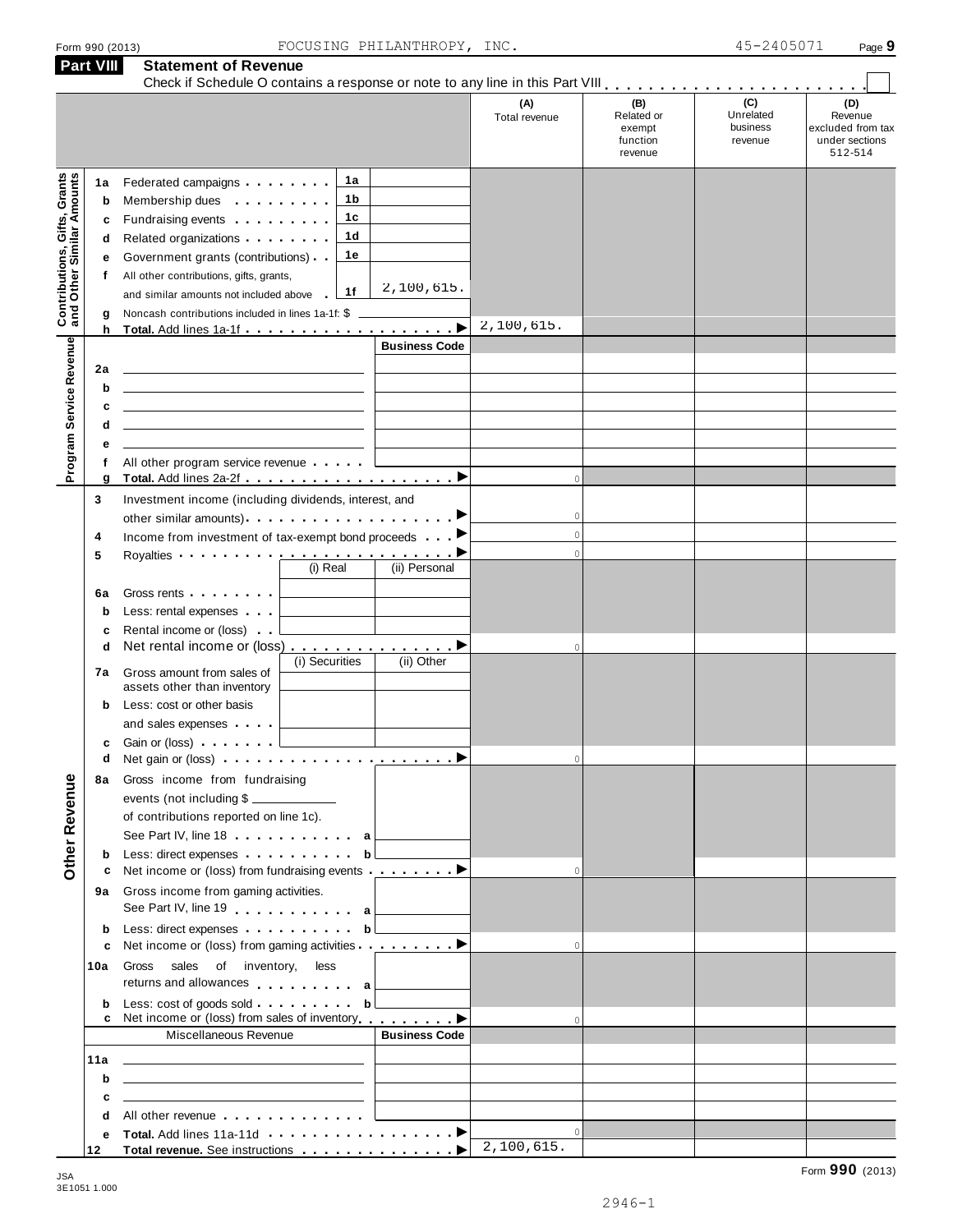**Part IX Statement of Functional Expenses**

### *Section 501(c)(3) and 501(c)(4) organizations must complete all columns. All other organizations must complete column (A).*  Form 990 (2013) FOCUSING PHILANTHROPY, INC.<br> **Check if Statement of Functional Expenses**<br>
Section 501(c)(3) and 501(c)(4) organizations must complete all columns. All other organizations must complete column (A).<br>
Check if 8b, 9b, and 10b of Part VIII. expenses Management and general expenses Fundraising expenses **1** Grants and other assistance to governments and organizations in the United States. See Part IV, line 21 **2** Grants and other assistance to individuals in **The United States. See Part IV, line 21**<br>**States of States. The United States. See Part IV, line 21**<br>**Crants and other assistance to governments and organizations in the United States. See Part IV, line 21**<br>**2** Grants and organizations, and individuals outside the United States. See Part IV, line 21<br>
2 Grants and other assistance to individuals in<br>
the United States. See Part IV, line 22<br>
3 Grants and other assistance to governments,<br>
organizations, and individuals outside the<br>
Unit the United States. See Part IV, line 22<br>
3 Grants and other assistance to governments,<br>
organizations, and individuals outside the<br>
United States. See Part IV, lines 15 and 16<br>
4 Benefits paid to or for members<br>
5 Compensa persons (as defined under section 4958(f)(1)) and persons described in section 4958(c)(3)(B) 19 Denefits paid to or for members<br>
19 Benefits paid to or for members<br>
19 Compensation of current officers, directors,<br>
trustees, and key employees<br>
19 Compensation not included above, to disqualified<br>
19 Persons describe 401(k) and Key employees<br>
6 Compensation not included above, to disqualified<br>
persons (as defined under section 4958(f)(1)) and<br>
persons described in section 4958(c)(3)(B)<br>
7 Other salaries and wages<br>
8 Pension plan accru 10 Payroll taxes.................. Fees for services (non-employees): **11** 6 Compensation not included above, to disquainted<br>persons (as defined under section  $4958(f)(1)$ ) and<br>persons described in section  $4958(c)(3)(B)$ <br>7 Other salaries and wages<br>8 Pension plan accruals and contributions (include s m m m m m m m m m m m m m m m m m m Pension plan accruals and contributions (include section<br>
401(k) and 403(b) employer contributions)<br> **Other employee benefits**<br> **Payroll taxes**<br>
Fees for services (non-employees):<br> **a** Management<br> **b** Legal<br> **a** Assembly Legal c Accounting . . . . . . . . . . . . . . . . . . **c** Accounting<br>**d** Lobbying **12** (A) amount, list line 11g expenses on Schedule O.) m m m m m m Advertising and promotion **13** Office expenses **14** Information technology **15 16** Occupancy **17** Travel 18 Payments of travel or entertainment expenses **19** Conferences, conventions, and meetings **20** Interest **21 22** Depreciation, depletion, and amortization **23** Insurance 24 Other expenses. Itemize expenses not covered **e** Professional fundraising services. See Part IV, line 17 f Investment management fees **g** Other. (If line 11q amount exceeds 10% of line 25, column m m m m m m m m m m m m m m m m m m m m m m m m m m m m m m m m m m m m m m m m m m m m m m m m m m m m m m m m m m Professional fundraising services. See Part IV, line 17 <sup>m</sup> Fees for services (non-employees):<br>
Legal<br>
Accounting<br>
Lobbying<br>
Professional fundraising services. See Part IV, line 17<br>
Investment management fees<br>
Other. (If line 11g amount exceeds 10% of line 25, column m m m m m m m m m m m m m m m m m m m m m m m m m m m Protessional tundraising services. See Part IV, line 17.<br>Investment management fees<br>Other. (If line 11g amount exceeds 10% of line 25, column<br>(A) amount, list line 11g expenses on Schedule O.).<br>Advertising and promotion<br>Of m m m m m m m m m m m m m m m m m m m m May a mount exceeds 10% of line 25, column<br>
in a fly expenses on Schedule O.)<br>
and promotion<br>
es<br>  $\cdots$ <br>  $\cdots$ <br>  $\cdots$ <br>  $\cdots$ <br>  $\cdots$ <br>  $\cdots$ <br>  $\cdots$ <br>  $\cdots$ <br>  $\cdots$ <br>  $\cdots$ <br>  $\cdots$ <br>  $\cdots$ <br>  $\cdots$ <br>  $\cdots$ <br>  $\cdots$ <br>  $\cdots$ (A) amount, list line 11g expenses on Schedule O.)<br>
Advertising and promotion<br>
Office expenses<br>
Information technology<br>
Royalties<br>
Decupancy<br>
Decupancy<br>
Travel<br>
Payments of travel or entertainment expenses<br>
for ony foderel for any federal, state, or local public officials Payments to affiliates **Exercise 2.1 Alternative** Payments to affiliates m m m m m m m m m m m m m m m m m m m m m m m m m m m m m m m m m m m m m m m m m m m m m m m m m m m m m m m m m m m m m Other expenses. Itemize expenses not covered above (List miscellaneous expenses in line 24e. If line 24e amount exceeds 10% of line 25, column (A) amount, list line 24e expenses on Schedule O.) **ab** BANK CHARGES - PAYPAL 3,250. 3,250. **cd** BOOKS, SUBSCRIPTIONS & REF. 74. 74. **e** All other expenses \_\_\_\_\_\_\_\_\_\_\_\_\_ **25 Total functional expenses.** Add lines 1 through 24e **25 Total functional expenses.** Add lines 1 through 24e<br>**26 Joint costs.** Complete this line only if the<br>corranization reported in column (R) ionit costs organization reported in column (B) joint costs from a combined educational campaign and fundraising solicitation. Check here  $\triangleright$   $\Box$  if following SOP 98-2 (ASC 958-720) Following Sop 98-2 (ASC 958-720)<br>
SE Total functional expenses. Add lines 1 through 24e<br>
26 John costs. Complete this line only if the<br>
organization reported in column (B) joint costs<br>
from a combined educational campaign 1,710,648. 1,710,648.  $\overline{0}$  $\overline{0}$  $\overline{0}$ 104,184. 78,980. 25,204.  $\overline{0}$ 2,600. 2,600.  $\overline{0}$  $\sqrt{2}$  $8,733.$  6,672.  $\sqrt{2}$  $\overline{0}$ 50,368. 50,368.  $\sqrt{ }$  $\sqrt{ }$  $\overline{C}$  $\overline{0}$  $\overline{0}$  $5,546.$  1,513. 2,520. 1,513.  $\sqrt{2}$  $rac{0}{12,617}$  $12,617$ . 6,309. 27,494. 13,747. 13,747.  $\sqrt{ }$  $\overline{0}$  $\overline{0}$  $\overline{0}$ 428. 428.  $\sqrt{ }$ BANK CHARGES 24. 24. **c**BANK CHARGES - TSYS 1,583. 1,583. 1,583. 1,583. 1,583. 1,583. 41,656. 21,441. 1,262. 18,953. 1,969,205. 1,841,984. 54,602. 72,619.

0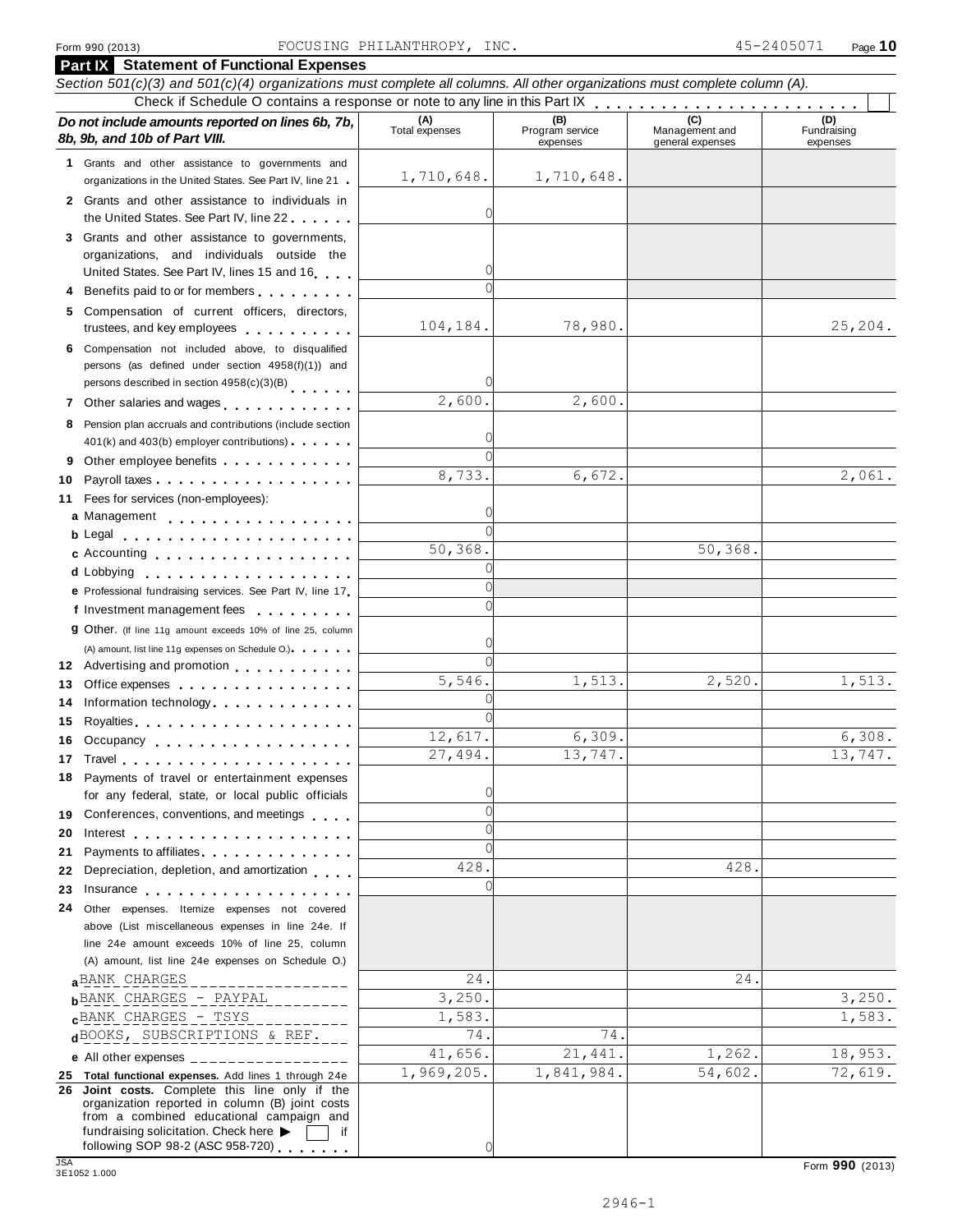|                  | FOCUSING PHILANTHROPY, INC.                                                                                                                                                                                                      |                          |                         | 45-2405071              |
|------------------|----------------------------------------------------------------------------------------------------------------------------------------------------------------------------------------------------------------------------------|--------------------------|-------------------------|-------------------------|
| Form 990 (2013)  |                                                                                                                                                                                                                                  |                          |                         | Page 11                 |
| Part X           | <b>Balance Sheet</b>                                                                                                                                                                                                             |                          |                         |                         |
|                  | Check if Schedule O contains a response or note to any line in this Part X                                                                                                                                                       |                          |                         |                         |
|                  |                                                                                                                                                                                                                                  | (A)<br>Beginning of year |                         | (B)<br>End of year      |
| 1                | Cash - non-interest-bearing                                                                                                                                                                                                      | 51,780.                  | $\blacktriangleleft$    | 178,369.                |
| $\mathbf{2}$     | Savings and temporary cash investments                                                                                                                                                                                           |                          | $\overline{2}$          |                         |
| 3                |                                                                                                                                                                                                                                  |                          | $\overline{3}$          | $\Omega$                |
| 4                |                                                                                                                                                                                                                                  | 5,000.                   | $\overline{\mathbf{4}}$ | 306.                    |
| 5                | Loans and other receivables from current and former officers, directors,                                                                                                                                                         |                          |                         |                         |
|                  | trustees, key employees, and highest compensated employees.                                                                                                                                                                      |                          |                         |                         |
|                  | Complete Part II of Schedule L                                                                                                                                                                                                   |                          | 5                       |                         |
| 6                | Complete Part II of Schedule L<br>Loans and other receivables from other disqualified persons (as defined under section                                                                                                          |                          |                         |                         |
|                  | $4958(f)(1)$ , persons described in section $4958(c)(3)(B)$ , and contributing employers                                                                                                                                         |                          |                         |                         |
|                  | and sponsoring organizations of section 501(c)(9) voluntary employees' beneficiary<br>organizations (see instructions). Complete Part II of Schedule Learning and Learning                                                       |                          | 6                       | $\Omega$                |
| 7                |                                                                                                                                                                                                                                  |                          | $\overline{7}$          | $\Omega$                |
| Assets<br>8      |                                                                                                                                                                                                                                  |                          | 8                       | $\mathbf 0$             |
| 9                | Prepaid expenses and deferred charges entitled and the prepaid expenses and deferred charges                                                                                                                                     |                          | 9                       | 0                       |
|                  | 10a Land, buildings, and equipment: cost or                                                                                                                                                                                      |                          |                         |                         |
|                  | 4,613.<br> 10a <br>other basis. Complete Part VI of Schedule D                                                                                                                                                                   |                          |                         |                         |
|                  | 428.<br><b>b</b> Less: accumulated depreciation. 10b                                                                                                                                                                             |                          | $9$ 10c                 | 4,185.                  |
| 11               | Investments - publicly traded securities                                                                                                                                                                                         |                          | $q_{11}$                | $\Omega$                |
| 12               | Investments - other securities. See Part IV, line 11.                                                                                                                                                                            |                          | $q_{12}$                | $\Omega$                |
| 13               | Investments - program-related. See Part IV, line 11                                                                                                                                                                              |                          | 13                      | $\Omega$                |
| 14               |                                                                                                                                                                                                                                  |                          | 14                      | $\Omega$                |
| 15               |                                                                                                                                                                                                                                  | 1,563.                   | 15                      | $\Omega$                |
| 16               | Total assets. Add lines 1 through 15 (must equal line 34)                                                                                                                                                                        | $\overline{58,343}$ .    | 16                      | 182,860.                |
| 17               | Accounts payable and accrued expenses                                                                                                                                                                                            | 10,095.                  | 17                      | 12,302.                 |
| 18               |                                                                                                                                                                                                                                  | 19,600.                  | 18                      | $\Omega$                |
| 19               |                                                                                                                                                                                                                                  |                          | 19                      | $\Omega$                |
| 20               |                                                                                                                                                                                                                                  |                          | 20                      | $\Omega$                |
| 21               | Escrow or custodial account liability. Complete Part IV of Schedule D.                                                                                                                                                           |                          | 21                      | 0                       |
| abilities<br>22  | Loans and other payables to current and former officers, directors,                                                                                                                                                              |                          |                         |                         |
|                  | trustees, key employees, highest compensated employees, and                                                                                                                                                                      |                          |                         |                         |
| ⊐                | disqualified persons. Complete Part II of Schedule L.                                                                                                                                                                            | U                        | 22                      | 0                       |
| 23               | Secured mortgages and notes payable to unrelated third parties                                                                                                                                                                   |                          | 23                      | $\overline{0}$          |
| 24               | Unsecured notes and loans payable to unrelated third parties                                                                                                                                                                     |                          | 24                      | $\Omega$                |
| 25               | Other liabilities (including federal income tax, payables to related third                                                                                                                                                       |                          |                         |                         |
|                  | parties, and other liabilities not included on lines 17-24). Complete Part X                                                                                                                                                     |                          |                         |                         |
|                  |                                                                                                                                                                                                                                  | 1,112.                   | 25                      | 11,612.                 |
| 26               |                                                                                                                                                                                                                                  | 30,807.                  | 26                      | 23,914.                 |
|                  | X <br>Organizations that follow SFAS 117 (ASC 958), check here ▶<br>and                                                                                                                                                          |                          |                         |                         |
|                  | complete lines 27 through 29, and lines 33 and 34.                                                                                                                                                                               |                          |                         |                         |
| 27               | Unrestricted net assets                                                                                                                                                                                                          | 27,536.                  | 27                      | $-30, 466.$<br>189,412. |
| 28               |                                                                                                                                                                                                                                  |                          | 28                      | <sup>n</sup>            |
| 29               | Permanently restricted net assets<br>intervals and intervals are not restricted in the set of assets are not restricted in the set of the set of the set of the set of the set of the set of the set of the set of the set of th |                          | 29                      |                         |
| or Fund Balances | Organizations that do not follow SFAS 117 (ASC 958), check here ▶ │ │<br>and<br>complete lines 30 through 34.                                                                                                                    |                          |                         |                         |
| 30               | Capital stock or trust principal, or current funds                                                                                                                                                                               |                          | 30                      |                         |
| Assets<br>31     | Paid-in or capital surplus, or land, building, or equipment fund [1, 1, 2, 2, 2, 2]                                                                                                                                              |                          | 31                      |                         |
| 32               | Retained earnings, endowment, accumulated income, or other funds                                                                                                                                                                 |                          | 32                      |                         |
| Net<br>33        |                                                                                                                                                                                                                                  | $\overline{27,536}$ .    | 33                      | 158,946.                |
| 34               | Total liabilities and net assets/fund balances                                                                                                                                                                                   | 58,343.                  | 34                      | 182,860.                |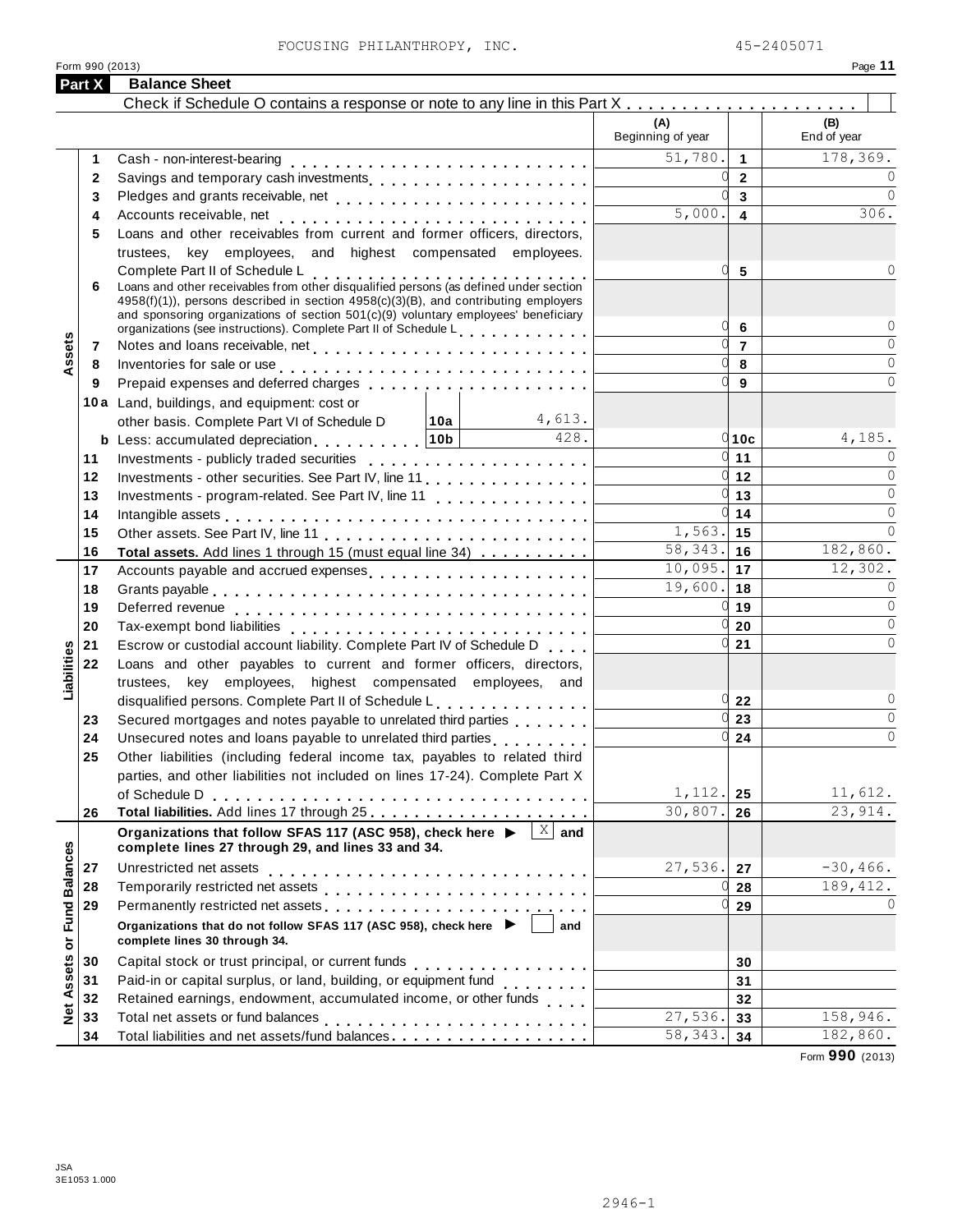|                | FOCUSING PHILANTHROPY, INC.                                                                                                                                                                                                       | 45-2405071              |                |                          |                |
|----------------|-----------------------------------------------------------------------------------------------------------------------------------------------------------------------------------------------------------------------------------|-------------------------|----------------|--------------------------|----------------|
|                | Form 990 (2013)                                                                                                                                                                                                                   |                         |                |                          | Page 12        |
| Part XI        | <b>Reconciliation of Net Assets</b>                                                                                                                                                                                               |                         |                |                          |                |
|                |                                                                                                                                                                                                                                   |                         |                |                          |                |
| 1              |                                                                                                                                                                                                                                   | $\mathbf{1}$            |                | 2,100,615.<br>1,969,205. |                |
| 2              |                                                                                                                                                                                                                                   | $\overline{2}$          |                | 131,410.                 |                |
| 3              |                                                                                                                                                                                                                                   | $\overline{\mathbf{3}}$ |                | 27,536.                  |                |
| 4              | Net assets or fund balances at beginning of year (must equal Part X, line 33, column (A))                                                                                                                                         | $\overline{\mathbf{4}}$ |                |                          | $\Omega$       |
| 5              |                                                                                                                                                                                                                                   | 5                       |                |                          | $\mathbf 0$    |
| 6              |                                                                                                                                                                                                                                   | 6                       |                |                          | $\overline{0}$ |
| $\overline{7}$ |                                                                                                                                                                                                                                   | $\overline{7}$          |                |                          | $\overline{0}$ |
| 8              |                                                                                                                                                                                                                                   | 8                       |                |                          | $\Omega$       |
| 9              | Other changes in net assets or fund balances (explain in Schedule O)                                                                                                                                                              | 9                       |                |                          |                |
| 10             | Net assets or fund balances at end of year. Combine lines 3 through 9 (must equal Part X, line                                                                                                                                    |                         |                | 158,946.                 |                |
| Part XII       | <b>Financial Statements and Reporting</b>                                                                                                                                                                                         | 10                      |                |                          |                |
|                |                                                                                                                                                                                                                                   |                         |                |                          |                |
|                |                                                                                                                                                                                                                                   |                         |                | Yes                      | <b>No</b>      |
| 1              | $\overline{X}$ Accrual<br>Accounting method used to prepare the Form 990:  <br>Cash<br>Other<br>If the organization changed its method of accounting from a prior year or checked "Other," explain in<br>Schedule O.              |                         |                |                          |                |
|                | 2a Were the organization's financial statements compiled or reviewed by an independent accountant?                                                                                                                                |                         | 2a             |                          | X              |
|                | If "Yes," check a box below to indicate whether the financial statements for the year were compiled or<br>reviewed on a separate basis, consolidated basis, or both:                                                              |                         |                |                          |                |
|                | Consolidated basis<br>Separate basis<br>Both consolidated and separate basis                                                                                                                                                      |                         |                |                          |                |
|                | <b>b</b> Were the organization's financial statements audited by an independent accountant?                                                                                                                                       |                         | 2 <sub>b</sub> | X                        |                |
|                | If "Yes," check a box below to indicate whether the financial statements for the year were audited on a<br>separate basis, consolidated basis, or both:                                                                           |                         |                |                          |                |
|                | $\mathbb{X}$ Separate basis<br>Consolidated basis<br>Both consolidated and separate basis                                                                                                                                         |                         |                |                          |                |
|                | c If "Yes" to line 2a or 2b, does the organization have a committee that assumes responsibility for oversight                                                                                                                     |                         |                |                          | X              |
|                | of the audit, review, or compilation of its financial statements and selection of an independent accountant?                                                                                                                      |                         | 2 <sub>c</sub> |                          |                |
|                | If the organization changed either its oversight process or selection process during the tax year, explain in<br>Schedule O.                                                                                                      |                         |                |                          |                |
|                | 3a As a result of a federal award, was the organization required to undergo an audit or audits as set forth in                                                                                                                    |                         |                |                          |                |
|                |                                                                                                                                                                                                                                   |                         | 3a             |                          | Χ              |
|                | <b>b</b> If "Yes," did the organization undergo the required audit or audits? If the organization did not undergo the<br>required audit or audits, explain why in Schedule O and describe any steps taken to undergo such audits. |                         | 3 <sub>b</sub> |                          |                |

Form **990** (2013)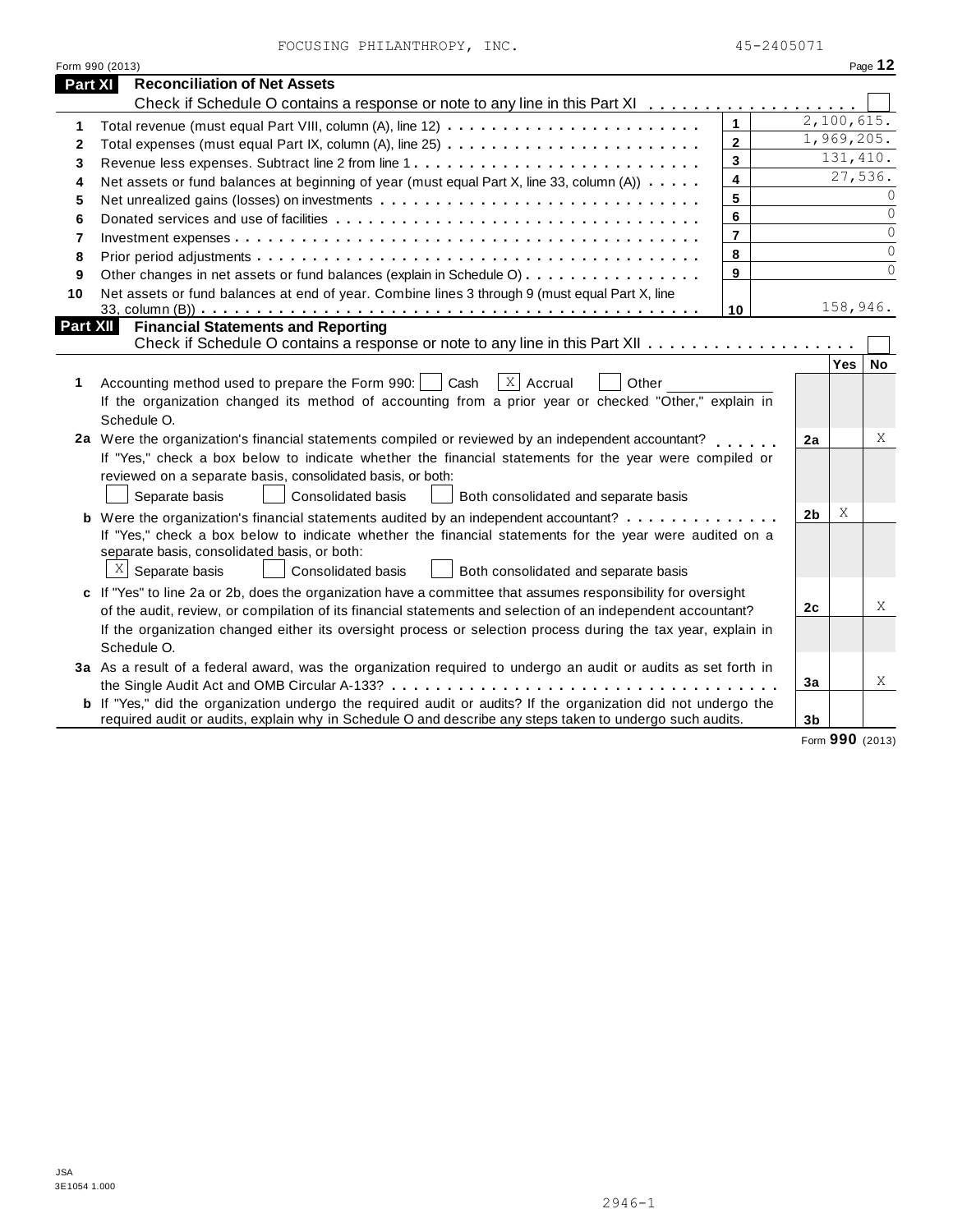| (Form 990 or 990-EZ) |  |  |  |  |
|----------------------|--|--|--|--|
|----------------------|--|--|--|--|

### **SCHEDULE A Public Charity Status and Public Support OMB No. 1545-0047**

(Form 990 or 990-EZ) **Complete if the organization is a section 501(c)(3)** organization or a section  $\frac{2013}{13}$ 

|                                                               |                          |                                                            | 7071 (a) 11 Noncoup chantable tra                                                                                                                                                                                                                               |     |                                       |     |                                 |     |                                    |                                            |
|---------------------------------------------------------------|--------------------------|------------------------------------------------------------|-----------------------------------------------------------------------------------------------------------------------------------------------------------------------------------------------------------------------------------------------------------------|-----|---------------------------------------|-----|---------------------------------|-----|------------------------------------|--------------------------------------------|
| Department of the Treasury<br><b>Internal Revenue Service</b> |                          |                                                            | Attach to Form 990 or Form 990-EZ.<br>Information about Schedule A (Form 990 or 990-EZ) and its instructions is at www.irs.gov/form990.                                                                                                                         |     |                                       |     |                                 |     |                                    | Open to Public<br><b>Inspection</b>        |
| Name of the organization                                      |                          |                                                            |                                                                                                                                                                                                                                                                 |     |                                       |     |                                 |     |                                    | <b>Employer identification number</b>      |
|                                                               |                          | FOCUSING PHILANTHROPY, INC.                                |                                                                                                                                                                                                                                                                 |     |                                       |     |                                 |     |                                    | 45-2405071                                 |
| Part I                                                        |                          |                                                            | Reason for Public Charity Status (All organizations must complete this part.) See instructions.                                                                                                                                                                 |     |                                       |     |                                 |     |                                    |                                            |
|                                                               |                          |                                                            | The organization is not a private foundation because it is: (For lines 1 through 11, check only one box.)                                                                                                                                                       |     |                                       |     |                                 |     |                                    |                                            |
| 1                                                             |                          |                                                            | A church, convention of churches, or association of churches described in section 170(b)(1)(A)(i).                                                                                                                                                              |     |                                       |     |                                 |     |                                    |                                            |
| 2                                                             |                          |                                                            | A school described in section 170(b)(1)(A)(ii). (Attach Schedule E.)                                                                                                                                                                                            |     |                                       |     |                                 |     |                                    |                                            |
| 3                                                             |                          |                                                            | A hospital or a cooperative hospital service organization described in section 170(b)(1)(A)(iii).                                                                                                                                                               |     |                                       |     |                                 |     |                                    |                                            |
| 4                                                             |                          |                                                            | A medical research organization operated in conjunction with a hospital described in section 170(b)(1)(A)(iii). Enter the                                                                                                                                       |     |                                       |     |                                 |     |                                    |                                            |
|                                                               |                          | hospital's name, city, and state:                          |                                                                                                                                                                                                                                                                 |     |                                       |     |                                 |     |                                    |                                            |
| 5                                                             |                          |                                                            | An organization operated for the benefit of a college or university owned or operated by a governmental unit described in                                                                                                                                       |     |                                       |     |                                 |     |                                    |                                            |
|                                                               |                          | section 170(b)(1)(A)(iv). (Complete Part II.)              |                                                                                                                                                                                                                                                                 |     |                                       |     |                                 |     |                                    |                                            |
| 6                                                             |                          |                                                            | A federal, state, or local government or governmental unit described in section 170(b)(1)(A)(v).                                                                                                                                                                |     |                                       |     |                                 |     |                                    |                                            |
| $\mathbf X$<br>7                                              |                          |                                                            | An organization that normally receives a substantial part of its support from a governmental unit or from the general public                                                                                                                                    |     |                                       |     |                                 |     |                                    |                                            |
|                                                               |                          | described in section 170(b)(1)(A)(vi). (Complete Part II.) |                                                                                                                                                                                                                                                                 |     |                                       |     |                                 |     |                                    |                                            |
| 8                                                             |                          |                                                            | A community trust described in section 170(b)(1)(A)(vi). (Complete Part II.)                                                                                                                                                                                    |     |                                       |     |                                 |     |                                    |                                            |
| 9                                                             |                          |                                                            | An organization that normally receives: (1) more than 331/3% of its support from contributions, membership fees, and gross                                                                                                                                      |     |                                       |     |                                 |     |                                    |                                            |
|                                                               |                          |                                                            | receipts from activities related to its exempt functions - subject to certain exceptions, and (2) no more than 331/3% of its                                                                                                                                    |     |                                       |     |                                 |     |                                    |                                            |
|                                                               |                          |                                                            | support from gross investment income and unrelated business taxable income (less section 511 tax) from businesses                                                                                                                                               |     |                                       |     |                                 |     |                                    |                                            |
|                                                               |                          |                                                            | acquired by the organization after June 30, 1975. See section 509(a)(2). (Complete Part III.)                                                                                                                                                                   |     |                                       |     |                                 |     |                                    |                                            |
| 10                                                            |                          |                                                            | An organization organized and operated exclusively to test for public safety. See section 509(a)(4).                                                                                                                                                            |     |                                       |     |                                 |     |                                    |                                            |
| 11                                                            |                          |                                                            | An organization organized and operated exclusively for the benefit of, to perform the functions of, or to carry out the                                                                                                                                         |     |                                       |     |                                 |     |                                    |                                            |
|                                                               |                          |                                                            | purposes of one or more publicly supported organizations described in section 509(a)(1) or section 509(a)(2). See section                                                                                                                                       |     |                                       |     |                                 |     |                                    |                                            |
|                                                               |                          |                                                            | 509(a)(3). Check the box that describes the type of supporting organization and complete lines 11e through 11h.                                                                                                                                                 |     |                                       |     |                                 |     |                                    |                                            |
| a                                                             | Type I                   | b<br>Type II                                               | $\mathbf{c}$   Type III-Functionally integrated                                                                                                                                                                                                                 |     |                                       |     |                                 |     |                                    | $d$   Type III-Non-functionally integrated |
| е                                                             |                          |                                                            | By checking this box, I certify that the organization is not controlled directly or indirectly by one or more disqualified persons<br>other than foundation managers and other than one or more publicly supported organizations described in section 509(a)(1) |     |                                       |     |                                 |     |                                    |                                            |
|                                                               |                          |                                                            |                                                                                                                                                                                                                                                                 |     |                                       |     |                                 |     |                                    |                                            |
| f                                                             | or section $509(a)(2)$ . |                                                            | If the organization received a written determination from the IRS that it is a Type I, Type II, or Type III supporting                                                                                                                                          |     |                                       |     |                                 |     |                                    |                                            |
|                                                               |                          |                                                            |                                                                                                                                                                                                                                                                 |     |                                       |     |                                 |     |                                    |                                            |
|                                                               |                          |                                                            | organization, check this box<br>Since August 17, 2006, has the organization accepted any gift or contribution from any of the                                                                                                                                   |     |                                       |     |                                 |     |                                    |                                            |
| g                                                             | following persons?       |                                                            |                                                                                                                                                                                                                                                                 |     |                                       |     |                                 |     |                                    |                                            |
| (i)                                                           |                          |                                                            | A person who directly or indirectly controls, either alone or together with persons described in (ii) and                                                                                                                                                       |     |                                       |     |                                 |     |                                    | Yes  <br>No                                |
|                                                               |                          |                                                            |                                                                                                                                                                                                                                                                 |     |                                       |     |                                 |     |                                    | 11g(i)                                     |
|                                                               |                          |                                                            |                                                                                                                                                                                                                                                                 |     |                                       |     |                                 |     |                                    | 11g(ii)                                    |
|                                                               |                          |                                                            | (iii) A 35% controlled entity of a person described in (i) or (ii) above?                                                                                                                                                                                       |     |                                       |     |                                 |     |                                    | 11g(iii)                                   |
| h.                                                            |                          |                                                            | Provide the following information about the supported organization(s).                                                                                                                                                                                          |     |                                       | .   |                                 |     |                                    |                                            |
|                                                               | (i) Name of supported    | $(ii)$ EIN                                                 | (iii) Type of organization                                                                                                                                                                                                                                      |     | (iv) is the                           |     | (v) Did you notify              |     | (vi) Is the                        | (vii) Amount of monetary                   |
|                                                               | organization             |                                                            | (described on lines 1-9<br>above or IRC section                                                                                                                                                                                                                 |     | organization in<br>col. (i) listed in |     | the organization                |     | organization in                    | support                                    |
|                                                               |                          |                                                            | (see instructions))                                                                                                                                                                                                                                             |     | your governing<br>document?           |     | in col. (i) of your<br>support? |     | col. (i) organized<br>in the U.S.? |                                            |
|                                                               |                          |                                                            |                                                                                                                                                                                                                                                                 | Yes | No                                    | Yes | No                              | Yes | No                                 |                                            |
|                                                               |                          |                                                            |                                                                                                                                                                                                                                                                 |     |                                       |     |                                 |     |                                    |                                            |
| (A)                                                           |                          |                                                            |                                                                                                                                                                                                                                                                 |     |                                       |     |                                 |     |                                    |                                            |
|                                                               |                          |                                                            |                                                                                                                                                                                                                                                                 |     |                                       |     |                                 |     |                                    |                                            |
| (B)                                                           |                          |                                                            |                                                                                                                                                                                                                                                                 |     |                                       |     |                                 |     |                                    |                                            |
| (C)                                                           |                          |                                                            |                                                                                                                                                                                                                                                                 |     |                                       |     |                                 |     |                                    |                                            |
|                                                               |                          |                                                            |                                                                                                                                                                                                                                                                 |     |                                       |     |                                 |     |                                    |                                            |
| (D)                                                           |                          |                                                            |                                                                                                                                                                                                                                                                 |     |                                       |     |                                 |     |                                    |                                            |
| (E)                                                           |                          |                                                            |                                                                                                                                                                                                                                                                 |     |                                       |     |                                 |     |                                    |                                            |
|                                                               |                          |                                                            |                                                                                                                                                                                                                                                                 |     |                                       |     |                                 |     |                                    |                                            |
| <b>Total</b>                                                  |                          |                                                            |                                                                                                                                                                                                                                                                 |     |                                       |     |                                 |     |                                    |                                            |

**For Paperwork Reduction Act Notice, see the Instructions for Form 990 or 990-EZ.**

**Schedule A (Form 990 or 990-EZ) 2013**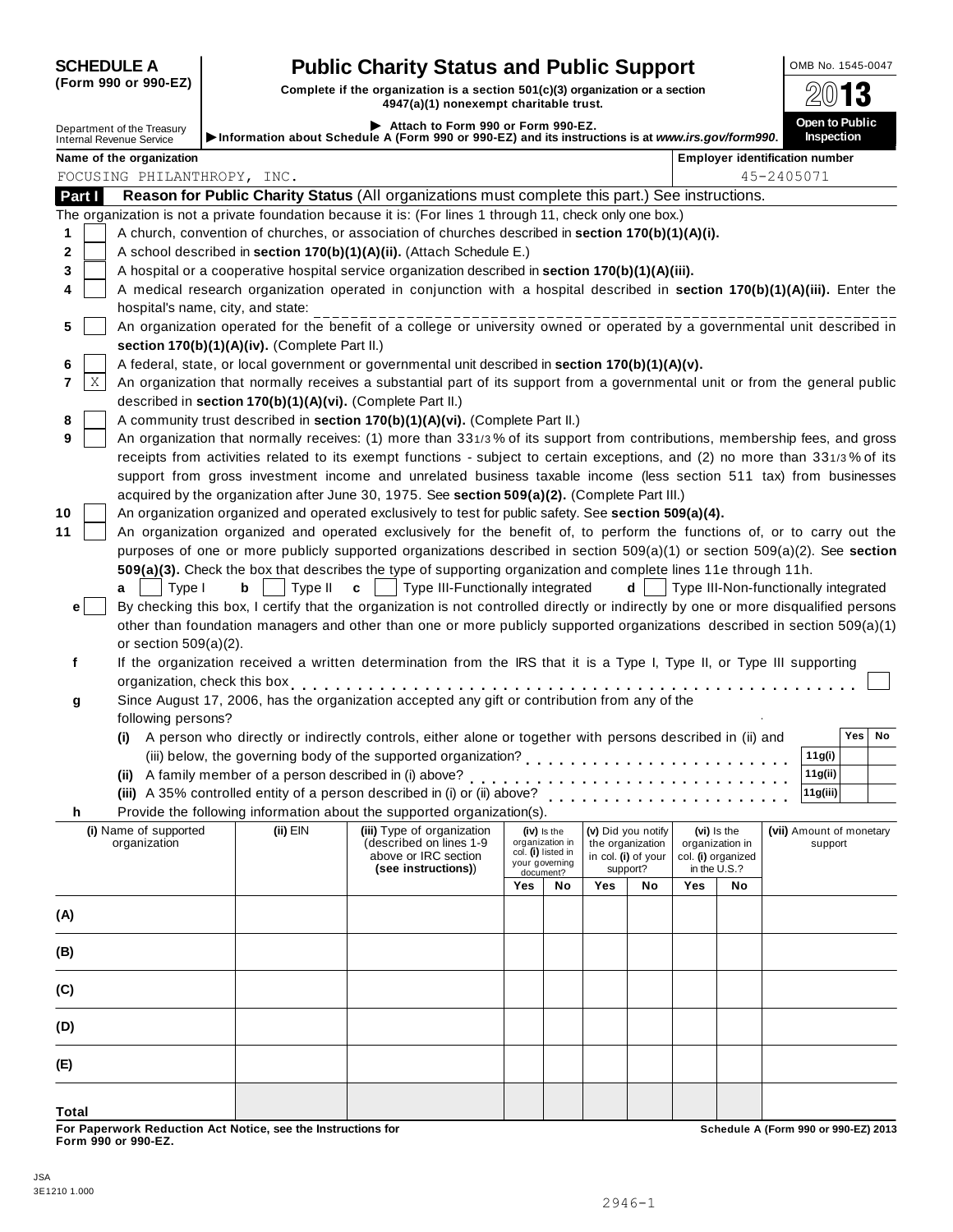**Support Schedule for Organizations Described in Sections 170(b)(1)(A)(iv) and 170(b)(1)(A)(vi)** (Complete only if you checked the box on line 5, 7, or 8 of Part I or if the organization failed to qualify under **Part II** 

|              |                                                                                                                                                                                                                                                  |          |          |          | Part III. If the organization fails to qualify under the tests listed below, please complete Part III.) |            |              |
|--------------|--------------------------------------------------------------------------------------------------------------------------------------------------------------------------------------------------------------------------------------------------|----------|----------|----------|---------------------------------------------------------------------------------------------------------|------------|--------------|
|              | <b>Section A. Public Support</b><br>Calendar year (or fiscal year beginning in)<br>▶                                                                                                                                                             | (a) 2009 | (b) 2010 | (c) 2011 | $(d)$ 2012                                                                                              | (e) $2013$ | (f) Total    |
|              |                                                                                                                                                                                                                                                  |          |          |          |                                                                                                         |            |              |
| 1.           | Gifts,<br>grants,<br>contributions,<br>and                                                                                                                                                                                                       |          |          |          |                                                                                                         |            |              |
|              | membership fees received. (Do not<br>include any "unusual grants.")                                                                                                                                                                              |          |          |          | 1,076,298.                                                                                              | 2,100,615. | 3, 176, 913. |
|              |                                                                                                                                                                                                                                                  |          |          |          |                                                                                                         |            |              |
| $\mathbf{2}$ | Tax<br>revenues<br>levied<br>for<br>the<br>organization's benefit and either paid                                                                                                                                                                |          |          |          |                                                                                                         |            |              |
|              |                                                                                                                                                                                                                                                  |          |          |          |                                                                                                         |            | 0            |
|              |                                                                                                                                                                                                                                                  |          |          |          |                                                                                                         |            |              |
| 3            | The value of services or facilities<br>furnished by a governmental unit to the                                                                                                                                                                   |          |          |          |                                                                                                         |            |              |
|              | organization without charge                                                                                                                                                                                                                      |          |          |          |                                                                                                         |            |              |
| 4            | Total. Add lines 1 through 3.                                                                                                                                                                                                                    |          |          |          | 1,076,298.                                                                                              | 2,100,615. | 3, 176, 913. |
| 5            | The portion of total contributions by                                                                                                                                                                                                            |          |          |          |                                                                                                         |            |              |
|              | (other<br>each<br>person<br>than<br>a                                                                                                                                                                                                            |          |          |          |                                                                                                         |            |              |
|              | governmental<br>unit<br>publicly<br>or<br>supported organization) included on                                                                                                                                                                    |          |          |          |                                                                                                         |            |              |
|              | line 1 that exceeds 2% of the amount                                                                                                                                                                                                             |          |          |          |                                                                                                         |            |              |
|              | shown on line 11, column (f)                                                                                                                                                                                                                     |          |          |          |                                                                                                         |            | 2,045,170.   |
| 6            | Public support. Subtract line 5 from line 4.<br><b>Section B. Total Support</b>                                                                                                                                                                  |          |          |          |                                                                                                         |            | 1, 131, 743. |
|              | Calendar year (or fiscal year beginning in) $\blacktriangleright$                                                                                                                                                                                | (a) 2009 | (b) 2010 | (c) 2011 | $(d)$ 2012                                                                                              | (e) $2013$ | (f) Total    |
| 7            | Amounts from line 4                                                                                                                                                                                                                              |          |          |          | 1,076,298.                                                                                              | 2,100,615. | 3, 176, 913. |
| 8            | Gross income from interest, dividends,                                                                                                                                                                                                           |          |          |          |                                                                                                         |            |              |
|              | payments received on securities loans,                                                                                                                                                                                                           |          |          |          |                                                                                                         |            |              |
|              | rents, royalties and income from similar<br>sources sources                                                                                                                                                                                      |          |          |          |                                                                                                         |            | 0            |
|              |                                                                                                                                                                                                                                                  |          |          |          |                                                                                                         |            |              |
| 9            | Net income from unrelated business<br>activities, whether or not the business                                                                                                                                                                    |          |          |          |                                                                                                         |            |              |
|              | is regularly carried on the contract of the set of the set of the set of the set of the set of the set of the                                                                                                                                    |          |          |          |                                                                                                         |            | 0            |
|              |                                                                                                                                                                                                                                                  |          |          |          |                                                                                                         |            |              |
| 10           | Other income. Do not include gain or<br>loss from the sale of capital assets                                                                                                                                                                     |          |          |          |                                                                                                         |            |              |
|              | (Explain in Part IV.)                                                                                                                                                                                                                            |          |          |          |                                                                                                         |            |              |
| 11           | <b>Total support.</b> Add lines 7 through 10                                                                                                                                                                                                     |          |          |          |                                                                                                         |            | 3, 176, 913. |
| 12           |                                                                                                                                                                                                                                                  |          |          |          |                                                                                                         | 12         |              |
| 13           | First five years. If the Form 990 is for the organization's first, second, third, fourth, or fifth tax year as a section 501(c)(3)                                                                                                               |          |          |          |                                                                                                         |            |              |
|              | organization, check this box and stop here entirially respectively and the set of the set of the set of the set of the set of the set of the set of the set of the set of the set of the set of the set of the set of the set                    |          |          |          |                                                                                                         |            | $\,$ X       |
|              |                                                                                                                                                                                                                                                  |          |          |          |                                                                                                         |            |              |
|              | <b>Section C. Computation of Public Support Percentage</b>                                                                                                                                                                                       |          |          |          |                                                                                                         |            |              |
|              | Public support percentage for 2013 (line 6, column (f) divided by line 11, column (f) $\ldots$ ,,,,,                                                                                                                                             |          |          |          |                                                                                                         | 14         | %            |
|              |                                                                                                                                                                                                                                                  |          |          |          |                                                                                                         |            | %            |
|              | 16a 331/3% support test - 2013. If the organization did not check the box on line 13, and line 14 is 331/3% or more, check                                                                                                                       |          |          |          |                                                                                                         |            |              |
|              |                                                                                                                                                                                                                                                  |          |          |          |                                                                                                         |            |              |
|              | <b>b</b> 331/3% support test - 2012. If the organization did not check a box on line 13 or 16a, and line 15 is 331/3% or more,                                                                                                                   |          |          |          |                                                                                                         |            |              |
|              | check this box and stop here. The organization qualifies as a publicly supported organization                                                                                                                                                    |          |          |          |                                                                                                         |            |              |
|              | 17a 10%-facts-and-circumstances test - 2013. If the organization did not check a box on line 13, 16a, or 16b, and line 14 is                                                                                                                     |          |          |          |                                                                                                         |            |              |
|              | 10% or more, and if the organization meets the "facts-and-circumstances" test, check this box and stop here. Explain in                                                                                                                          |          |          |          |                                                                                                         |            |              |
|              | Part IV how the organization meets the "facts-and-circumstances" test. The organization qualifies as a publicly supported                                                                                                                        |          |          |          |                                                                                                         |            |              |
|              |                                                                                                                                                                                                                                                  |          |          |          |                                                                                                         |            |              |
|              | <b>b 10%-facts-and-circumstances test - 2012.</b> If the organization did not check a box on line 13, 16a, 16b, or 17a, and line                                                                                                                 |          |          |          |                                                                                                         |            |              |
|              | 15 is 10% or more, and if the organization meets the "facts-and-circumstances" test, check this box and stop here.<br>Explain in Part IV how the organization meets the "facts-and-circumstances" test. The organization qualifies as a publicly |          |          |          |                                                                                                         |            |              |
| 14<br>15     |                                                                                                                                                                                                                                                  |          |          |          |                                                                                                         |            |              |
| 18           | Private foundation. If the organization did not check a box on line 13, 16a, 16b, 17a, or 17b, check this box and see                                                                                                                            |          |          |          |                                                                                                         |            |              |

JSA 3E1220 1.000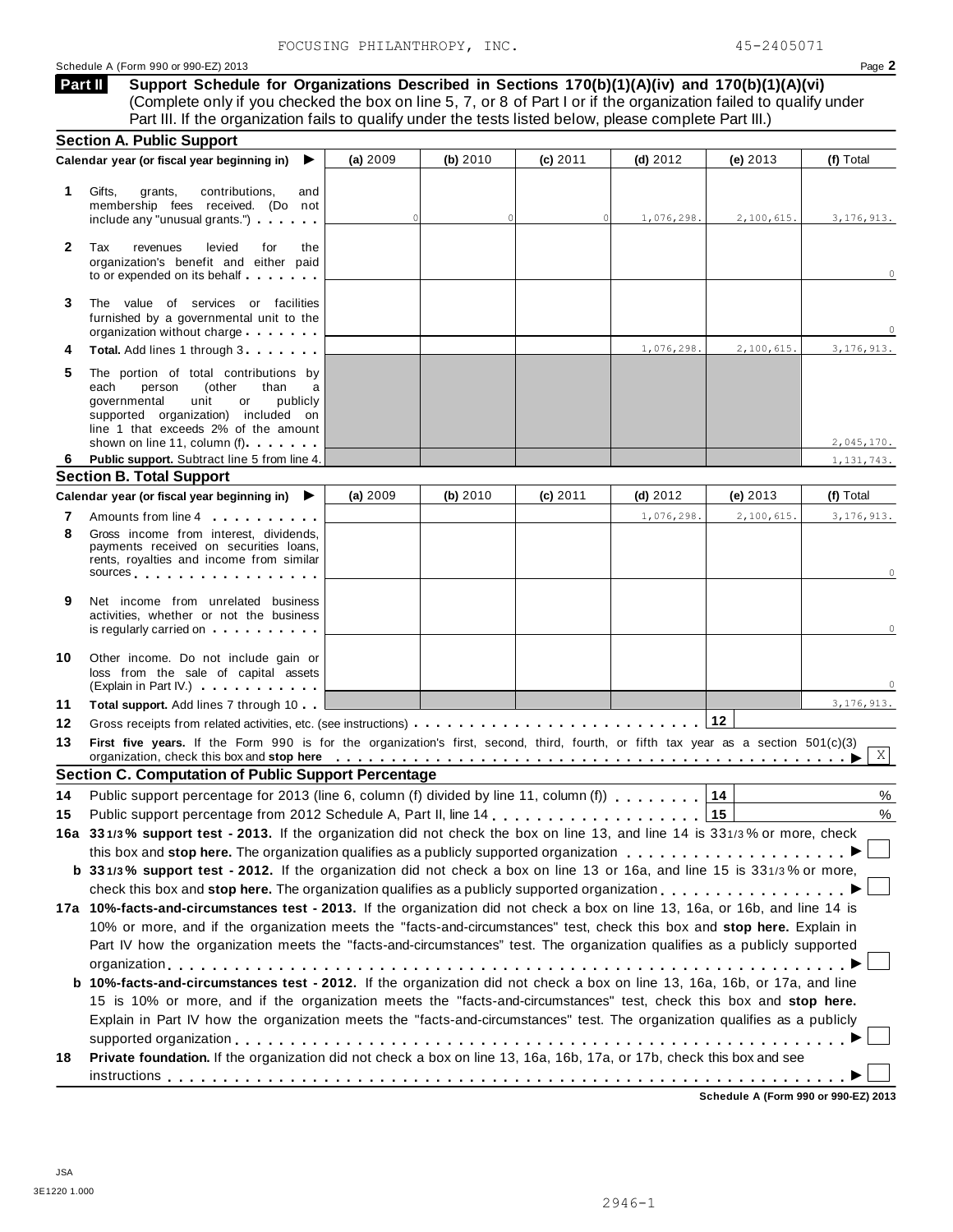### Schedule A (Form 990 or 990-EZ) 2013 Page 3

### **Support Schedule for Organizations Described in Section 509(a)(2) Part III**

(Complete only if you checked the box on line 9 of Part I or if the organization failed to qualify under Part II. If the organization fails to qualify under the tests listed below, please complete Part II.)

|            | <b>Section A. Public Support</b>                                                                                                                                                                                                                                                                                                                    |            |            |            |            |            |                                      |
|------------|-----------------------------------------------------------------------------------------------------------------------------------------------------------------------------------------------------------------------------------------------------------------------------------------------------------------------------------------------------|------------|------------|------------|------------|------------|--------------------------------------|
|            | Calendar year (or fiscal year beginning in) ▶                                                                                                                                                                                                                                                                                                       | (a) $2009$ | (b) $2010$ | $(c)$ 2011 | (d) $2012$ | (e) $2013$ | (f) Total                            |
| 1.         | Gifts, grants, contributions, and membership fees                                                                                                                                                                                                                                                                                                   |            |            |            |            |            |                                      |
|            | received. (Do not include any "unusual grants.")                                                                                                                                                                                                                                                                                                    |            |            |            |            |            |                                      |
| 2          | Gross receipts from admissions, merchandise                                                                                                                                                                                                                                                                                                         |            |            |            |            |            |                                      |
|            | sold or services performed, or facilities                                                                                                                                                                                                                                                                                                           |            |            |            |            |            |                                      |
|            | furnished in any activity that is related to the                                                                                                                                                                                                                                                                                                    |            |            |            |            |            |                                      |
|            | organization's tax-exempt purpose                                                                                                                                                                                                                                                                                                                   |            |            |            |            |            |                                      |
| 3          | Gross receipts from activities that are not an                                                                                                                                                                                                                                                                                                      |            |            |            |            |            |                                      |
|            | unrelated trade or business under section 513                                                                                                                                                                                                                                                                                                       |            |            |            |            |            |                                      |
| 4          | levied<br>Tax<br>revenues<br>for<br>the                                                                                                                                                                                                                                                                                                             |            |            |            |            |            |                                      |
|            | organization's benefit and either paid                                                                                                                                                                                                                                                                                                              |            |            |            |            |            |                                      |
|            | to or expended on its behalf                                                                                                                                                                                                                                                                                                                        |            |            |            |            |            |                                      |
| 5          | The value of services or facilities                                                                                                                                                                                                                                                                                                                 |            |            |            |            |            |                                      |
|            | furnished by a governmental unit to the                                                                                                                                                                                                                                                                                                             |            |            |            |            |            |                                      |
|            | organization without charge                                                                                                                                                                                                                                                                                                                         |            |            |            |            |            |                                      |
| 6          | Total. Add lines 1 through 5                                                                                                                                                                                                                                                                                                                        |            |            |            |            |            |                                      |
|            | 7a Amounts included on lines 1, 2, and 3                                                                                                                                                                                                                                                                                                            |            |            |            |            |            |                                      |
|            | received from disqualified persons                                                                                                                                                                                                                                                                                                                  |            |            |            |            |            |                                      |
|            | <b>b</b> Amounts included on lines 2 and 3                                                                                                                                                                                                                                                                                                          |            |            |            |            |            |                                      |
|            | from other than disqualified<br>received<br>persons that exceed the greater of \$5,000                                                                                                                                                                                                                                                              |            |            |            |            |            |                                      |
|            | or 1% of the amount on line 13 for the year                                                                                                                                                                                                                                                                                                         |            |            |            |            |            |                                      |
|            | c Add lines 7a and 7b.                                                                                                                                                                                                                                                                                                                              |            |            |            |            |            |                                      |
| 8          | Public support (Subtract line 7c from                                                                                                                                                                                                                                                                                                               |            |            |            |            |            |                                      |
|            | $line 6.)$                                                                                                                                                                                                                                                                                                                                          |            |            |            |            |            |                                      |
|            | <b>Section B. Total Support</b>                                                                                                                                                                                                                                                                                                                     |            |            |            |            |            |                                      |
|            | Calendar year (or fiscal year beginning in)                                                                                                                                                                                                                                                                                                         | (a) $2009$ | (b) $2010$ | $(c)$ 2011 | (d) $2012$ | (e) $2013$ | (f) Total                            |
| 9          | Amounts from line 6                                                                                                                                                                                                                                                                                                                                 |            |            |            |            |            |                                      |
|            | 10a Gross income from interest, dividends,<br>payments received on securities loans,                                                                                                                                                                                                                                                                |            |            |            |            |            |                                      |
|            | rents, royalties and income from similar                                                                                                                                                                                                                                                                                                            |            |            |            |            |            |                                      |
|            | sources                                                                                                                                                                                                                                                                                                                                             |            |            |            |            |            |                                      |
|            | <b>b</b> Unrelated business taxable income (less                                                                                                                                                                                                                                                                                                    |            |            |            |            |            |                                      |
|            | section 511 taxes) from businesses                                                                                                                                                                                                                                                                                                                  |            |            |            |            |            |                                      |
|            | acquired after June 30, 1975                                                                                                                                                                                                                                                                                                                        |            |            |            |            |            |                                      |
|            | c Add lines 10a and 10b                                                                                                                                                                                                                                                                                                                             |            |            |            |            |            |                                      |
| 11         | Net income from unrelated business                                                                                                                                                                                                                                                                                                                  |            |            |            |            |            |                                      |
|            | activities not included in line 10b,<br>whether or not the business is regularly                                                                                                                                                                                                                                                                    |            |            |            |            |            |                                      |
|            | carried on entering the state of the state of the state of the state of the state of the state of the state of                                                                                                                                                                                                                                      |            |            |            |            |            |                                      |
| 12         | Other income. Do not include gain or                                                                                                                                                                                                                                                                                                                |            |            |            |            |            |                                      |
|            | loss from the sale of capital assets                                                                                                                                                                                                                                                                                                                |            |            |            |            |            |                                      |
|            | (Explain in Part IV.) <b>All and Strategies</b>                                                                                                                                                                                                                                                                                                     |            |            |            |            |            |                                      |
| 13         | Total support. (Add lines 9, 10c, 11,                                                                                                                                                                                                                                                                                                               |            |            |            |            |            |                                      |
|            | and $12$ .) $\qquad \qquad \qquad$ $\qquad \qquad$ $\qquad \qquad$ $\qquad$ $\qquad \qquad$ $\qquad$ $\qquad$ $\qquad$ $\qquad$ $\qquad$ $\qquad$ $\qquad$ $\qquad$ $\qquad$ $\qquad$ $\qquad$ $\qquad$ $\qquad$ $\qquad$ $\qquad$ $\qquad$ $\qquad$ $\qquad$ $\qquad$ $\qquad$ $\qquad$ $\qquad$ $\qquad$ $\qquad$ $\qquad$ $\qquad$ $\qquad$ $\q$ |            |            |            |            |            |                                      |
| 14         | First five years. If the Form 990 is for the organization's first, second, third, fourth, or fifth tax year as a section 501(c)(3)                                                                                                                                                                                                                  |            |            |            |            |            |                                      |
|            |                                                                                                                                                                                                                                                                                                                                                     |            |            |            |            |            |                                      |
|            | Section C. Computation of Public Support Percentage                                                                                                                                                                                                                                                                                                 |            |            |            |            |            |                                      |
| 15         | Public support percentage for 2013 (line 8, column (f) divided by line 13, column (f))<br>[11]                                                                                                                                                                                                                                                      |            |            |            |            | 15         | ℅                                    |
| 16         | Public support percentage from 2012 Schedule A, Part III, line 15.                                                                                                                                                                                                                                                                                  |            |            |            |            | 16         | %                                    |
|            | Section D. Computation of Investment Income Percentage                                                                                                                                                                                                                                                                                              |            |            |            |            |            |                                      |
| 17         |                                                                                                                                                                                                                                                                                                                                                     |            |            |            |            | 17         | %                                    |
| 18         |                                                                                                                                                                                                                                                                                                                                                     |            |            |            |            | 18         | %                                    |
|            | 19a 331/3% support tests - 2013. If the organization did not check the box on line 14, and line 15 is more than 331/3%, and line                                                                                                                                                                                                                    |            |            |            |            |            |                                      |
|            | 17 is not more than 331/3%, check this box and stop here. The organization qualifies as a publicly supported organization                                                                                                                                                                                                                           |            |            |            |            |            |                                      |
|            | <b>b</b> 331/3% support tests - 2012. If the organization did not check a box on line 14 or line 19a, and line 16 is more than 331/3%, and                                                                                                                                                                                                          |            |            |            |            |            |                                      |
|            | line 18 is not more than 331/3%, check this box and stop here. The organization qualifies as a publicly supported organization                                                                                                                                                                                                                      |            |            |            |            |            |                                      |
| 20         | Private foundation. If the organization did not check a box on line 14, 19a, or 19b, check this box and see instructions ▶                                                                                                                                                                                                                          |            |            |            |            |            |                                      |
| <b>JSA</b> |                                                                                                                                                                                                                                                                                                                                                     |            |            |            |            |            | Schedule A (Form 990 or 990-EZ) 2013 |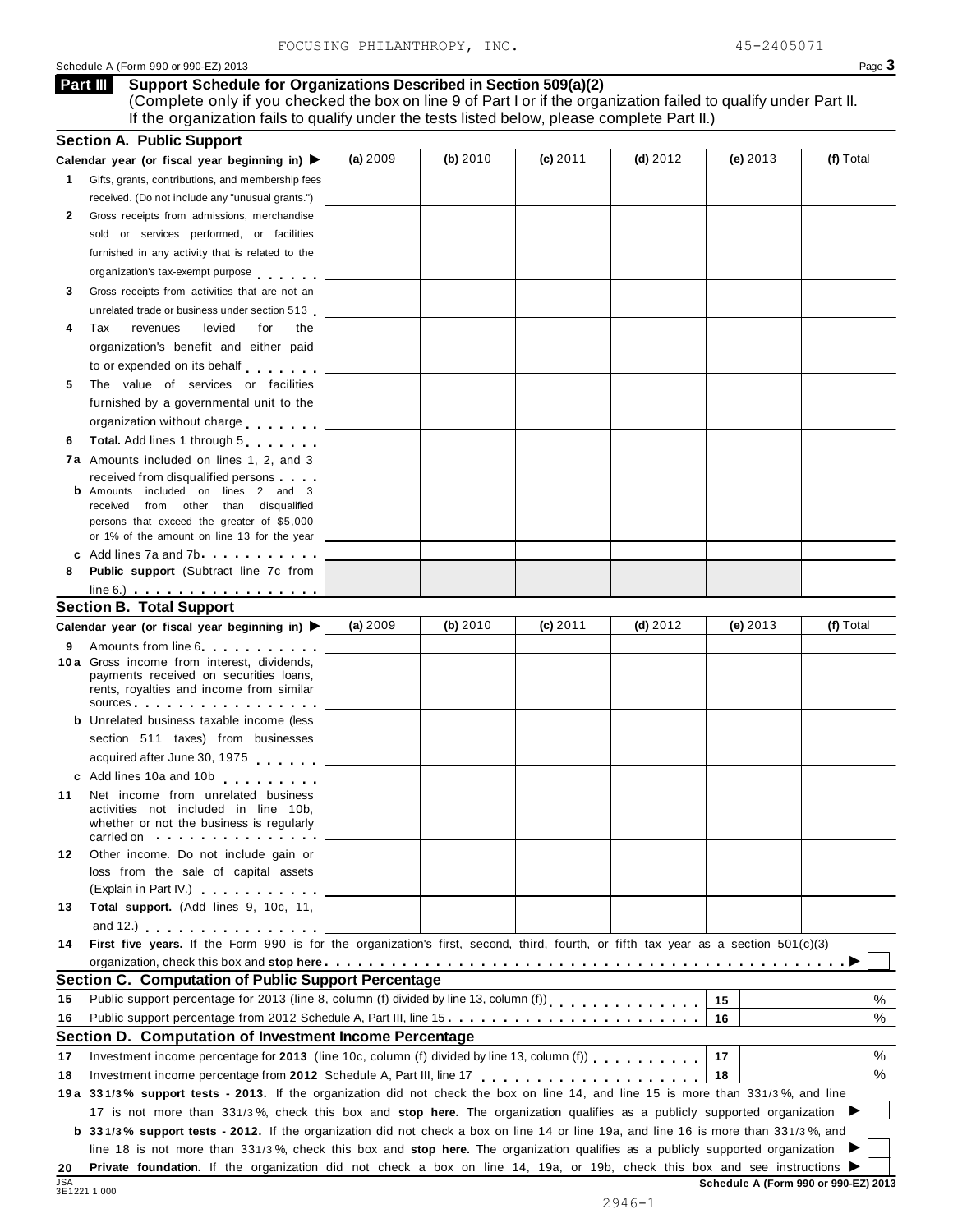**Part IV** Supplemental Information. Provide the explanations required by Part II, line 10; Part II, line 17a or 17b; and Part III, line 12. Also complete this part for any additional information. (See instructions).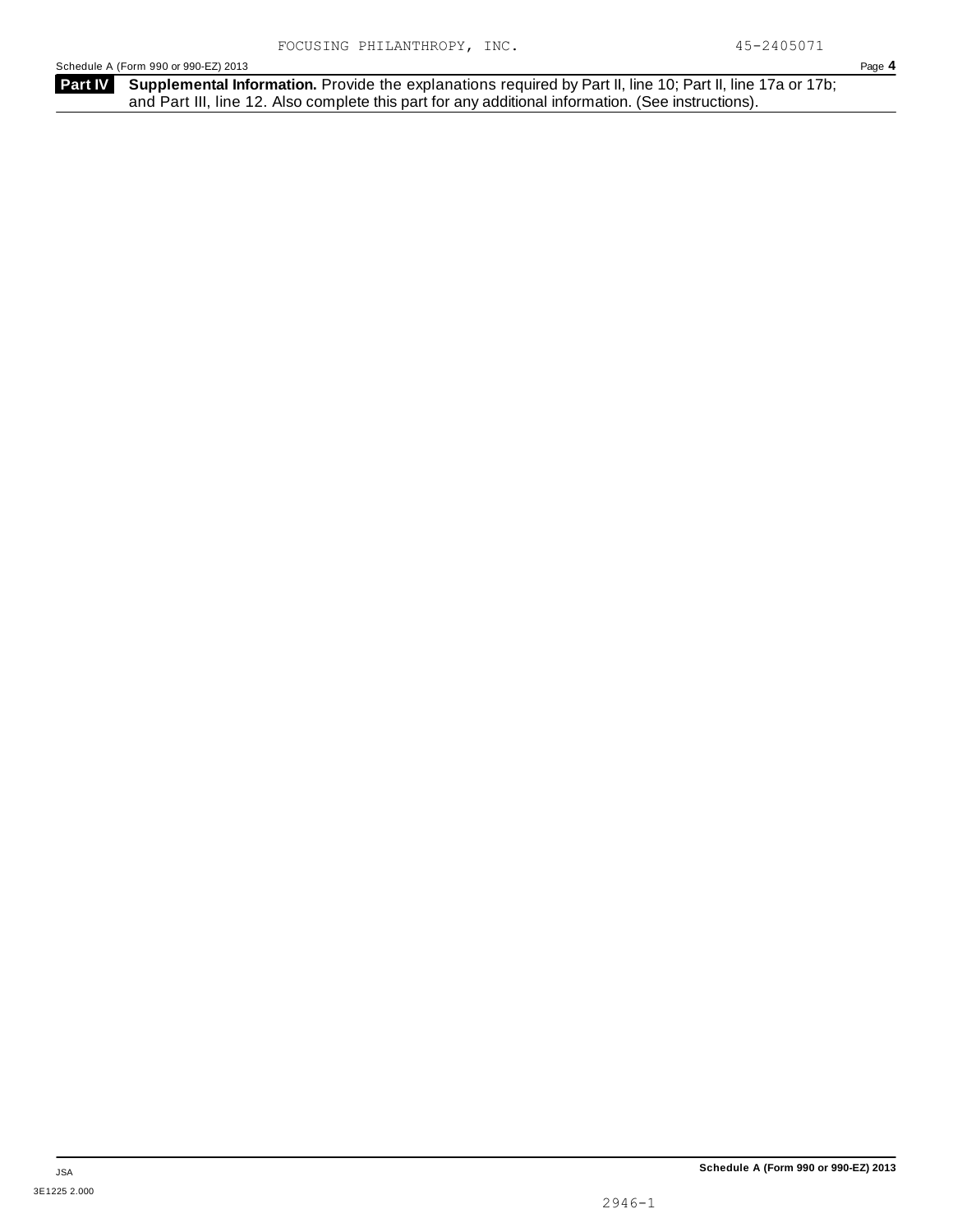| <b>SCHEDULE D</b> |  |
|-------------------|--|
| (Form 990)        |  |

# SCHEDULE D<br>
Supplemental Financial Statements<br>
Form 990) Part IV, line 6, 7, 8, 9, 10, 11a, 11b, 11c, 11d, 11e, 11f, 12a, or 12b.<br>
Part IV, line 6, 7, 8, 9, 10, 11a, 11b, 11c, 11d, 11e, 11f, 12a, or 12b.

Form 990)<br> **Example 5. The Form 990.**<br>
Part IV, line 6, 7, 8, 9, 10, 11a, 11b, 11c, 11d, 11e, 11f, 12a, or 12b.<br> **Department of the Treasury**<br> **Department of the Treasury**<br> **Department of the Treasury**<br> **Department of the** 

| Department of the Treasury                                  |                                                   |                                                                                                                                                                                                                                | Attach to Form 990.<br>Information about Schedule D (Form 990) and its instructions is at www.irs.gov/form990.                                                                                                                                                                                                                                            | <b>Open to Public</b><br><b>Inspection</b>                                                                                       |
|-------------------------------------------------------------|---------------------------------------------------|--------------------------------------------------------------------------------------------------------------------------------------------------------------------------------------------------------------------------------|-----------------------------------------------------------------------------------------------------------------------------------------------------------------------------------------------------------------------------------------------------------------------------------------------------------------------------------------------------------|----------------------------------------------------------------------------------------------------------------------------------|
| <b>Internal Revenue Service</b><br>Name of the organization |                                                   |                                                                                                                                                                                                                                |                                                                                                                                                                                                                                                                                                                                                           | <b>Employer identification number</b>                                                                                            |
|                                                             | FOCUSING PHILANTHROPY, INC.                       |                                                                                                                                                                                                                                |                                                                                                                                                                                                                                                                                                                                                           | 45-2405071                                                                                                                       |
| Part I                                                      |                                                   |                                                                                                                                                                                                                                | Organizations Maintaining Donor Advised Funds or Other Similar Funds or Accounts.                                                                                                                                                                                                                                                                         |                                                                                                                                  |
|                                                             |                                                   |                                                                                                                                                                                                                                | Complete if the organization answered "Yes" to Form 990, Part IV, line 6.                                                                                                                                                                                                                                                                                 |                                                                                                                                  |
|                                                             |                                                   |                                                                                                                                                                                                                                | (a) Donor advised funds                                                                                                                                                                                                                                                                                                                                   | (b) Funds and other accounts                                                                                                     |
|                                                             |                                                   | Total number at end of year manufacturers and the Total and Total and Total and Total and Total and Total and Total and Total and Total and Total and Total and Total and Total and Total and Total and Total and Total and To |                                                                                                                                                                                                                                                                                                                                                           |                                                                                                                                  |
|                                                             |                                                   | Aggregate contributions to (during year)                                                                                                                                                                                       |                                                                                                                                                                                                                                                                                                                                                           |                                                                                                                                  |
|                                                             |                                                   | Aggregate grants from (during year) <b>Aggregate</b> grants from (during year)                                                                                                                                                 |                                                                                                                                                                                                                                                                                                                                                           |                                                                                                                                  |
|                                                             |                                                   | Aggregate value at end of year expression and Aggregate value at end of year                                                                                                                                                   |                                                                                                                                                                                                                                                                                                                                                           |                                                                                                                                  |
|                                                             |                                                   |                                                                                                                                                                                                                                | Did the organization inform all donors and donor advisors in writing that the assets held in donor advised                                                                                                                                                                                                                                                |                                                                                                                                  |
|                                                             |                                                   |                                                                                                                                                                                                                                | funds are the organization's property, subject to the organization's exclusive legal control?                                                                                                                                                                                                                                                             | Yes<br>No                                                                                                                        |
|                                                             |                                                   |                                                                                                                                                                                                                                | Did the organization inform all grantees, donors, and donor advisors in writing that grant funds can be used                                                                                                                                                                                                                                              |                                                                                                                                  |
|                                                             |                                                   |                                                                                                                                                                                                                                | only for charitable purposes and not for the benefit of the donor or donor advisor, or for any other purpose                                                                                                                                                                                                                                              |                                                                                                                                  |
|                                                             |                                                   |                                                                                                                                                                                                                                |                                                                                                                                                                                                                                                                                                                                                           | <b>Yes</b><br>No                                                                                                                 |
| Part II                                                     |                                                   |                                                                                                                                                                                                                                | Conservation Easements. Complete if the organization answered "Yes" to Form 990, Part IV, line 7.                                                                                                                                                                                                                                                         |                                                                                                                                  |
|                                                             |                                                   |                                                                                                                                                                                                                                | Purpose(s) of conservation easements held by the organization (check all that apply).                                                                                                                                                                                                                                                                     |                                                                                                                                  |
|                                                             |                                                   | Preservation of land for public use (e.g., recreation or education)                                                                                                                                                            |                                                                                                                                                                                                                                                                                                                                                           | Preservation of an historically important land area                                                                              |
|                                                             | Protection of natural habitat                     |                                                                                                                                                                                                                                |                                                                                                                                                                                                                                                                                                                                                           | Preservation of a certified historic structure                                                                                   |
|                                                             | Preservation of open space                        |                                                                                                                                                                                                                                |                                                                                                                                                                                                                                                                                                                                                           |                                                                                                                                  |
|                                                             |                                                   |                                                                                                                                                                                                                                | Complete lines 2a through 2d if the organization held a qualified conservation contribution in the form of a conservation                                                                                                                                                                                                                                 |                                                                                                                                  |
|                                                             | easement on the last day of the tax year.         |                                                                                                                                                                                                                                |                                                                                                                                                                                                                                                                                                                                                           |                                                                                                                                  |
|                                                             |                                                   |                                                                                                                                                                                                                                |                                                                                                                                                                                                                                                                                                                                                           | Held at the End of the Tax Year                                                                                                  |
| a                                                           |                                                   |                                                                                                                                                                                                                                |                                                                                                                                                                                                                                                                                                                                                           | 2a                                                                                                                               |
| b                                                           |                                                   |                                                                                                                                                                                                                                | Total acreage restricted by conservation easements                                                                                                                                                                                                                                                                                                        | 2b                                                                                                                               |
|                                                             |                                                   |                                                                                                                                                                                                                                | Number of conservation easements on a certified historic structure included in (a)                                                                                                                                                                                                                                                                        | 2c                                                                                                                               |
|                                                             |                                                   |                                                                                                                                                                                                                                | Number of conservation easements included in (c) acquired after 8/17/06, and not on a                                                                                                                                                                                                                                                                     |                                                                                                                                  |
| d                                                           |                                                   |                                                                                                                                                                                                                                |                                                                                                                                                                                                                                                                                                                                                           | 2d                                                                                                                               |
|                                                             |                                                   |                                                                                                                                                                                                                                | Number of conservation easements modified, transferred, released, extinguished, or terminated by the organization during the                                                                                                                                                                                                                              |                                                                                                                                  |
|                                                             | $\text{tax year}$ $\rightarrow$ _________________ |                                                                                                                                                                                                                                |                                                                                                                                                                                                                                                                                                                                                           |                                                                                                                                  |
|                                                             |                                                   |                                                                                                                                                                                                                                | Number of states where property subject to conservation easement is located $\blacktriangleright$ ________________                                                                                                                                                                                                                                        |                                                                                                                                  |
|                                                             |                                                   |                                                                                                                                                                                                                                | Does the organization have a written policy regarding the periodic monitoring, inspection, handling of                                                                                                                                                                                                                                                    |                                                                                                                                  |
|                                                             |                                                   |                                                                                                                                                                                                                                | violations, and enforcement of the conservation easements it holds?                                                                                                                                                                                                                                                                                       | Yes<br><b>No</b>                                                                                                                 |
|                                                             |                                                   |                                                                                                                                                                                                                                | Staff and volunteer hours devoted to monitoring, inspecting, and enforcing conservation easements during the year                                                                                                                                                                                                                                         |                                                                                                                                  |
|                                                             |                                                   |                                                                                                                                                                                                                                |                                                                                                                                                                                                                                                                                                                                                           |                                                                                                                                  |
|                                                             |                                                   |                                                                                                                                                                                                                                |                                                                                                                                                                                                                                                                                                                                                           |                                                                                                                                  |
|                                                             |                                                   |                                                                                                                                                                                                                                | Amount of expenses incurred in monitoring, inspecting, and enforcing conservation easements during the year                                                                                                                                                                                                                                               |                                                                                                                                  |
| $\blacktriangleright$ \$                                    |                                                   |                                                                                                                                                                                                                                |                                                                                                                                                                                                                                                                                                                                                           |                                                                                                                                  |
|                                                             |                                                   |                                                                                                                                                                                                                                | Does each conservation easement reported on line 2(d) above satisfy the requirements of section 170(h)(4)(B)                                                                                                                                                                                                                                              |                                                                                                                                  |
|                                                             |                                                   |                                                                                                                                                                                                                                | In Part XIII, describe how the organization reports conservation easements in its revenue and expense statement, and                                                                                                                                                                                                                                      | <b>No</b><br>Yes l                                                                                                               |
|                                                             |                                                   |                                                                                                                                                                                                                                | balance sheet, and include, if applicable, the text of the footnote to the organization's financial statements that describes the                                                                                                                                                                                                                         |                                                                                                                                  |
|                                                             |                                                   | organization's accounting for conservation easements.                                                                                                                                                                          |                                                                                                                                                                                                                                                                                                                                                           |                                                                                                                                  |
| Part III                                                    |                                                   |                                                                                                                                                                                                                                | Organizations Maintaining Collections of Art, Historical Treasures, or Other Similar Assets.                                                                                                                                                                                                                                                              |                                                                                                                                  |
|                                                             |                                                   |                                                                                                                                                                                                                                | Complete if the organization answered "Yes" to Form 990, Part IV, line 8.                                                                                                                                                                                                                                                                                 |                                                                                                                                  |
|                                                             |                                                   |                                                                                                                                                                                                                                |                                                                                                                                                                                                                                                                                                                                                           |                                                                                                                                  |
|                                                             |                                                   |                                                                                                                                                                                                                                |                                                                                                                                                                                                                                                                                                                                                           |                                                                                                                                  |
|                                                             |                                                   |                                                                                                                                                                                                                                |                                                                                                                                                                                                                                                                                                                                                           |                                                                                                                                  |
| 1a                                                          |                                                   |                                                                                                                                                                                                                                | If the organization elected, as permitted under SFAS 116 (ASC 958), not to report in its revenue statement and balance sheet works of art, historical treasures, or other similar assets held for public exhibition, education<br>public service, provide, in Part XIII, the text of the footnote to its financial statements that describes these items. |                                                                                                                                  |
| b                                                           |                                                   |                                                                                                                                                                                                                                |                                                                                                                                                                                                                                                                                                                                                           | If the organization elected, as permitted under SFAS 116 (ASC 958), to report in its revenue statement and balance sheet         |
|                                                             |                                                   |                                                                                                                                                                                                                                |                                                                                                                                                                                                                                                                                                                                                           | works of art, historical treasures, or other similar assets held for public exhibition, education, or research in furtherance of |
|                                                             |                                                   | public service, provide the following amounts relating to these items:                                                                                                                                                         |                                                                                                                                                                                                                                                                                                                                                           |                                                                                                                                  |
|                                                             |                                                   |                                                                                                                                                                                                                                |                                                                                                                                                                                                                                                                                                                                                           |                                                                                                                                  |
|                                                             |                                                   |                                                                                                                                                                                                                                |                                                                                                                                                                                                                                                                                                                                                           |                                                                                                                                  |
|                                                             |                                                   |                                                                                                                                                                                                                                |                                                                                                                                                                                                                                                                                                                                                           | If the organization received or held works of art, historical treasures, or other similar assets for financial gain, provide the |
|                                                             |                                                   |                                                                                                                                                                                                                                | following amounts required to be reported under SFAS 116 (ASC 958) relating to these items:                                                                                                                                                                                                                                                               |                                                                                                                                  |
| a<br>b                                                      |                                                   |                                                                                                                                                                                                                                |                                                                                                                                                                                                                                                                                                                                                           | $\blacktriangleright$ \$                                                                                                         |

JSA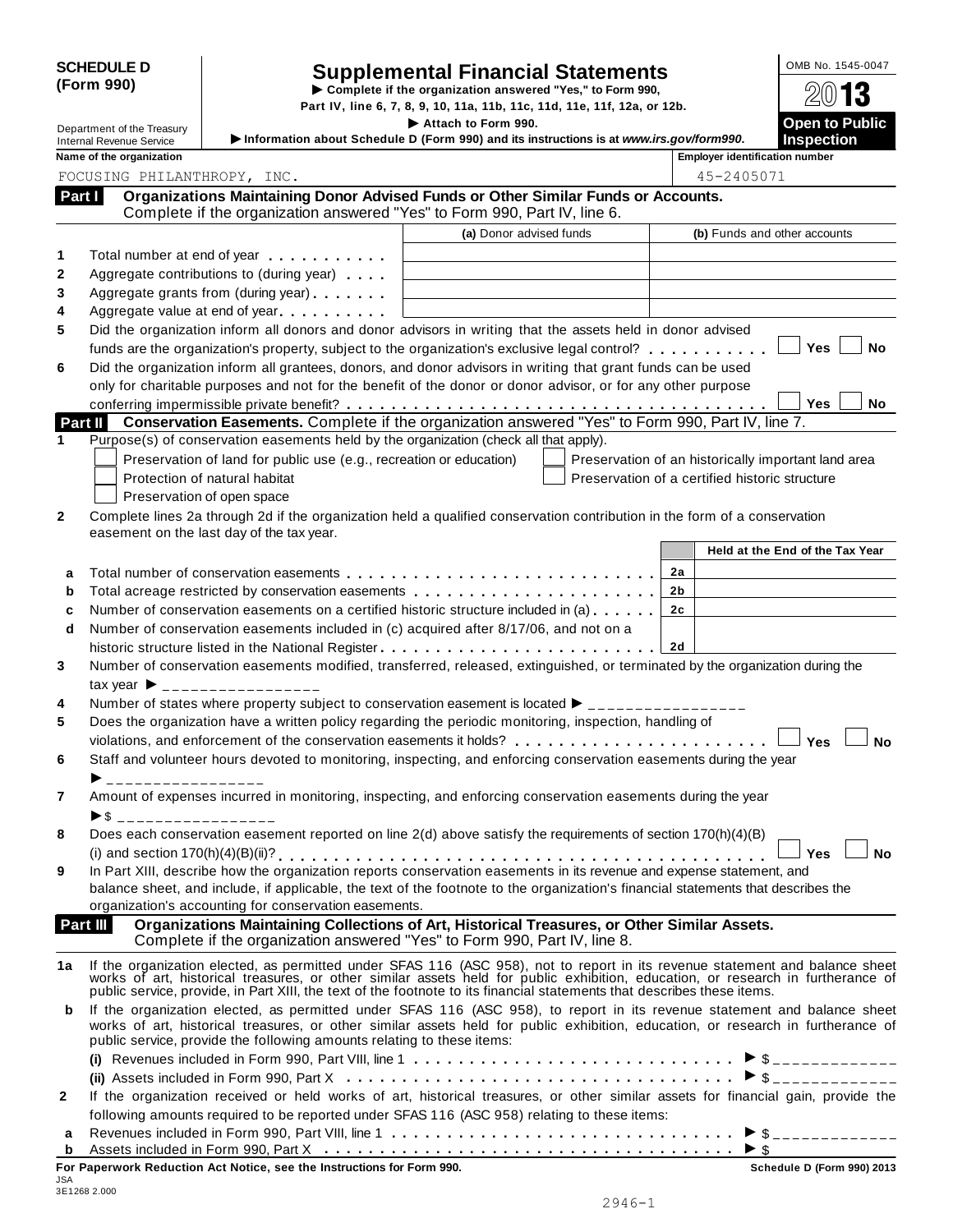|              | Schedule D (Form 990) 2013                                                                                                                                                                                                         |                  |                         |                           |                      |                     | Page 2           |
|--------------|------------------------------------------------------------------------------------------------------------------------------------------------------------------------------------------------------------------------------------|------------------|-------------------------|---------------------------|----------------------|---------------------|------------------|
|              | Organizations Maintaining Collections of Art, Historical Treasures, or Other Similar Assets (continued)<br>Part III                                                                                                                |                  |                         |                           |                      |                     |                  |
| 3            | Using the organization's acquisition, accession, and other records, check any of the following that are a significant use of its<br>collection items (check all that apply):                                                       |                  |                         |                           |                      |                     |                  |
| a            | Public exhibition                                                                                                                                                                                                                  |                  | d                       | Loan or exchange programs |                      |                     |                  |
| b            | Scholarly research                                                                                                                                                                                                                 |                  | е                       |                           |                      |                     |                  |
| c            | Preservation for future generations                                                                                                                                                                                                |                  |                         |                           |                      |                     |                  |
|              | Provide a description of the organization's collections and explain how they further the organization's exempt purpose in Part                                                                                                     |                  |                         |                           |                      |                     |                  |
|              | XIII.                                                                                                                                                                                                                              |                  |                         |                           |                      |                     |                  |
| 5            | During the year, did the organization solicit or receive donations of art, historical treasures, or other similar                                                                                                                  |                  |                         |                           |                      |                     |                  |
|              | assets to be sold to raise funds rather than to be maintained as part of the organization's collection?                                                                                                                            |                  |                         |                           |                      | Yes                 | No               |
|              | Escrow and Custodial Arrangements. Complete if the organization answered "Yes" to Form 990, Part IV, line 9,<br><b>Part IV</b>                                                                                                     |                  |                         |                           |                      |                     |                  |
|              | or reported an amount on Form 990, Part X, line 21.                                                                                                                                                                                |                  |                         |                           |                      |                     |                  |
|              |                                                                                                                                                                                                                                    |                  |                         |                           |                      |                     |                  |
|              | 1a Is the organization an agent, trustee, custodian or other intermediary for contributions or other assets not                                                                                                                    |                  |                         |                           |                      |                     |                  |
|              |                                                                                                                                                                                                                                    |                  |                         |                           |                      | Yes                 | No               |
|              | b If "Yes," explain the arrangement in Part XIII and complete the following table:                                                                                                                                                 |                  |                         |                           |                      |                     |                  |
|              |                                                                                                                                                                                                                                    |                  |                         |                           | Amount               |                     |                  |
|              |                                                                                                                                                                                                                                    |                  |                         |                           |                      |                     |                  |
|              |                                                                                                                                                                                                                                    |                  |                         | 1d                        |                      |                     |                  |
|              |                                                                                                                                                                                                                                    |                  |                         | 1e                        |                      |                     |                  |
|              |                                                                                                                                                                                                                                    |                  |                         | 1f                        |                      |                     |                  |
|              |                                                                                                                                                                                                                                    |                  |                         |                           |                      | Yes                 | No               |
|              | b If "Yes," explain the arrangement in Part XIII. Check here if the explanation has been provided in Part XIII.                                                                                                                    |                  |                         |                           |                      |                     |                  |
|              | Endowment Funds. Complete if the organization answered "Yes" to Form 990, Part IV, line 10.<br><b>Part V</b>                                                                                                                       |                  |                         |                           |                      |                     |                  |
|              |                                                                                                                                                                                                                                    | (a) Current year | (b) Prior year          | (c) Two years back        | (d) Three years back | (e) Four years back |                  |
|              | <b>1a</b> Beginning of year balance                                                                                                                                                                                                |                  |                         |                           |                      |                     |                  |
|              | <b>b</b> Contributions                                                                                                                                                                                                             |                  |                         |                           |                      |                     |                  |
|              | c Net investment earnings, gains,                                                                                                                                                                                                  |                  |                         |                           |                      |                     |                  |
|              | and losses                                                                                                                                                                                                                         |                  |                         |                           |                      |                     |                  |
|              | <b>d</b> Grants or scholarships <b>contains</b>                                                                                                                                                                                    |                  |                         |                           |                      |                     |                  |
|              | e Other expenditures for facilities                                                                                                                                                                                                |                  |                         |                           |                      |                     |                  |
|              |                                                                                                                                                                                                                                    |                  |                         |                           |                      |                     |                  |
|              | and programs                                                                                                                                                                                                                       |                  |                         |                           |                      |                     |                  |
|              | f Administrative expenses                                                                                                                                                                                                          |                  |                         |                           |                      |                     |                  |
|              | End of year balance expansion of the same of the same of the same of the same of the same of the same of the s                                                                                                                     |                  |                         |                           |                      |                     |                  |
|              | Provide the estimated percentage of the current year end balance (line 1g, column (a)) held as:                                                                                                                                    |                  |                         |                           |                      |                     |                  |
|              | Board designated or quasi-endowment<br>Solution 3%                                                                                                                                                                                 |                  |                         |                           |                      |                     |                  |
|              | <b>b</b> Permanent endowment $\blacktriangleright$                                                                                                                                                                                 | %                |                         |                           |                      |                     |                  |
|              | c Temporarily restricted endowment                                                                                                                                                                                                 | %                |                         |                           |                      |                     |                  |
|              | The percentages in lines 2a, 2b, and $2c \overline{c}$ should equal 100%.                                                                                                                                                          |                  |                         |                           |                      |                     |                  |
|              | 3a Are there endowment funds not in the possession of the organization that are held and administered for the                                                                                                                      |                  |                         |                           |                      |                     |                  |
|              | organization by:                                                                                                                                                                                                                   |                  |                         |                           |                      | Yes                 |                  |
|              |                                                                                                                                                                                                                                    |                  |                         |                           |                      | 3a(i)               |                  |
|              |                                                                                                                                                                                                                                    |                  |                         |                           |                      | 3a(ii)              |                  |
|              | <b>b</b> If "Yes" to 3a(ii), are the related organizations listed as required on Schedule R? $\ldots$ , $\ldots$ , $\ldots$                                                                                                        |                  |                         |                           |                      | 3b                  |                  |
|              | Describe in Part XIII the intended uses of the organization's endowment funds.                                                                                                                                                     |                  |                         |                           |                      |                     |                  |
|              | Land, Buildings, and Equipment.<br><b>Part VI</b>                                                                                                                                                                                  |                  |                         |                           |                      |                     |                  |
|              | Complete if the organization answered "Yes" to Form 990, Part IV, line 11a. See Form 990, Part X, line 10.<br>Description of property                                                                                              |                  | (a) Cost or other basis | (b) Cost or other basis   | (c) Accumulated      | (d) Book value      |                  |
|              |                                                                                                                                                                                                                                    |                  | (investment)            | (other)                   | depreciation         |                     |                  |
|              |                                                                                                                                                                                                                                    |                  |                         |                           |                      |                     |                  |
|              | Buildings                                                                                                                                                                                                                          |                  |                         |                           |                      |                     |                  |
|              | Leasehold improvements <b>contained</b> the set of the set of the set of the set of the set of the set of the set of the set of the set of the set of the set of the set of the set of the set of the set of the set of the set of |                  |                         |                           |                      |                     |                  |
| 1a<br>b<br>d | Equipment                                                                                                                                                                                                                          |                  |                         | 3,440.                    | 344                  |                     | No.<br>3,096.    |
|              | Total. Add lines 1a through 1e. (Column (d) must equal Form 990, Part X, column (B), line 10(c).)                                                                                                                                  |                  |                         | 1,173.                    | 84.                  |                     | 1,089.<br>4,185. |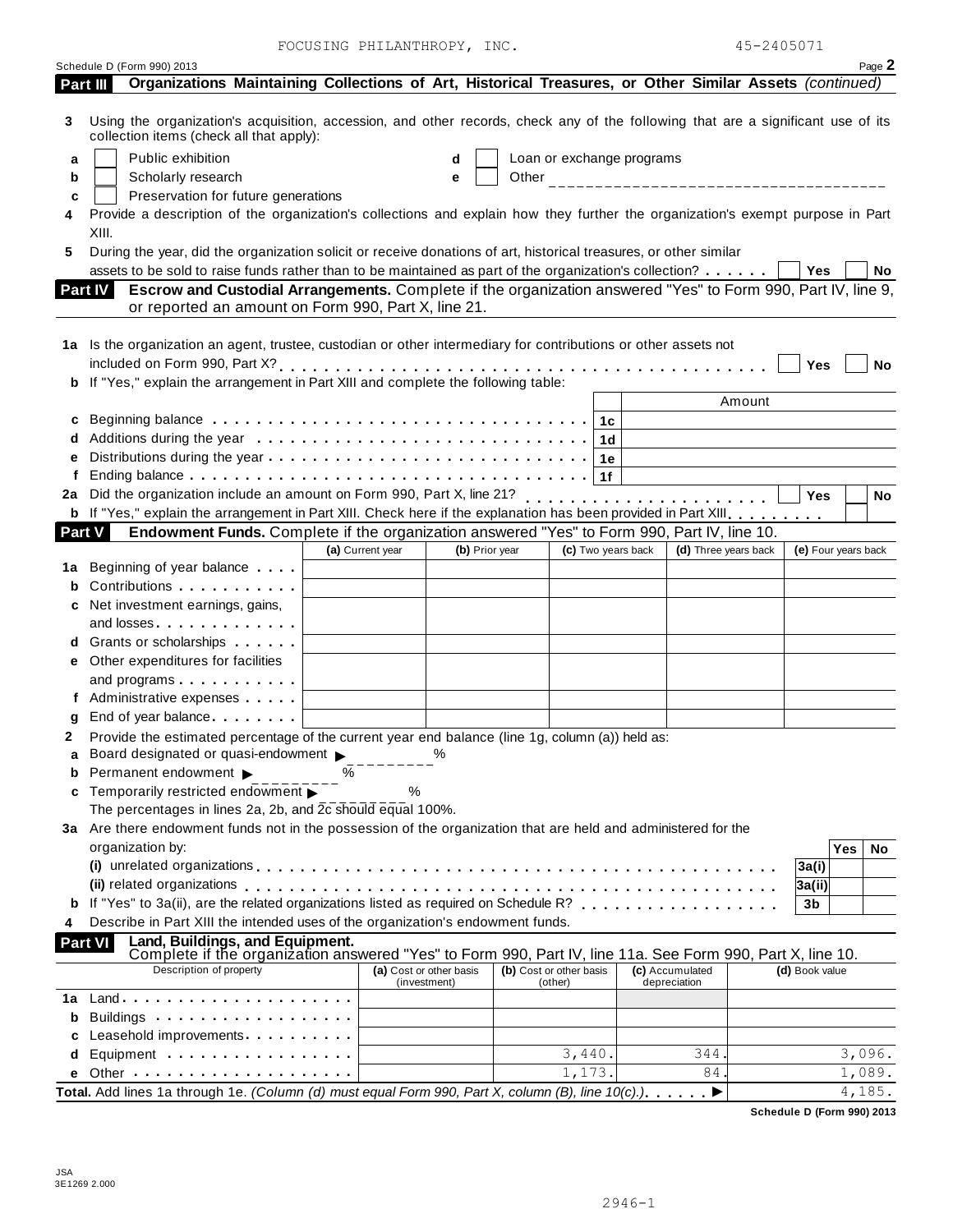| Schedule D (Form 990) 2013 |  |  |
|----------------------------|--|--|

| Part VII   | Schedule D (Form 990) 2013<br><b>Investments - Other Securities.</b>                                        |                 | Page 3                                                                                                     |
|------------|-------------------------------------------------------------------------------------------------------------|-----------------|------------------------------------------------------------------------------------------------------------|
|            |                                                                                                             |                 | Complete if the organization answered "Yes" to Form 990, Part IV, line 11b. See Form 990, Part X, line 12. |
|            | (a) Description of security or category<br>(including name of security)                                     | (b) Book value  | (c) Method of valuation:<br>Cost or end-of-year market value                                               |
|            | (1) Financial derivatives                                                                                   |                 |                                                                                                            |
|            | (2) Closely-held equity interests                                                                           |                 |                                                                                                            |
|            | (3) Other_______________                                                                                    |                 |                                                                                                            |
| (A)        |                                                                                                             |                 |                                                                                                            |
| (B)        |                                                                                                             |                 |                                                                                                            |
| (C)        |                                                                                                             |                 |                                                                                                            |
| (D)        |                                                                                                             |                 |                                                                                                            |
| (E)        |                                                                                                             |                 |                                                                                                            |
| (F)<br>(G) |                                                                                                             |                 |                                                                                                            |
| (H)        |                                                                                                             |                 |                                                                                                            |
|            | Total. (Column (b) must equal Form 990, Part X, col. (B) line 12.) $\blacktriangleright$                    |                 |                                                                                                            |
| Part VIII  | <b>Investments - Program Related.</b>                                                                       |                 |                                                                                                            |
|            |                                                                                                             |                 | Complete if the organization answered "Yes" to Form 990, Part IV, line 11c. See Form 990, Part X, line 13. |
|            | (a) Description of investment                                                                               | (b) Book value  | (c) Method of valuation:<br>Cost or end-of-year market value                                               |
| (1)        |                                                                                                             |                 |                                                                                                            |
| (2)        |                                                                                                             |                 |                                                                                                            |
| (3)        |                                                                                                             |                 |                                                                                                            |
| (4)        |                                                                                                             |                 |                                                                                                            |
| (5)        |                                                                                                             |                 |                                                                                                            |
| (6)        |                                                                                                             |                 |                                                                                                            |
| (7)        |                                                                                                             |                 |                                                                                                            |
| (8)        |                                                                                                             |                 |                                                                                                            |
| (9)        |                                                                                                             |                 |                                                                                                            |
| Part IX    | Total. (Column (b) must equal Form 990, Part X, col. (B) line 13.) $\blacktriangleright$<br>Other Assets.   |                 |                                                                                                            |
|            |                                                                                                             |                 | Complete if the organization answered "Yes" to Form 990, Part IV, line 11d. See Form 990, Part X, line 15. |
|            |                                                                                                             | (a) Description | (b) Book value                                                                                             |
| (1)        |                                                                                                             |                 |                                                                                                            |
| (2)        |                                                                                                             |                 |                                                                                                            |
| (3)        |                                                                                                             |                 |                                                                                                            |
| (4)        |                                                                                                             |                 |                                                                                                            |
| (5)        |                                                                                                             |                 |                                                                                                            |
| (6)        |                                                                                                             |                 |                                                                                                            |
| (7)        |                                                                                                             |                 |                                                                                                            |
| (8)        |                                                                                                             |                 |                                                                                                            |
| (9)        |                                                                                                             |                 |                                                                                                            |
| Part X     | Total. (Column (b) must equal Form 990, Part X, col. (B) line 15.)<br><b>Other Liabilities.</b><br>line 25. |                 | Complete if the organization answered "Yes" to Form 990, Part IV, line 11e or 11f. See Form 990, Part X,   |
|            | (a) Description of liability                                                                                | (b) Book value  |                                                                                                            |
|            | (1) Federal income taxes                                                                                    |                 |                                                                                                            |
|            | (2) CREDIT CARD PAYABLE                                                                                     | 4,712.          |                                                                                                            |
|            | (3) PAYROLL LIABILITIES                                                                                     | 6,900.          |                                                                                                            |
| (4)        |                                                                                                             |                 |                                                                                                            |
| (5)        |                                                                                                             |                 |                                                                                                            |
| (6)        |                                                                                                             |                 |                                                                                                            |
| (7)        |                                                                                                             |                 |                                                                                                            |
|            |                                                                                                             |                 |                                                                                                            |
|            |                                                                                                             |                 |                                                                                                            |
| (8)<br>(9) | Total. (Column (b) must equal Form 990, Part X, col. (B) line 25.)                                          | 11,612.<br>▶    |                                                                                                            |

organization's liability for uncertain tax positions under FIN 48 (ASC 740). Check here if the text of the footnote has been provided in Part XIII<br>
3EA<br>
3E1270 1.000<br> **Schedule D (Form 990**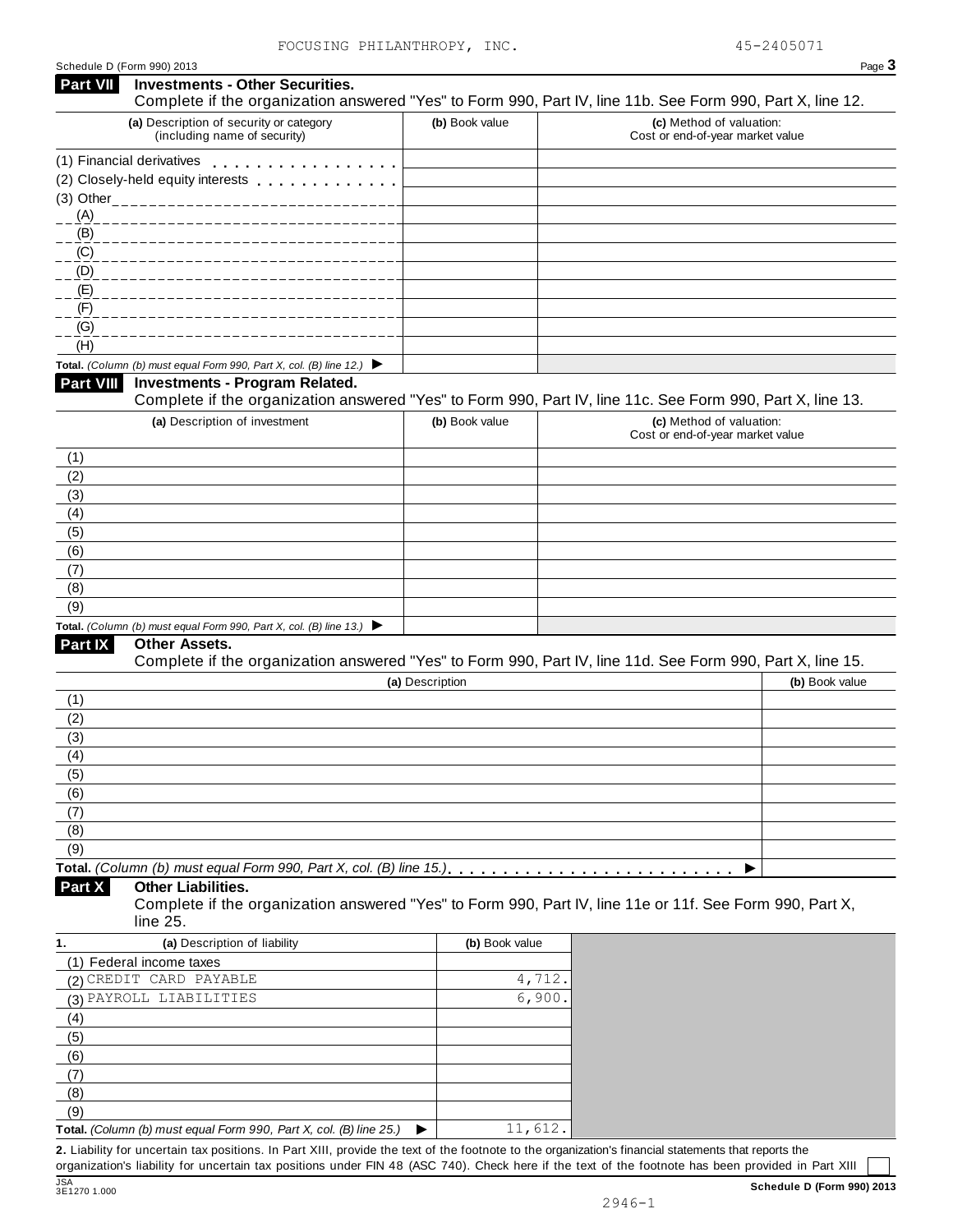| FOCUSING PHILANTHROPY, INC. | 45-2405071 |
|-----------------------------|------------|

|                   | FOCUSING PHILANTHROPY, INC.                                                                                                                                                               | 45-2405071      |            |
|-------------------|-------------------------------------------------------------------------------------------------------------------------------------------------------------------------------------------|-----------------|------------|
|                   | Schedule D (Form 990) 2013                                                                                                                                                                |                 | Page 4     |
| Part XI           | Reconciliation of Revenue per Audited Financial Statements With Revenue per Return.                                                                                                       |                 |            |
|                   | Complete if the organization answered "Yes" to Form 990, Part IV, line 12a.                                                                                                               |                 | 2,105,706. |
| 1<br>$\mathbf{2}$ | Total revenue, gains, and other support per audited financial statements                                                                                                                  | $\mathbf 1$     |            |
|                   | Amounts included on line 1 but not on Form 990, Part VIII, line 12:                                                                                                                       |                 |            |
| a                 | Net unrealized gains on investments<br>2a<br>5,091.                                                                                                                                       |                 |            |
| b                 | Donated services and use of facilities<br>2 <sub>b</sub>                                                                                                                                  |                 |            |
| c                 | 2c                                                                                                                                                                                        |                 |            |
| d                 | 2d                                                                                                                                                                                        |                 |            |
| е                 |                                                                                                                                                                                           | 2e              | 5,091.     |
| 3                 |                                                                                                                                                                                           | 3               | 2,100,615. |
| 4                 | Amounts included on Form 990, Part VIII, line 12, but not on line 1:                                                                                                                      |                 |            |
| a                 | Investment expenses not included on Form 990, Part VIII, line 7b<br>4a                                                                                                                    |                 |            |
| b                 | 4b                                                                                                                                                                                        |                 |            |
| c                 | Add lines 4a and 4b                                                                                                                                                                       | 4c              |            |
| 5                 | Total revenue. Add lines 3 and 4c. (This must equal Form 990, Part I, line 12.)                                                                                                           | 5               | 2,100,615. |
|                   | Part XII<br>Reconciliation of Expenses per Audited Financial Statements With Expenses per Return.<br>Complete if the organization answered "Yes" to Form 990, Part IV, line 12a.          |                 |            |
|                   | Total expenses and losses per audited financial statements                                                                                                                                |                 | 1,974,296. |
| 1<br>$\mathbf{2}$ | Amounts included on line 1 but not on Form 990, Part IX, line 25:                                                                                                                         | $\mathbf 1$     |            |
|                   | Donated services and use of facilities<br>5,091.                                                                                                                                          |                 |            |
| a                 | 2a<br>.<br>Prior year adjustments<br>2 <sub>b</sub>                                                                                                                                       |                 |            |
| b<br>c            | Other losses<br>2 <sub>c</sub>                                                                                                                                                            |                 |            |
|                   | Other (Describe in Part XIII.)                                                                                                                                                            |                 |            |
| d                 | 2d<br>Add lines 2a through 2d                                                                                                                                                             |                 | 5,091.     |
| е                 | Subtract line 2e from line 1                                                                                                                                                              | 2e              |            |
|                   |                                                                                                                                                                                           |                 |            |
|                   | di di di di di di di di di di di d                                                                                                                                                        | 3               |            |
|                   | Amounts included on Form 990, Part IX, line 25, but not on line 1:                                                                                                                        |                 |            |
| a                 | Investment expenses not included on Form 990, Part VIII, line 7b<br>4a                                                                                                                    |                 |            |
| b                 | Other (Describe in Part XIII.)<br>4 <sub>b</sub><br>. <b>.</b> .                                                                                                                          |                 |            |
| C                 | Add lines 4a and 4b                                                                                                                                                                       | 4c              |            |
|                   | Total expenses. Add lines 3 and 4c. (This must equal Form 990, Part I, line 18.)<br>Total expenses. Add lines 3 and 4c. (This must equal Form 990, Part I, line 18.)                      | $5\phantom{.0}$ |            |
|                   | Part XIII Supplemental Information.<br>Provide the descriptions required for Part II, lines 3, 5, and 9; Part III, lines 1a and 4; Part IV, lines 1b and 2b; Part V, line 4; Part X, line |                 |            |
| 3<br>4<br>5       | 2; Part XI, lines 2d and 4b; and Part XII, lines 2d and 4b. Also complete this part to provide any additional information.                                                                |                 | 1,969,205. |
|                   |                                                                                                                                                                                           |                 | 1,969,205. |
|                   |                                                                                                                                                                                           |                 |            |
|                   |                                                                                                                                                                                           |                 |            |
|                   |                                                                                                                                                                                           |                 |            |
|                   |                                                                                                                                                                                           |                 |            |
|                   |                                                                                                                                                                                           |                 |            |
|                   |                                                                                                                                                                                           |                 |            |
|                   |                                                                                                                                                                                           |                 |            |
|                   |                                                                                                                                                                                           |                 |            |
|                   |                                                                                                                                                                                           |                 |            |
|                   |                                                                                                                                                                                           |                 |            |
|                   |                                                                                                                                                                                           |                 |            |
|                   |                                                                                                                                                                                           |                 |            |
|                   |                                                                                                                                                                                           |                 |            |
|                   |                                                                                                                                                                                           |                 |            |
|                   |                                                                                                                                                                                           |                 |            |
|                   |                                                                                                                                                                                           |                 |            |
|                   |                                                                                                                                                                                           |                 |            |
|                   |                                                                                                                                                                                           |                 |            |
|                   |                                                                                                                                                                                           |                 |            |
|                   |                                                                                                                                                                                           |                 |            |
|                   |                                                                                                                                                                                           |                 |            |
|                   |                                                                                                                                                                                           |                 |            |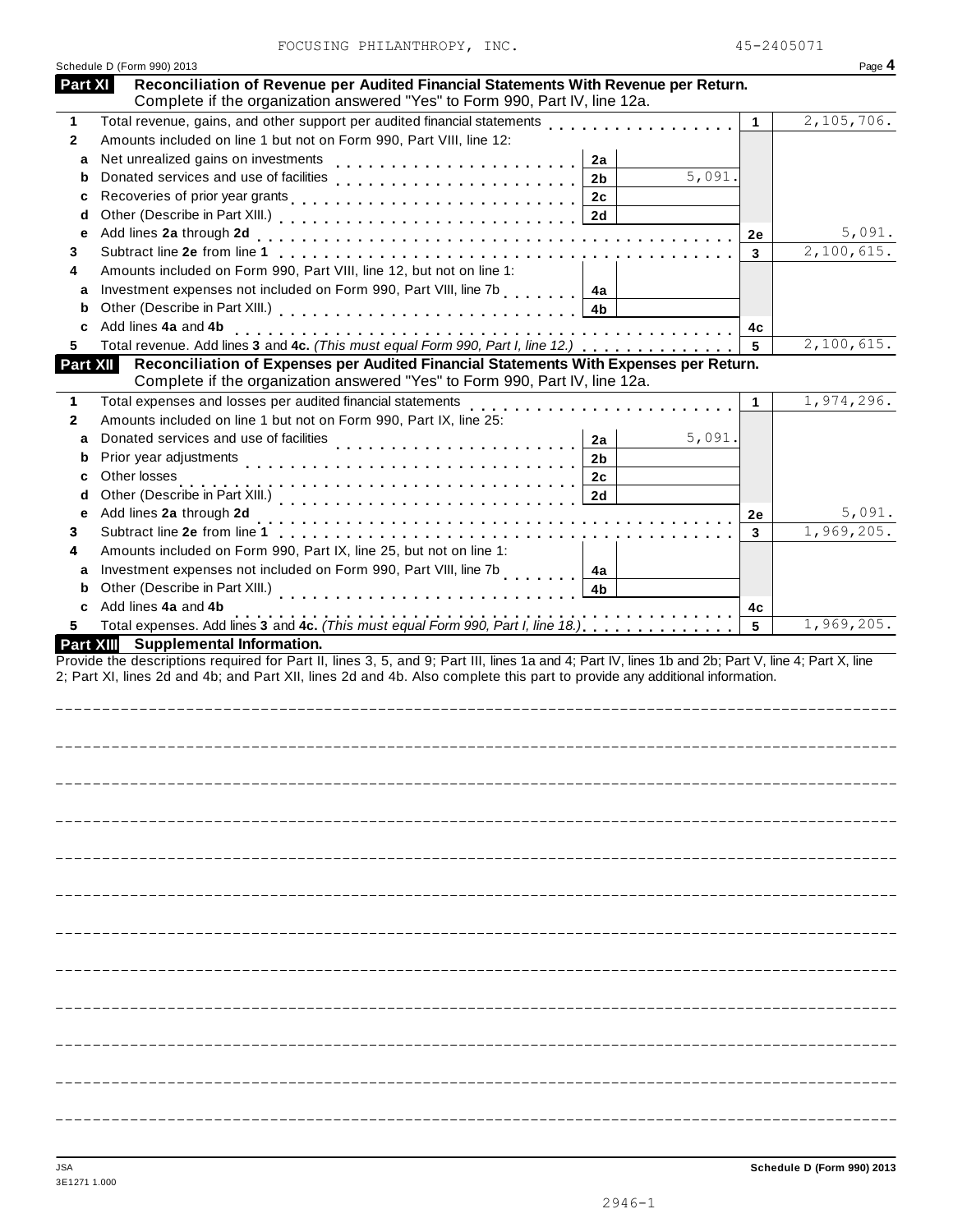### **Part XIII Supplemental Information** *(continued)*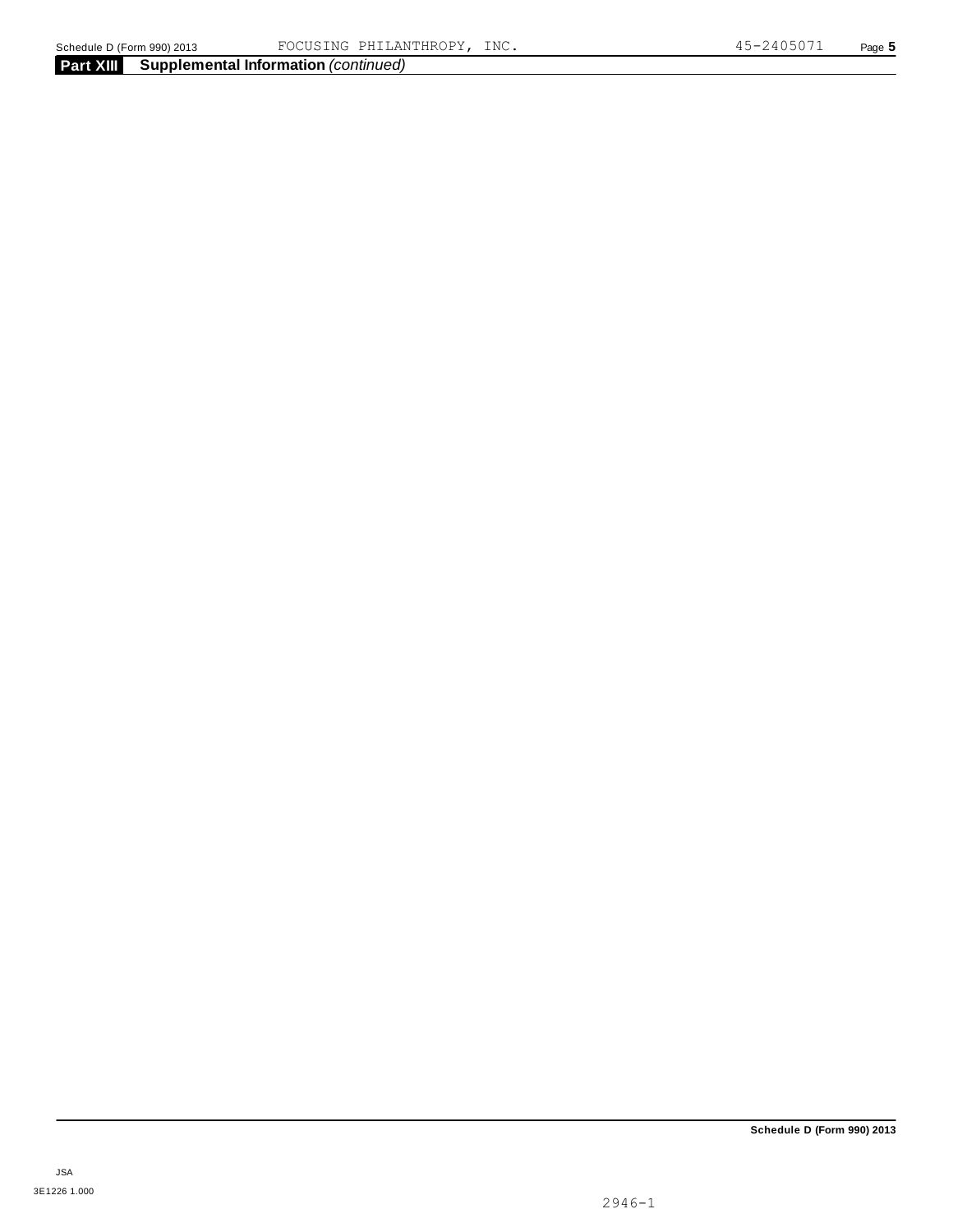| <b>Grants and Other Assistance to Organizations,</b>                             | OMB No. 1545-0047 |
|----------------------------------------------------------------------------------|-------------------|
| Governments, and Individuals in the United States                                | 2013              |
| Complete if the organization answered "Yes" to Form 990, Part IV, line 21 or 22. |                   |

Complete if the organization answered "Yes" to Form 990, Part IV, line 21 or 22.<br>Department of the Treasury **Open to Public Complete if the organization answered "Yes" to Form 990.** 

|                                       | 74W I 3               |  |  |  |  |  |  |  |  |
|---------------------------------------|-----------------------|--|--|--|--|--|--|--|--|
|                                       | <b>Open to Public</b> |  |  |  |  |  |  |  |  |
|                                       | <b>Inspection</b>     |  |  |  |  |  |  |  |  |
| <b>Employer identification number</b> |                       |  |  |  |  |  |  |  |  |

 $\bar{x}$  No

**SCHEDULE I (Form 990)**

## **<u>Internal Revenue Service</u><br>Information about Schedule I (Form 990) and its instructions is at** *www.irs.gov/form990***.<br>Name of the organization**

FOCUSING PHILANTHROPY, INC. 45-2405071

### **Part I General Information on Grants and Assistance**

**1** Does the organization maintain records to substantiate the amount of the grants or assistance, the grantees' eligibility for the grants or assistance, and the selection criteria used to award the grants or assistance? m m m m m m m m m m m m m m m m m m m m m m m m m m m m m m m m m m m m m m m m m m m m m m m m m **Yes No**

**2** Describe in Part IV the organization's procedures for monitoring the use of grant funds in the United States.

**Part II** Grants and Other Assistance to Governments and Organizations in the United States. Complete if the organization answered "Yes" to Form 990, Part IV, line 21, for any recipient that received more than \$5,000. Part II can be duplicated if additional space is needed.

| 1 (a) Name and address of organization<br>or government                                                        | $(b)$ EIN  | (c) IRC section<br>if applicable | (d) Amount of cash<br>grant | (e) Amount of non-<br>cash assistance | (f) Method of valuation<br>(book, FMV, appraisal,<br>other) | (g) Description of<br>non-cash assistance | (h) Purpose of grant<br>or assistance |
|----------------------------------------------------------------------------------------------------------------|------------|----------------------------------|-----------------------------|---------------------------------------|-------------------------------------------------------------|-------------------------------------------|---------------------------------------|
| (1) AGAINST MALARIA FOUNDATION                                                                                 |            |                                  |                             |                                       |                                                             |                                           |                                       |
| C/O CITIBANK NA PHILADELPHIA, PA 19170                                                                         | 20-3069841 | $501(C)$ (3)                     | 51,500.                     |                                       |                                                             |                                           | FBO GENERAL OPS                       |
| (2) BASIC NEEDS<br>________________________                                                                    |            |                                  |                             |                                       |                                                             |                                           |                                       |
| 9 MERIAM ST. SUITE 4 LEXINGTON, MA 02420                                                                       | 26-4181803 | $501(C)$ (3)                     | 242,064.                    |                                       |                                                             |                                           | FBO GENERAL OPS                       |
| (3) INSTITUTE FOR TRANSPORTATION AND DEVELOPMEN                                                                |            |                                  |                             |                                       |                                                             |                                           |                                       |
| 9 EAST 19TH STREET, 7TH FLOOR                                                                                  | 52-1399520 | [501(C) (3)]                     | 31,000.                     |                                       |                                                             |                                           | FBO ECON DEVEL.                       |
| (4) CASA LATINA ____________________________                                                                   |            |                                  |                             |                                       |                                                             |                                           |                                       |
| 317 17TH AVENUE SOUTH SEATTLE, WA 98144                                                                        | 91-1689251 | $501(C)$ (3)                     | 16,000.                     |                                       |                                                             |                                           | FBO GENERAL OPS                       |
| $(5)$ CHARITY: WATER<br>--------------------                                                                   |            |                                  |                             |                                       |                                                             |                                           |                                       |
| 200 VARICK STREET, STE 201                                                                                     | 22-3936753 | $501(C)$ (3)                     | 27,500.                     |                                       |                                                             |                                           | FBO WATER PROJECTS                    |
| $(6)$ GAWAD KALINGA GK USA _____________________                                                               |            |                                  |                             |                                       |                                                             |                                           |                                       |
| 13860 STOWE DRIVE POWAY, CA 92064                                                                              | 35-2361640 | 501(C)(3)                        | 34,630.                     |                                       |                                                             |                                           | FBO GENERAL OPS                       |
| $(7)$ D-REV<br>_______________________                                                                         |            |                                  |                             |                                       |                                                             |                                           |                                       |
| 695 MINNESOTA ST SAN FRANCISCO, CA 94107                                                                       | 26-0642778 | $501(C)$ (3)                     | 139,445.                    |                                       |                                                             |                                           | FBO REMOTION PROGRAM                  |
|                                                                                                                |            |                                  |                             |                                       |                                                             |                                           |                                       |
| C/O LIBERIAN MENTAL HEALTH CTR                                                                                 | 58-1454716 | [501(C) (3)]                     | 50,000.                     |                                       |                                                             |                                           | FBO GENERAL OPS                       |
| $(9)$ TIMMY GLOBAL HEALTH ___________________                                                                  |            |                                  |                             |                                       |                                                             |                                           |                                       |
| 22 E 22ND STREET INDIANAPOLIS, IN 46202                                                                        | 35-2012757 | $501(C)$ (3)                     | 93,576.                     |                                       |                                                             |                                           | FBO GENERAL OPS                       |
| $(10)$ ONE ACRE FUND                                                                                           |            |                                  |                             |                                       |                                                             |                                           |                                       |
| 1742 TATUM STREET FALCON HEIGHT, MN 55113                                                                      | 20-3668110 | 501(C)(3)                        | 231,600.                    |                                       |                                                             |                                           | FBO GENERAL OPS                       |
| $(11)$ PEER HEALTH EXCHANGE ___________________                                                                |            |                                  |                             |                                       |                                                             |                                           |                                       |
| 70 GOLD STREET SAN FRANCISCO, CA 94133                                                                         | 56-2374305 | 501(C)(3)                        | 100, 150.                   |                                       |                                                             |                                           | FOR GENERAL OPS                       |
| (12) READING PARTNERS<br>____________________                                                                  |            |                                  |                             |                                       |                                                             |                                           |                                       |
| 106 LINDEN STREET #202 OAKLAND, CA 94607                                                                       | 77-0568469 | $501(C)$ (3)                     | 101,200.                    |                                       |                                                             |                                           | FBO BOOK DRIVE                        |
| Enter total number of section 501(c)(3) and government organizations listed in the line 1 table<br>$\mathbf 2$ |            |                                  |                             |                                       |                                                             |                                           |                                       |
| 3                                                                                                              |            |                                  |                             |                                       |                                                             |                                           |                                       |
| For Paperwork Reduction Act Notice, see the Instructions for Form 990.                                         |            |                                  |                             |                                       |                                                             |                                           | Schedule I (Form 990) (2013)          |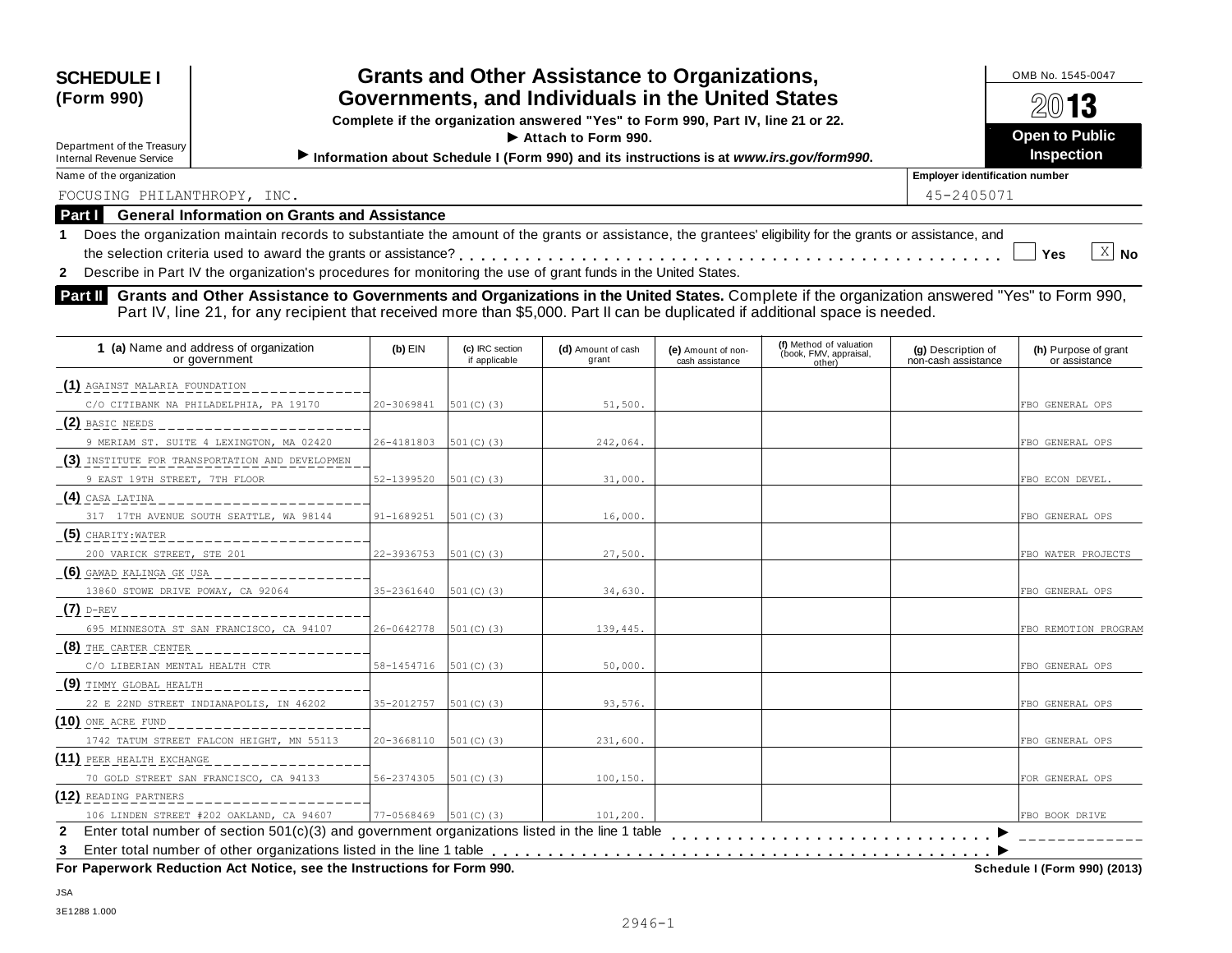| <b>Grants and Other Assistance to Organizations,</b><br>Governments, and Individuals in the United States<br>Complete if the organization answered "Yes" to Form 990, Part IV, line 21 or 22.<br>Attach to Form 990. |                                       |  |  |  |
|----------------------------------------------------------------------------------------------------------------------------------------------------------------------------------------------------------------------|---------------------------------------|--|--|--|
| Information about Schedule I (Form 990) and its instructions is at www.irs.gov/form990.                                                                                                                              | <b>Inspection</b>                     |  |  |  |
|                                                                                                                                                                                                                      | <b>Employer identification number</b> |  |  |  |
| 45-2405071                                                                                                                                                                                                           |                                       |  |  |  |
|                                                                                                                                                                                                                      |                                       |  |  |  |
| 1 Does the organization maintain records to substantiate the amount of the grants or assistance, the grantees' eligibility for the grants or assistance, and                                                         |                                       |  |  |  |
|                                                                                                                                                                                                                      | $X$ No<br>Yes                         |  |  |  |
|                                                                                                                                                                                                                      |                                       |  |  |  |
|                                                                                                                                                                                                                      |                                       |  |  |  |

**Part II** Grants and Other Assistance to Governments and Organizations in the United States. Complete if the organization answered "Yes" to Form 990, Part IV, line 21, for any recipient that received more than \$5,000. Part II can be duplicated if additional space is needed.

| 1 (a) Name and address of organization<br>or government                                                         | $(b)$ EIN  | (c) IRC section<br>if applicable | (d) Amount of cash<br>grant | (e) Amount of non-<br>cash assistance | (f) Method of valuation<br>(book, FMV, appraisal,<br>other) | (g) Description of<br>non-cash assistance | (h) Purpose of grant<br>or assistance |
|-----------------------------------------------------------------------------------------------------------------|------------|----------------------------------|-----------------------------|---------------------------------------|-------------------------------------------------------------|-------------------------------------------|---------------------------------------|
| (1) SCRIPPS COLLEGE ACADEMY                                                                                     |            |                                  |                             |                                       |                                                             |                                           |                                       |
| 1030 COLUMBIA AVE #1235 CLAREMONT, CA 91711                                                                     | 95-1664123 | $501(C)$ (3)                     | 109,700.                    |                                       |                                                             |                                           | FBO GENERAL OPS                       |
| (2) SEVA FOUNDATION ______________________                                                                      |            |                                  |                             |                                       |                                                             |                                           |                                       |
| 1786 FIFTH STREET BERKELEY, CA 94710                                                                            | 38-2231279 | $501(C)$ (3)                     | 220,226.                    |                                       |                                                             |                                           | FBO VISION                            |
| $(3)$ SPARK $-$<br>_____________________________                                                                |            |                                  |                             |                                       |                                                             |                                           |                                       |
| 251 RHODE ISLAND STREET #205                                                                                    | 20-1836547 | $501(C)$ (3)                     | 258,982.                    |                                       |                                                             |                                           | FBO GENERAL OPS                       |
|                                                                                                                 |            |                                  |                             |                                       |                                                             |                                           |                                       |
|                                                                                                                 |            |                                  |                             |                                       |                                                             |                                           |                                       |
|                                                                                                                 |            |                                  |                             |                                       |                                                             |                                           |                                       |
| (7)                                                                                                             |            |                                  |                             |                                       |                                                             |                                           |                                       |
|                                                                                                                 |            |                                  |                             |                                       |                                                             |                                           |                                       |
|                                                                                                                 |            |                                  |                             |                                       |                                                             |                                           |                                       |
| (10)<br>_________________________________                                                                       |            |                                  |                             |                                       |                                                             |                                           |                                       |
| (11)                                                                                                            |            |                                  |                             |                                       |                                                             |                                           |                                       |
| (12)                                                                                                            |            |                                  |                             |                                       |                                                             |                                           |                                       |
| Enter total number of section 501(c)(3) and government organizations listed in the line 1 table<br>$\mathbf{2}$ |            |                                  |                             |                                       |                                                             |                                           |                                       |
| 3                                                                                                               |            |                                  |                             |                                       |                                                             |                                           |                                       |
| For Paperwork Reduction Act Notice, see the Instructions for Form 990.                                          |            |                                  |                             |                                       |                                                             |                                           | Schedule I (Form 990) (2013)          |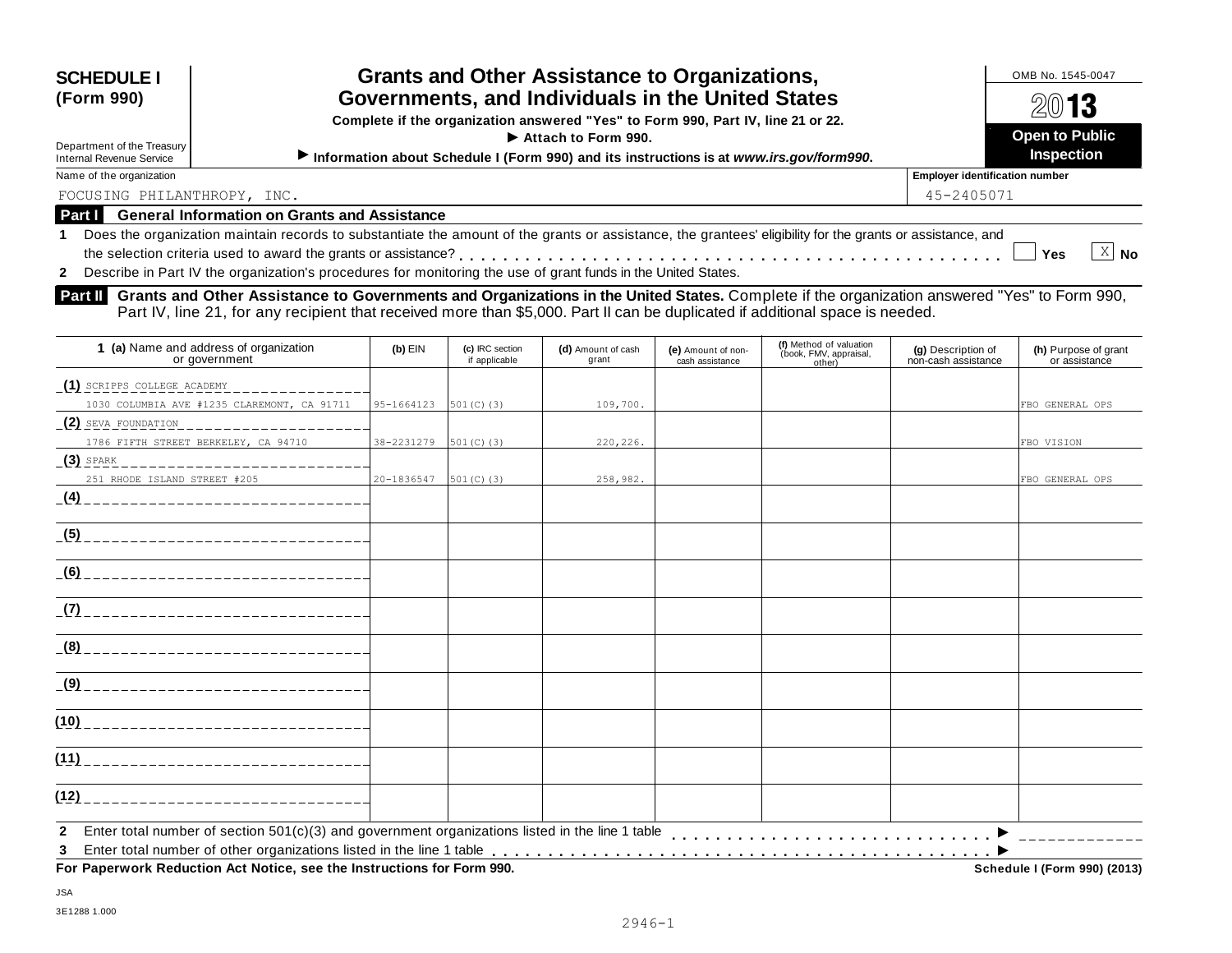| (a) Type of grant or assistance | (b) Number of<br>recipients | (c) Amount of<br>cash grant | (d) Amount of<br>non-cash assistance | (e) Method of valuation (book,<br>FMV, appraisal, other) | (f) Description of non-cash assistance |
|---------------------------------|-----------------------------|-----------------------------|--------------------------------------|----------------------------------------------------------|----------------------------------------|
|                                 |                             |                             |                                      |                                                          |                                        |
|                                 |                             |                             |                                      |                                                          |                                        |
|                                 |                             |                             |                                      |                                                          |                                        |
|                                 |                             |                             |                                      |                                                          |                                        |
|                                 |                             |                             |                                      |                                                          |                                        |
|                                 |                             |                             |                                      |                                                          |                                        |
|                                 |                             |                             |                                      |                                                          |                                        |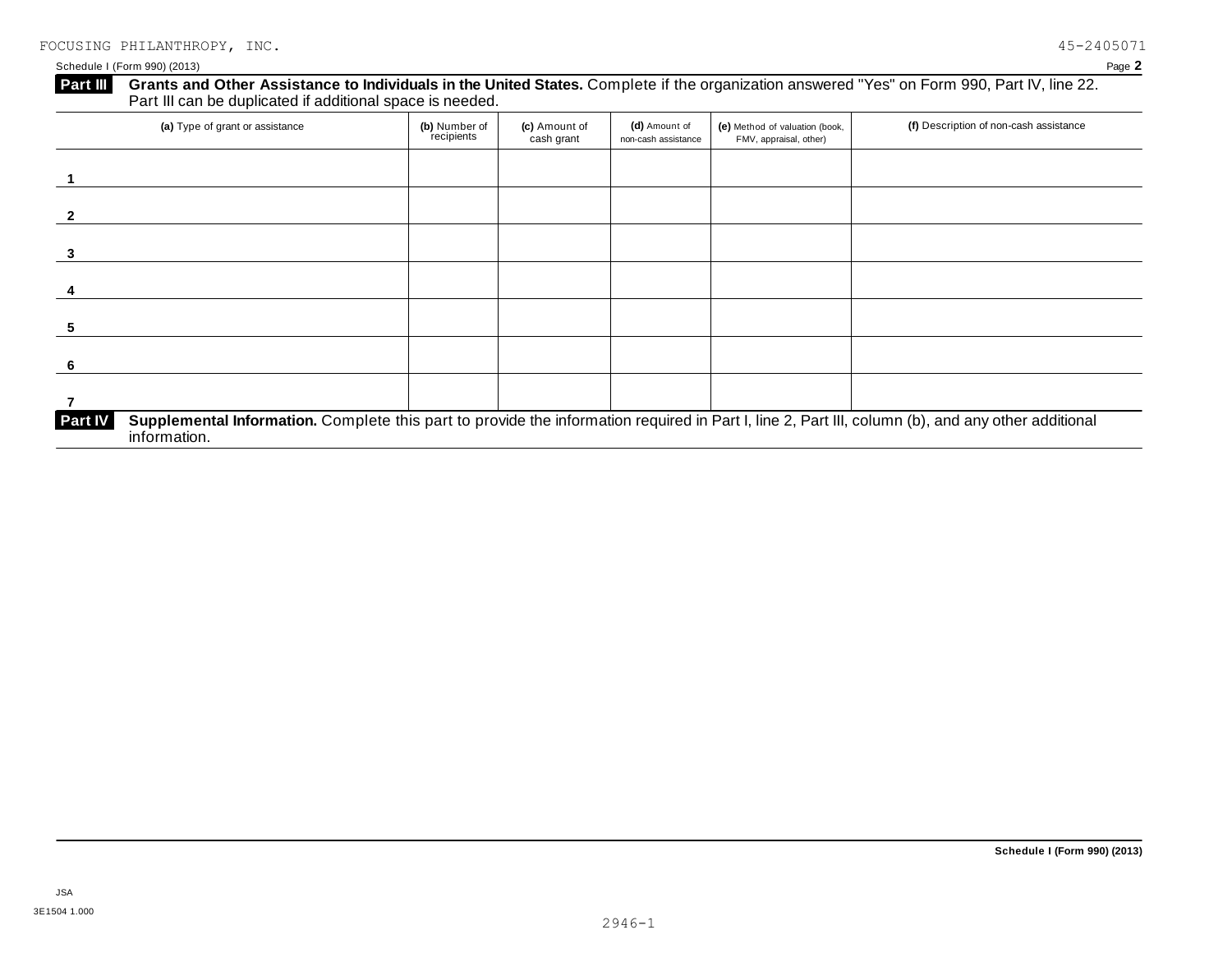**(Form 990 or 990-EZ)**

### SCHEDULE O Supplemental Information to Form 990 or 990-EZ  $\bigcup_{\text{OMB No. 1545-0047}}$

**Complete to provide information for responses to specific questions on Form 990 or 990-EZ or to provide any additional information.** Fraction of the Proposes to specific questions on<br>
10-EZ or to provide any additional information.<br>
Attach to Form 990 or 990-EZ.<br>
Attach to Form 990 or 990-EZ. Department of the Treasury<br>Internal Revenue Service **Department of the Treasury Property Contract Department OF Attact**<br> **Contract Contract Contract Contract Contract Contract Contract Contract Contract Contract Contract** 

**Open to Public Inspection**

FOCUSING PHILANTHROPY, INC. 45-2405071

FORM 990, PART I, LINE 1, DESCRIPTION OF ORGANIZATION MISSION: THAT FUNDS CONTRIBUTED ARE ACHIEVING THE GREATEST POSSIBLE IMPACT. WE SUPPORT ORGANIZATIONS AND PROGRAMS WHICH ADDRESS ONE OR MORE OF OUR THREE AREAS OF FOCUS: (I) RAISING INDIVIDUAL AND COMMUNITY INCOME, (II) BUILDING COMMUNITY INFRASTRUCTURE AND RESOURCES, AND (III) INCREASING SELF-SUFFICIENCY.

FORM 990, PART III, LINE 1, DESCRIPTION OF ORGANIZATION MISSION: (I) RAISING INDIVIDUAL AND COMMUNITY INCOME, (II) BUILDING COMMUNITY INFRASTRUCTURE AND RESOURCES, AND (III) INCREASING SELF-SUFFICIENCY.

FORM 990, PART VI, SECTION A, LINE 2: ELLIOTT GILSON, PRESIDENT, IS THE SON OF LAWRENCE GILSON, DIRECTOR

FORM 990, PART VI, SECTION B, LINE 11: A COPY OF THE FORM 990 IS REVIEWED BY OUR CHAIRMAN, PRESIDENT, AND SECRETARY/TREASURER PRIOR TO FILING THE TAX RETURN AND IS AVAILABLE UPON REQUEST TO OUR OTHER DIRECTORS

FORM 990, PART VI, SECTION C, LINE 19: WE DO NOT MAKE OUR GOVERNING DOCUMENTS AVAILABLE AND DO NOT CURRENTLY HAVE A FORMAL CONFLICT OF INTEREST POLICY.